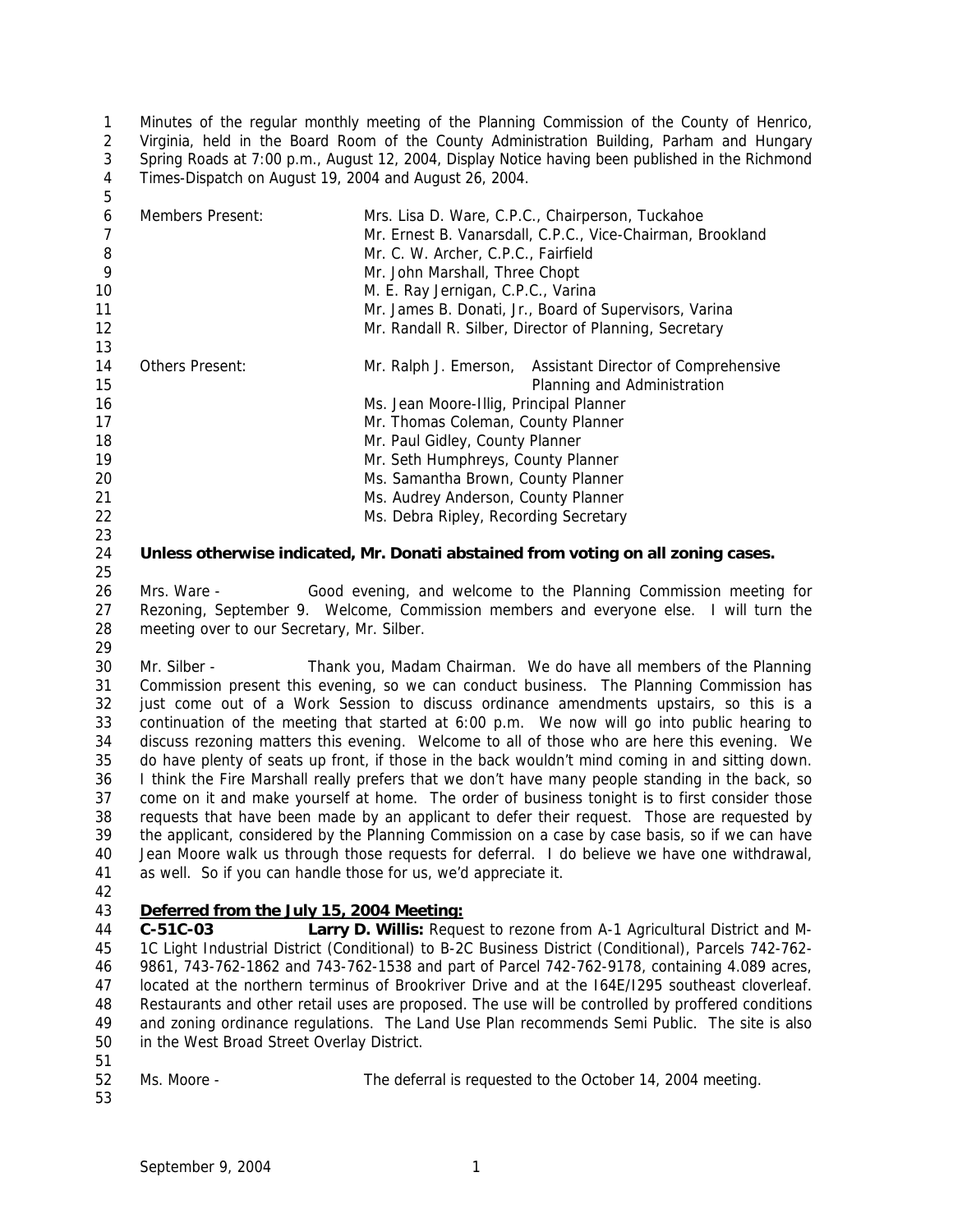- Mrs. Ware Is there any opposition to the deferral of Case C-51C-03, Larry D. Willis, in the Three Chopt District? No opposition. Mr. Marshall.
- 
- Mr. Marshall Madam Chairman, I move that Case C-51C-03 be deferred to the October 14, 2004 meeting at the request of the applicant.
- Mr. Vanarsdall Second.
- Mrs. Ware Motion made by Mr. Marshall, seconded by Mr. Vanarsdall. All in favor say aye. All opposed say no. The motion passes.
- 

- At the request of the applicant, the Planning Commission deferred Case C-51C-03, Larry D. Willis, to its meeting on October 14, 2004.
- 

# *Deferred from the June 10, 2004 Meeting:*

 **C-52C-03 Mr. And Mrs. Hung Yim:** Request to conditionally rezone from A-1 Agricultural District to B-3C Business District (Conditional), Parcel 735-763-5299, containing 1.922 acres, located on the north line of West Broad Street (U. S. Route 250) approximately 1,450 feet east of N. Gayton Road. A restaurant is proposed. The use will be controlled by proffered conditions and zoning ordinance regulations. The Land Use Plan recommends Mixed Use. The site is also in the West Broad Street Overlay District. 

- Ms. Moore The deferral is requested to the November 10, 2004 meeting.
- 78 Mrs. Ware Is there any opposition to the deferral of Case C-52C-03, Mr. and Mrs. Hung Yim in the Three Chopt District? No opposition.
- 81 Mr. Marshall Madam Chairman, I move that Case C-52C-03 be deferred to the November 10, 2004 meeting at the request of the applicant.
- 84 Mr. Vanarsdall Second.
- Mrs. Ware Motion made by Mr. Vanarsdall and seconded by Mr. Vanarsdall. All in favor say aye. All opposed say no. The motion passes.
- 

 At the applicant's request, the Planning Commission deferred Case C-52C-03, Mr. and Mrs. Hung Yim, to its meeting on November 10, 2004.

# *Deferred from the August 12, 2004 Meeting:*

 **C-22C-04 James W. Theobald for Reynolds Development, LLC:** Request to 94 conditionally rezone from O-3C Office District (Conditional), B-3 Business District and M-1 Light Industrial District to O-3C Office District (Conditional) and B-3C Business District (Conditional), Parcels 767-744-9052, 767-744-6325, 765-744-6557, 766-745-8230 and 767-745-5402, containing 71.028 acres (31.192 ac. – O-3C; 39.836 ac – B-3C), located along the southeast intersection of I-64 and Glenside Drive and the southwest intersection of I-64 and W. Broad Street (U. S. Route 250). An office, hotel and retail development is proposed. The use will be controlled by proffered conditions and zoning ordinance regulations. The Land Use Plan recommends Planned Industry and Government. The site is in the Henrico County Enterprise Zone. 

- Ms. Moore The deferral is requested to the October 14, 2004 meeting.
-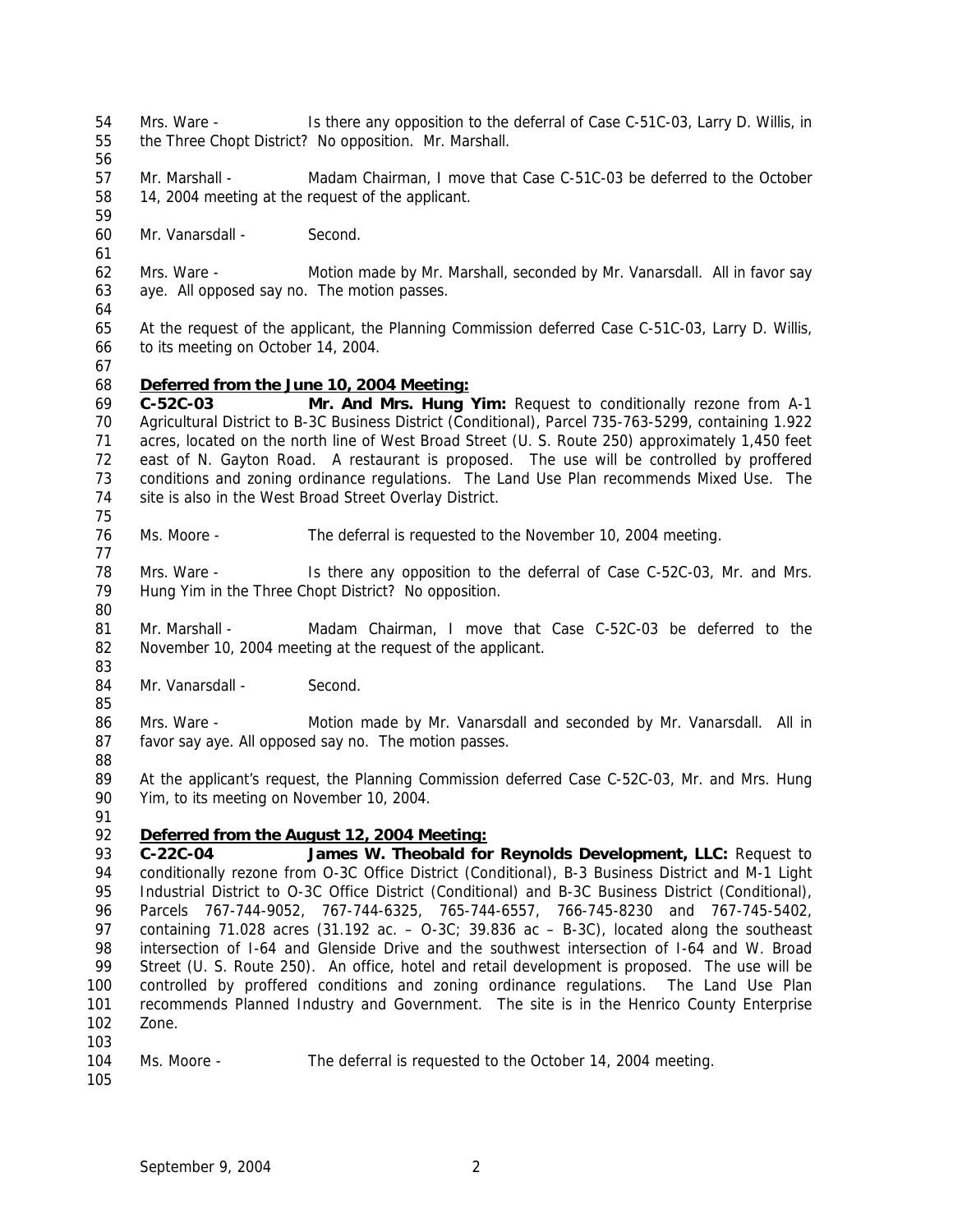- Mrs. Ware Is there any opposition to the deferral of C-22C-04, James W. Theobald for Reynolds Development, LLC, in the Three Chopt District. No opposition.
- 

 Mr. Marshall - Madam Chairman, I move that Case C-22C-04 be deferred to the October 14, 2004 meeting, at the request of the applicant.

- 112 Mr. Vanarsdall Second.
- Mrs. Ware Motion made by Mr. Marshall and seconded by Mr. Vanarsdall. All in favor say aye. All opposed say no. The motion passes.
- 

 At the applicant's request, the Planning Commission deferred Case C-22C-04, James W. Theobald for Reynolds Development, LLC, to its meeting on October 14, 2004.

## *Deferred from the July 15, 2004 Meeting:*

**PUBLIC HEARING: INNSBROOK URBAN MIXED USE AREA:** The Planning Commission will consider an amendment to the 2010 Land Use Plan that would redesignate a portion of the Innsbrook office park to Urban Mixed Use (UMU). The site is generally comprised of the area bordered by Cox Road, Sadler Place, Highwoods Parkway, and Waterfront Lake. The Recommended Plans may be examined in the Planning Office on the second floor of the County Administration Building.

Ms. Moore - A deferral is requested to the October 14, 2004 meeting.

130 Mr. Silber - This actually is a public hearing on a Land Use Plan Amendment that relates to a proposed amendment that would designate this area for Urban Mixed Use. Coupled with this is one zoning request and several provisional use permits, all of which have been requested by the applicant to defer to October 14, but this being a public hearing on the Land Use Plan Amendment, it is not really requested by the applicant, but the County is interested in deferring this to stay in line with the zoning case, and the provisional use permit. So, it is staff's recommendation that this be deferred to the October 14, 2004 meeting.

- 138 Mrs. Ware Can I have a motion?
- Mr. Marshall I make a motion that we defer the public hearing for the Innsbrook Urban Mixed Use Area until October 14, 2004.
- 143 Mr. Vanarsdall Second.

 Mrs. Ware - Motion made by Mr. Marshall and seconded by Mr. Vanarsdall. All in favor 146 say aye. All opposed say no. The motion passes.

- The Planning Commission voted to defer the public hearing for the Innsbrook Urban Mixed Use Area until October 14, 2004.
- 

# *Deferred from the July 15, 2004 Meeting:*

 **C-27C-04 James W. Theobald for Highwoods Realty LP, etal:** Request to conditionally rezone from O-3C Office District (Conditional) to UMU Urban Mixed Unit Development, Parcels 750-766-3162, 750-765-4697, 749-765-7952 and 750-765-0494, containing approximately 36.13 acres, located along the southwest intersection of Cox Road and Sadler Place. A mixed use development is proposed. All uses will be controlled by proffered conditions and zoning ordinance regulations. The applicant proffers any residential use will not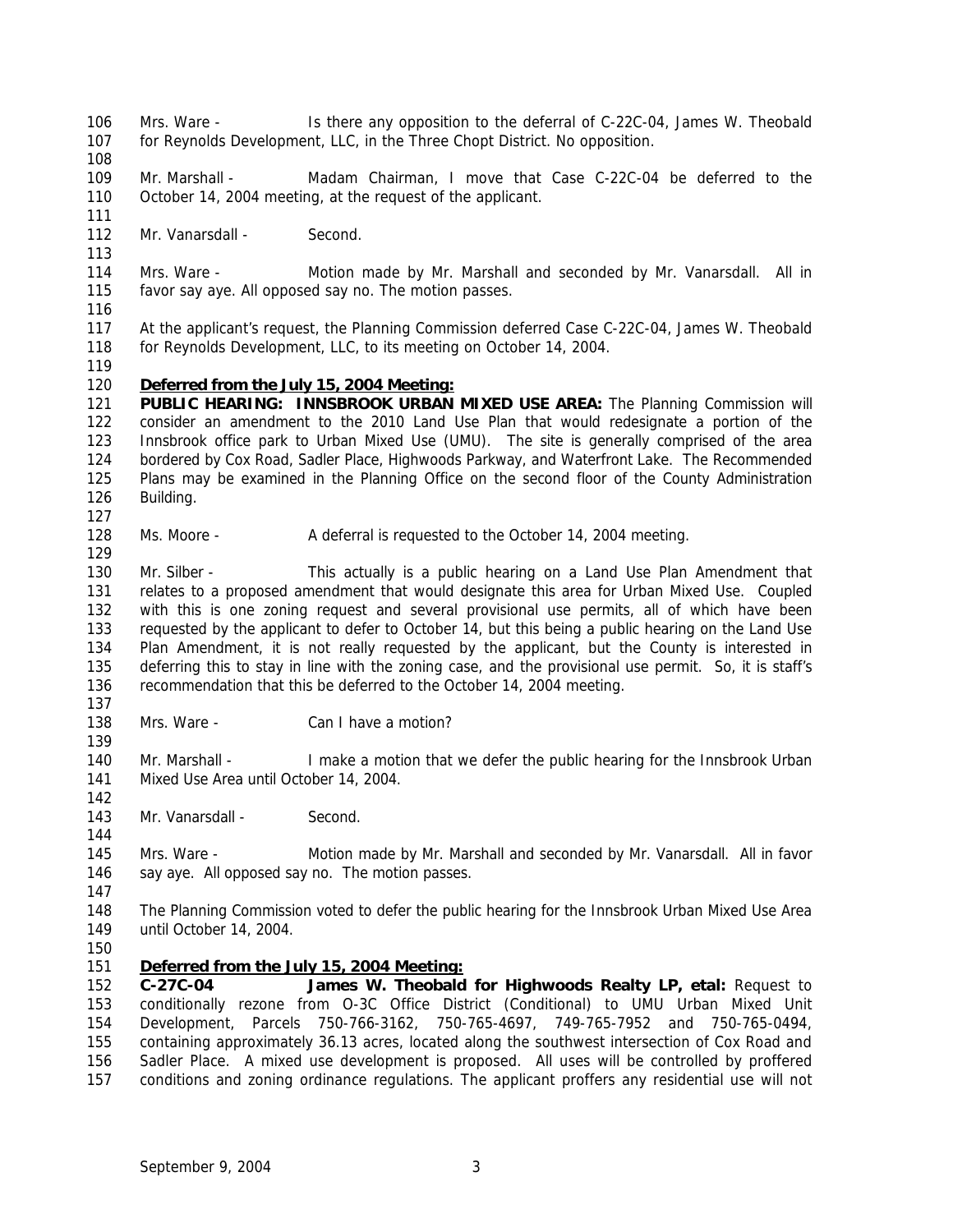exceed three hundred ninety-two (392) units. The Land Use Plan recommends Office and Environmental Protection Area.

Ms. Moore - The deferral is requested to the October 14, 2004 meeting.

 Mrs. Ware - Is there any opposition to the deferral of C-27C-04, James W. Theobald for Highwood Realty, LP in the Three Chopt District. If you will please come forward and give us your name and address for the record.

 Mr. Mike Molenski - Good evening. I am Mike Molenski, President of the Saddlebrook Association and I am at 4437 Cedar Forest Road, Glen Allen, Virginia 23060. Tonight I am representing four neighborhoods that are directly in the vicinity of this rezoning, The Village, Four Seasons, Saddlebrook and The Cedars. Mr. Marshall, thank you for all the time and the committee (sic) as well for letting me speak, and I also want to thank Mr. Marshall for the time that he spent in helping us educate each other on the process, as well as working with Highwoods Property. Thanks to them as well for providing information to us as we go forward with this process. We are not opposed to the rezoning tonight. I do ask the panel and Mr. Marshall over the next 30 days, what would you like us to do collectively as an organization of neighborhoods surrounding this rezoning area to help with the process and make it smoother for you and make it smoother on us and Highwoods Property, as well?

 Mr. Marshall - Well, what is going to happen is I am going to have a meeting with Mr. Theobald. He submitted some revised proffers for the case. They still are not to where I want them to be and part of it has to do with a lot of the concerns that you and your other neighbors expressed in our meeting. They have not gone as far as I want to see them to go to address a lot of the concerns that both you all have and I have with the case, and once I get something close to what I think is necessary, then I am going to have Mr. Theobald schedule another meeting. Hopefully this time it will be in a bigger venue, so all of the neighbors can come. The last meeting, as you know, was a limited meeting. I think we need to have a meeting the next time open to every neighbor 187 that wants to come and so that is what I anticipate will happen before the October 14 meeting, because I want to have this case heard on October 14.

190 Mr. Molenski -  $OK$ , so we will be prepared on the  $14<sup>th</sup>$  for a decision at that time, likely. Along with that meeting, we will be ready to listen to any adjustments to the plan that was originally proposed. To this date it has been proposed in a one-way fashion and we are willing to, with open ears, to see if they have any proposals to adjust the plan at that time during the meeting. Thank you very much.

196 Mr. Silber - Thank you.

Mrs. Ware - Do you have opposition to the deferral or?

 Gentleman in the

- Audience We'd like to be included in that meeting.
- Mrs. Ware You need to come up and identify yourself. This is a recorded hearing.

205 Mr. Silber - Again, there are plenty of seats in the auditorium. If those standing in the back would please come forward and have a seat. It looks like there are at least 20 seats up front. This is a request from the Fire Marshall to please keep the aisles open. 

- Mrs. Ware Can you please identify yourself, with your name and address?
-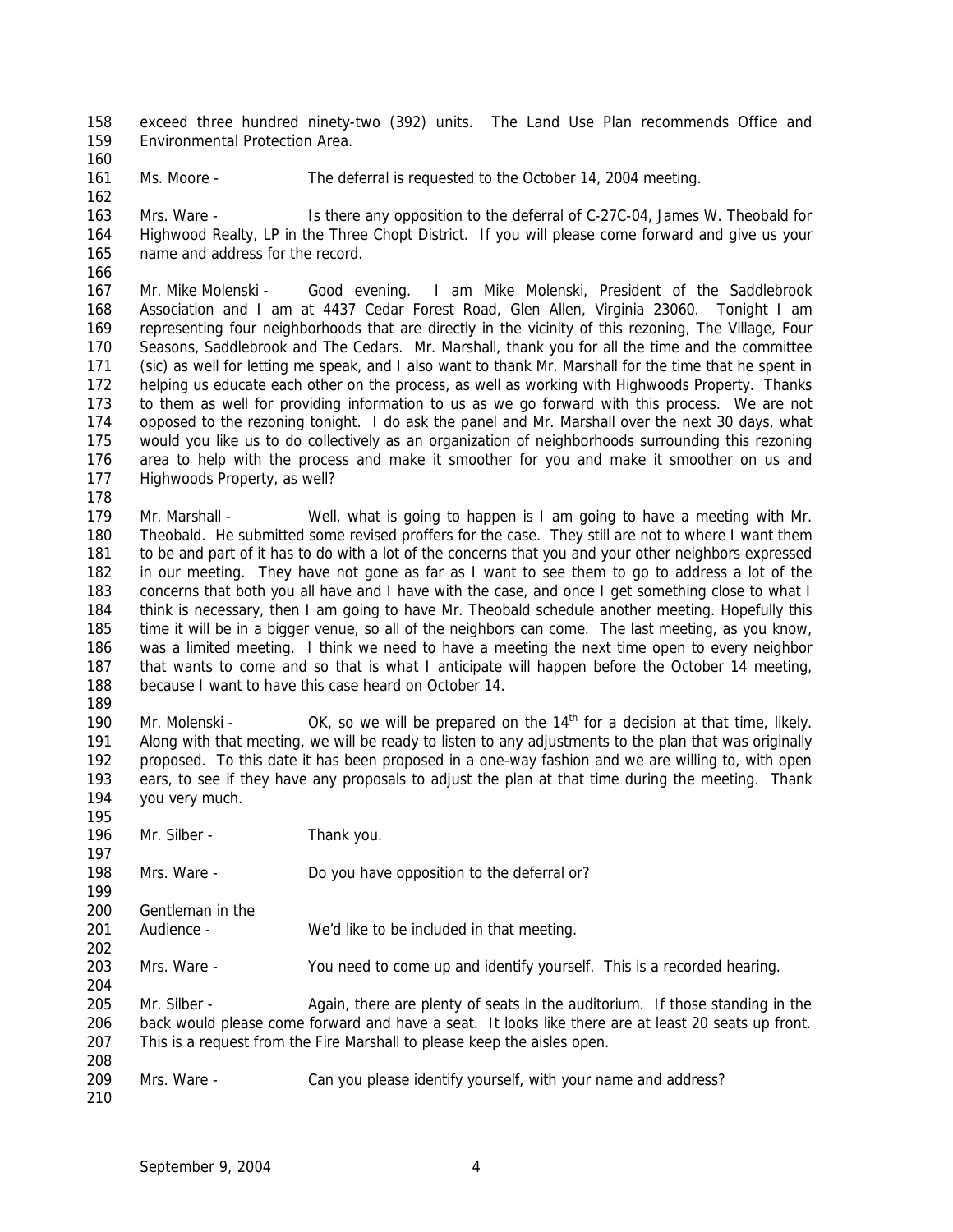Mr. Bill Kelly - My name is Bill Kelly and I am at 4705 Rollingwood Lane and we are in The Forest Subdivision, which is basically at Nuckols and Springfield, so very close proximity and we kind of just found out about this, and want to be included in that process, so if we can get on whatever list. 216 Mr. Marshall - Mr. Theobald is over there and Penny Koch, his assistant, is right next to him. And they would be the ones that would send out the notices of the meetings if you will give 218 them a name and address. 220 Mr. Kelly - Fantastic. I appreciate that. Thank you very much for your time. 222 Ms. Christina King - Hi. I've spoken with you all a couple of times. Christina King, Wonder Lane off Sadler Road. I am not in a subdivision, but I have been there since 1990 or 1991. I have talked with a bunch of the neighbors in that area, and we are not a subdivision; we have just been there for some time, and I have given my name and my e-mail and my number to Mr. Theobald and have not received anything. 228 Mr. Silber - Can I interrupt you for a minute before some of you leave. I think any of those that are concerned and want to be made a part of this list, if you could maybe meet one of my staff at this time out in the lobby and let them take down your name and address and phone number, we will make sure that they are a part of this group so you don't all have to come down and speak. I don't want someone to leave and not get on that list. I didn't mean to interrupt you, but if you just want to be added to the list… 235 Ms. King - We just want to know about it. We are not exactly adjacent to the land, and if there wasn't some other neighborhood contact, we wouldn't know about it. And we are very concerned because of the value of our property. Mr. Vanarsdall - Samantha will take care of you. Ms. King - Thank you for that information. Thank you very much. Mr. Marshall - Madam Chairman, I move that Case C-27C-04 be deferred to the October 14, 2004 meeting at the request of the applicant. 246 Mr. Vanarsdall - Second. Mrs. Ware - Motion made by Mr. Marshall and seconded by Mr. Vanarsdall. All in favor 249 say aye. All opposed say no. The motion passes. At the request of the applicant, the Planning Commission deferred Case C-27C-04, James W. Theobald for Highwoods Realty LP, etal, to its meeting on October 14, 2004. *Deferred from the July 15, 2004 Meeting:* **P-6-04 James W. Theobald for Highwoods Realty LP, etal:** Request for a Provisional Use Permit under Sections 24-32.1(a) and 24-122.1 of Chapter 24 of the County Code in order to permit the activities listed in Section 24-32.1(a) of the UMU ordinance, on Parcels 750-766-3162, 750-765-4697, 749-765-7952 and 750-765-0494, containing approximately 36.13 acres, located along the southwest intersection of Cox Road and Sadler Place. The existing zoning is O-3C Office District. The Land Use Plan recommends Office and Environmental Protection Area.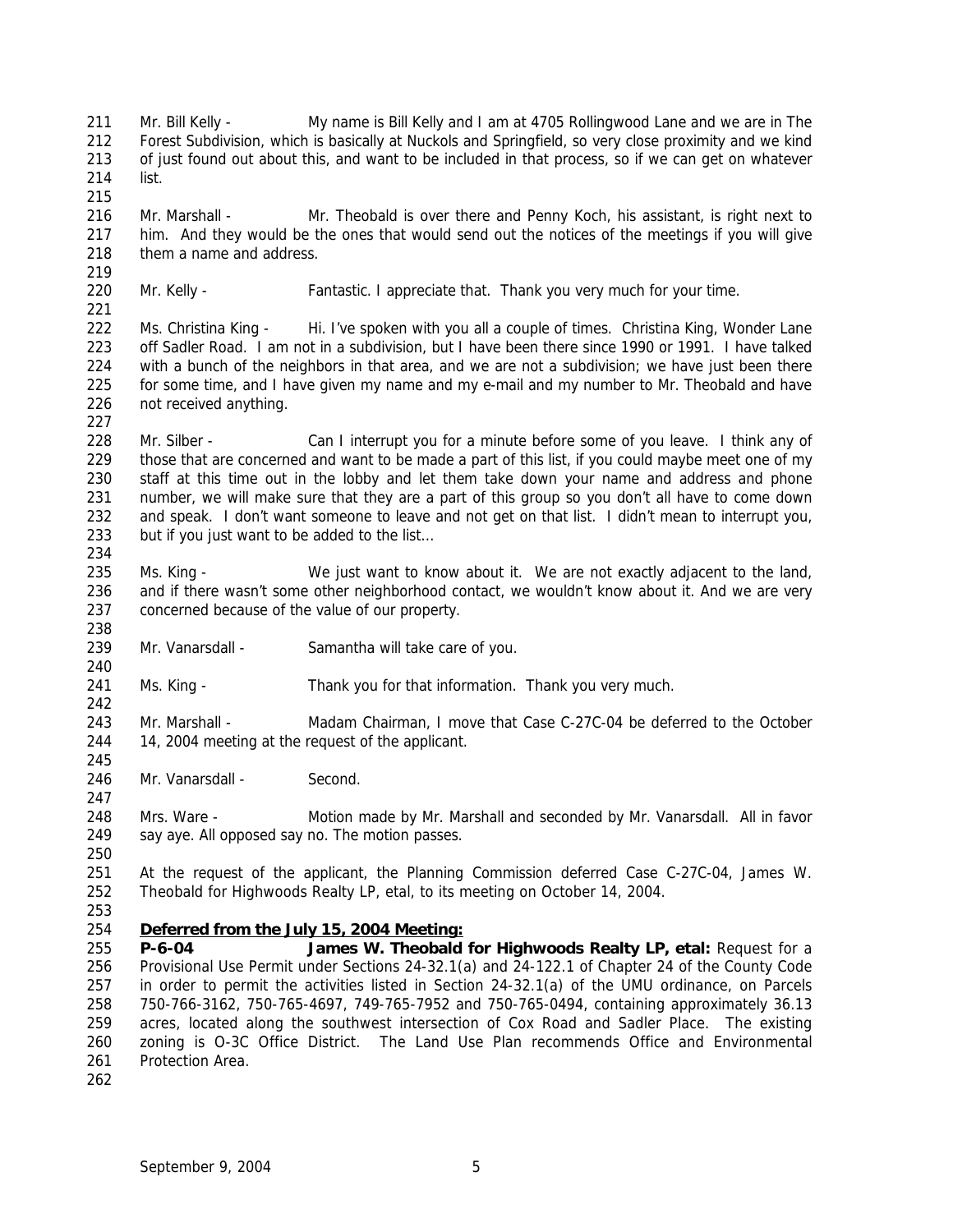Ms. Moore - This is a companion case to the one we just heard. A deferral is requested 264 to the October 14, 2004 meeting.

- Mrs. Ware Is there any opposition to P-6-04, James W. Theobald for Highwoods Realty LP, in the Three Chopt District? No opposition. Mr. Marshall.
- Mr. Marshall Madam Chairman, I move that Case P-6-04 be deferred to the October 14, 2004 meeting, at the request of the applicant.
- 272 Mr. Vanarsdall - Second.
- Mrs. Ware Motion made by Mr. Marshall and seconded by Mr. Vanarsdall. All in favor say aye. All opposed say no. The motion passes.
- 

 At the request of the applicant, the Planning Commission deferred Case P-6-04, James W. Theobald for Highwoods Realty LP, etal to its meeting on October 14, 2004.

#### *Deferred from the July 15, 2004 Meeting:*

 **P-7-04 James W. Theobald for Highwoods Realty LP, etal:** Request for a Provisional Use Permit under Sections 24-32.1(u) and 24-122.1 of Chapter 24 of the County Code in order to permit a thirteen (13) foot increase in the permitted height of office buildings in the UMU District, on Parcels 750-766-3162, 750-765-4697, 749-765-7952 and 750-765-0494, containing approximately 36.13 acres, located along the southwest intersection of Cox Road and Sadler Place. The existing zoning is O-3C Office District. The Land Use Plan recommends Office and Environmental Protection Area.

Ms. Moore - The deferral is requested to the October 14, 2004 meeting.

 Mrs. Ware - Is there any opposition to P-7-04, James W. Theobald for Highwood Realty, LP, in the Three Chopt District? No opposition.

- Mr. Marshall Madam Chairman, I move that P-7-04 be deferred to the October 14, 2004 meeting at the request of the applicant.
- 297 Mr. Archer Second.
- Mrs. Ware Motion made by Mr. Marshall and seconded by Mr. Archer. All in favor say aye. All opposed say no. The motion passes.
- At the applicant's request, the Planning Commission deferred Case P-7-04, James W. Theobald for Highwoods Realty LP, etal, to its meeting on October 14, 2004.
- **C-42C-04 Skip Gelletly:** Request to conditionally rezone from A-1 Agricultural District to RTHC Residential Townhouse District (Conditional), Parcel 731-763-1648, containing approximately 3.1 acres, located on the west line of Gayton Hills Lane approximately 200 feet south of Graham Meadows Drive. The applicant proposes a maximum density of 2.86 units per acre. The maximum density in the RTH District is nine (9) units per acre. The Land Use Plan recommends Suburban Residential 2, 2.4 to 3.4 units net density per acre.
- Ms. Moore The deferral is requested to the November 10, 2004 meeting.
- Mrs. Ware Is there any opposition to C-42C-04, Skip Gelletly, in the Three Chopt District? No opposition.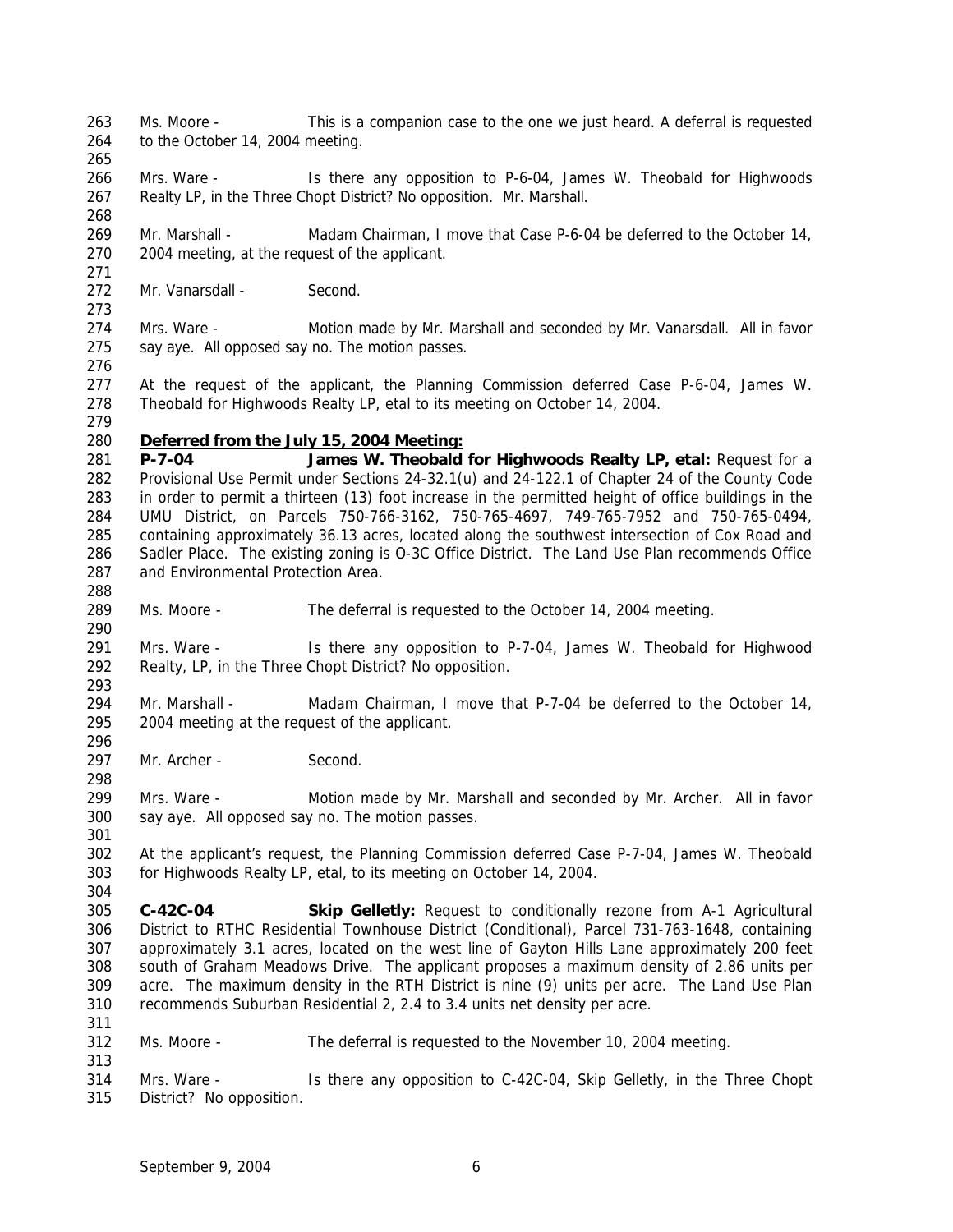Mr. Marshall - Madam Chairman, I move that Case C-42C-04 be deferred to the November 10, 2004 meeting at the request of the applicant. Mr. Vanarsdall - Second Ms. Ware - Motion made by Mr. Marshall and seconded by Mr. Vanarsdall. All in favor say aye. All opposed say no. The motion passes. At the request of the applicant, the Planning Commission deferred Case C-42C-04, Skip Gelletly, to its meeting on November 10, 2004. **C-44C-04 Andrew Condlin for David E. Cottrell:** Request to amend proffered conditions accepted with Rezoning Case C-39C-95, on part of Parcel 740-765-2150, containing 1.4019 acres (part of the 9.87 ac. tract), located on the east line of Pouncey Tract Road, approximately 350 feet south of Twin Hickory Lake Drive. The amendment is related to use restrictions and hours of operation and would permit a car wash. The existing zoning is B-3C Business District (Conditional). The Land Use Plan recommends Commercial Concentration, Office and Environmental Protection Area. Ms. Moore - A deferral is requested to the October 14, 2004 meeting. Mrs. Ware - Is there any opposition to Case C-44C-04, Andrew Condlin for David E. Cottrell, in the Three Chopt District? No opposition. Mr. Marshall - Madam Chairman, I move that Case C-44C-04 be deferred to the October 14, 2004 meeting, at the request of the applicant. Mr. Vanarsdall - Second. Mrs. Ware - Motion made by Mr. Marshall and seconded by Mr. Vanarsdall. All in favor say aye. All opposed say no. The motion passes At the request of the applicant, the Planning Commission deferred Case C-44C-04, Andrew Condlin for David E. Cottrell, to its meeting on October 14, 2004. **C-47C-04 Garry Gallagher:** Request to conditionally rezone from O-2C Office District (Conditional) to B-2C Business District (Conditional), Parcel 834-714-1831, containing 2.307 acres, located at the eastern corner of the intersection of Williamsburg Road (U.S. Route 60) and Whiteside Road. The applicant proposes a retail use. The use will be controlled by zoning ordinance regulations and proffered conditions. The Land Use Plan recommends Office. The site is in the Airport Safety Overlay District. Mrs. Moore - The deferral is requested to the November 10, 2004 meeting. Mrs. Ware - Is there any opposition to Case C-47C-04, Garry Gallagher, in the Three Chopt District? No opposition. Mr. Jernigan - Madam Chairman, I move to defer Case C-47C-04, to November 10, 2004 by request of the applicant. Mr. Vanarsdall - Second.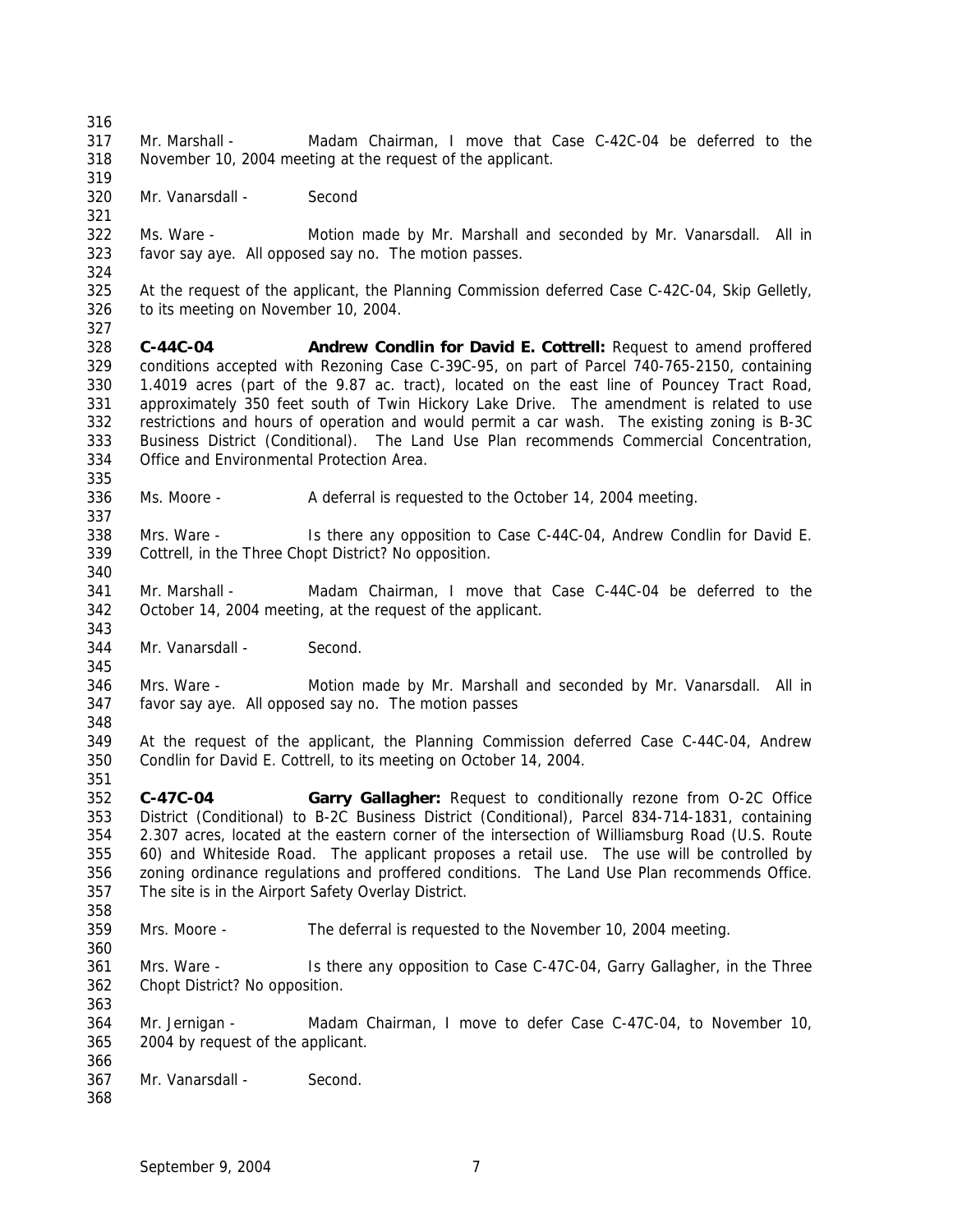Mrs. Ware - Motion made by Mr. Jernigan and seconded by Mr. Vanarsdall. All in favor say aye. All opposed say no. The motion passes. At the request of the applicant, the Planning Commission deferred C-47C-04, Garry Gallagher, to its meeting on November 10, 2004. **C-48C-04 Henry L. Wilton:** Request to conditionally rezone from A-1 Agricultural District to B-3C Business District (Conditional), Parcels 804-737-4084 and 804-737-1251, containing 4.8303 acres, located on the east line of Mechanicsville Turnpike (U. S. Route 360) opposite Springdale Road. The applicant proposes business uses. The use will be controlled by zoning ordinance regulations and proffered conditions. The Land Use Plan recommends Government and Urban Residential. The site is in the Airport Safety Overlay District. Ms. Moore - The deferral is request to the October 14, 2004 meeting. Mrs. Ware - Is there any opposition to the deferral of C-48C-04, Henry L. Wilton, in the Fairfield District. No opposition. Mr. Archer. Mr. Archer - Madam Chair, I move deferral of Case C-48C-04, Henry L. Wilton, to the October 14, 2004 meeting, at the request of the applicant. Mr. Vanarsdall - Second. Mrs. Ware - Motion made by Mr. Archer and seconded by Mr. Vanarsdall. All in favor say aye. All opposed say no. The motion passes. At the request of the applicant, the Planning Commission deferred Case C-48C-04, Henry L. Wilton, to its October 14, 2004 meeting. Ms. Moore - That concludes staff's report of deferral unless there are any others from the Planning Commission to be added. *Deferred from the August 12, 2004 Meeting:* **C-40C-04 Glenn Moore for RER Properties, LLC:** Request to amend proffered conditions accepted with Rezoning Case C-73C-85, on part of Parcel 760-755-5474, containing 1.644 acres, located on the north side of W. Broad Street (U. S. Route 250) approximately 220 feet west of N. Skipwith Road. The amendments would permit vehicle repair and service as a use, and also regulate building location from the northern property line. The existing zoning is B- 3C Business District (Conditional). The Land Use Plan recommends Commercial Arterial. Mr. Vanarsdall - Madam Chairman, I have one to defer. Mr. Moore, did Mr. Coleman talk to you? Then you are OK about that? Mr. Moore - I suppose. Mr. Vanarsdall - I move that Case C-40C-04 be deferred to October 14, 2004, at the Commission's request. Mr. Marshall - Second. Mr. Vanarsdall - This is a freebie for Mr. Moore.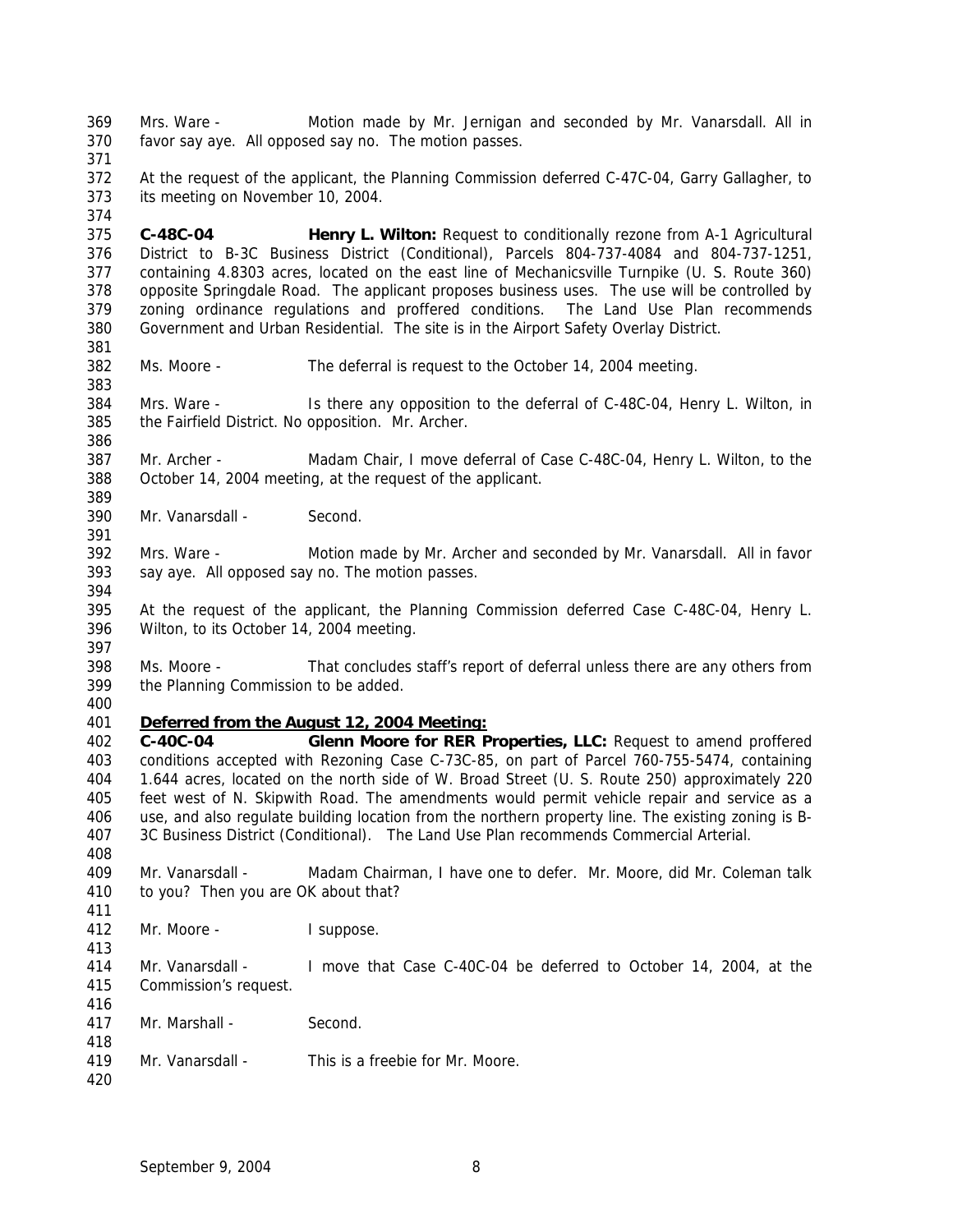Mrs. Ware - Motion made by Mr. Vanarsdall and seconded by Mr. Marshall. All in favor say aye. All opposed say no. The motion passes. The Planning Commission deferred C-40C-04, Glenn Moore for RER Properties, LLC, to its meeting on October 14, 2004. Mr. Jernigan - Madam Chairman, I have one in my district. **P-8-04 Omnipoint Communications CAP Operations LLC:** Request for a Provisional Use Permit under Sections 24-95(a) and 24-122.1 of Chapter 24 of the County Code in order to construct a 140-foot wireless telecommunications tower, on part of Parcel 833-716- 9203, containing 2,500 square feet, located between I-64 and Old Williamsburg Road, 2,000 feet west of Drybridge Road. The existing zoning is M-1C Light Industrial District (Conditional). The Land Use Plan recommends Planned Industry. The site is in the Airport Safety Overlay District. Mrs. Ware - Is there any opposition to this deferral? No opposition. Mr. Jernigan - This case was looking OK, but there was a small glitch in the paperwork, so I am going to defer this. I make a motion to defer P-8-04 to the September 22, 2004 POD Meeting by request of the Commission. Mr. Vanarsdall - Second. Mrs. Ware - Motion made by Mr. Jernigan and seconded by Mr. Vanarsdall. All in favor say aye. All opposed say no. The motion passes. The Planning Commission deferred P-8-04, Omnipoint Communications CAP Operations, LLC, to its meeting on September 22, 2004. 450 Mr. Jernigan - And also we have one withdrawal. Mr. Silber - She will cover that. If there are no other deferrals, Ms. Moore, if we can move on to the withdrawals, I believe there is one on the agenda. **C-46C-04 J. Thomas O'Brien for Roberta J. Holt:** Request to conditionally rezone from A-1 Agricultural District to R-3C One Family Residence District (Conditional), Parcel 805-705-5884, containing 0.767 acre, located on the south line of Old Oakland Road approximately 350 feet west of Oakvale Street. The applicant proposes three (3) single-family residential lots. The R-3 District allows a minimum lot size of 11,000 square feet. The Land Use Plan recommends Suburban Residential 1, 1.0 to 2.4 units net density per acre. Ms. Moore - The applicant states to withdraw this application, and, therefore, no motion or action is needed. Mrs. Ware - Thank you. Mr. Silber - Next on the agenda would be those items on the Expedited Agenda. These are items that have not been deferred. They are up for hearing tonight but there are no known issues from the staff's perspective. The applicant is comfortable with the staff's recommendations and the Planning Commissioner from that district has no outstanding issues. If 471 there is opposition or concerns from the public, it will be pulled off of the Expedited Agenda and heard in the order in which it is found on the agenda. If there is no opposition or concerns, we can hear this case without lengthy discussion or input. Is there one, Ms. Moore?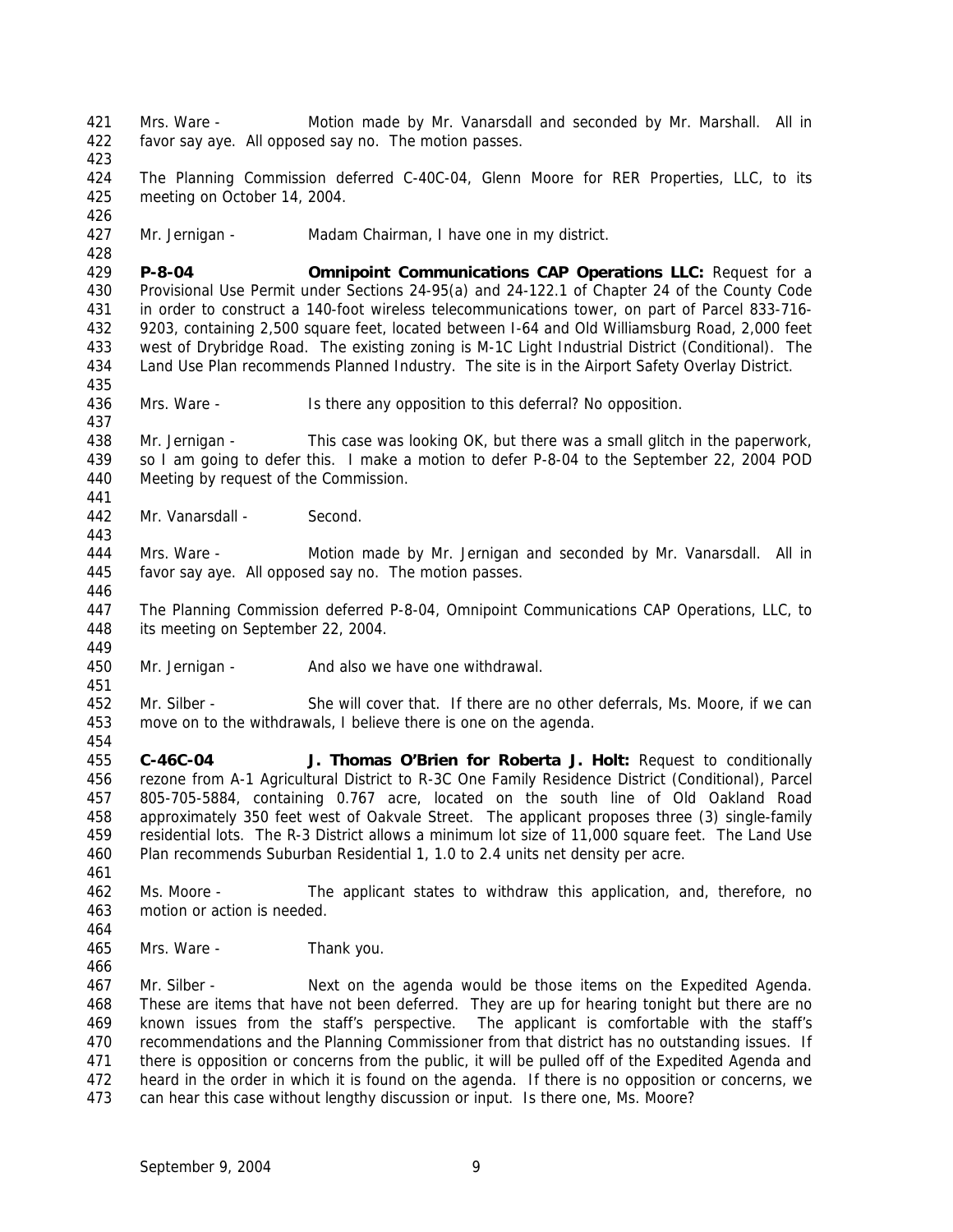Ms. Moore - Yes, there is one.

 **C-45C-04 Edward Kidd for Retlaw 100, LLC:** Request to conditionally rezone from B-2C Business District (Conditional) and O-3C Office District (Conditional) to B-2C Business District (Conditional) and O-3C Office District (Conditional), part of Parcels 748-758-5169 and 748-759-6017, containing 17.277 acres, located on the east line of Cox Road between Westerre Parkway and Interstate 64. The applicant proposes office condominiums and retail uses. The use will be controlled by zoning ordinance regulations and proffered conditions. The Land Use Plan recommends Office.

 Mrs. Ware - Is there any opposition to hearing Case C-45C-04, Edward Kidd for Retlaw 100, LLC, on the Expedited Agenda? It is in the Three Chopt District. No opposition. 

 Mr. Marshall - Madam Chairman, I move that Case C-45C-04 be recommended for approval to the Board of Supervisors.

490 Mr. Vanarsdall - Second.

 Mrs. Ware - Motion made by Mr. Marshall and seconded by Mr. Vanarsdall. All in favor say aye. All opposed say no. The motion passes.

 **REASON:** Acting on a motion by Mr. Marshall, seconded by Mr. Vanarsdall, the Planning Commission voted 5-0 (one abstention) to recommend that the Board of Supervisors **grant** the request because the realignment of the office and business districts would not be expected to adversely affect the pattern of zoning and land use in the area and that it would provide for appropriate development.

 Mr. Silber - Given the large number of deferrals tonight, this agenda has become much more reasonable. 

 **C-43C-04 Wilton Development Corp.:** Request to amend proffered conditions accepted with Rezoning Case C-42C-01, on Parcel 747-761-2937, containing approximately 4.67 acres, located at the southwest intersection of Dominion Boulevard and Sadler Road. The amendment is related to uses, building height and materials, site design, landscaping, and buffers and would permit an automobile dealership. The existing zoning is B-3C Business District (Conditional). The Land Use Plan recommends Commercial Concentration.

 Mrs. Ware - Is there any opposition to Case C-43C-04, Wilton Development Corporation, in the Three Chopt District? No opposition. Good evening, Mr. Coleman.

 Mr. Coleman - Good evening, Madam Chairman. The revised proffers are being distributed to you. It would not require waiving the time limit.

- Mrs. Ware Did you say it would not?
- Mr. Coleman Correct. It would not.
- 521 Mr. Marshall Is there a picture in there?

 Mr. Coleman - Yes, sir. The subject property was rezoned to B-3C in 1988 as part of a larger tract that now includes the Innsbrook Autoport shopping center adjacent to West Broad Street. The proffers were amended in 2001 to permit construction of a restaurant that was not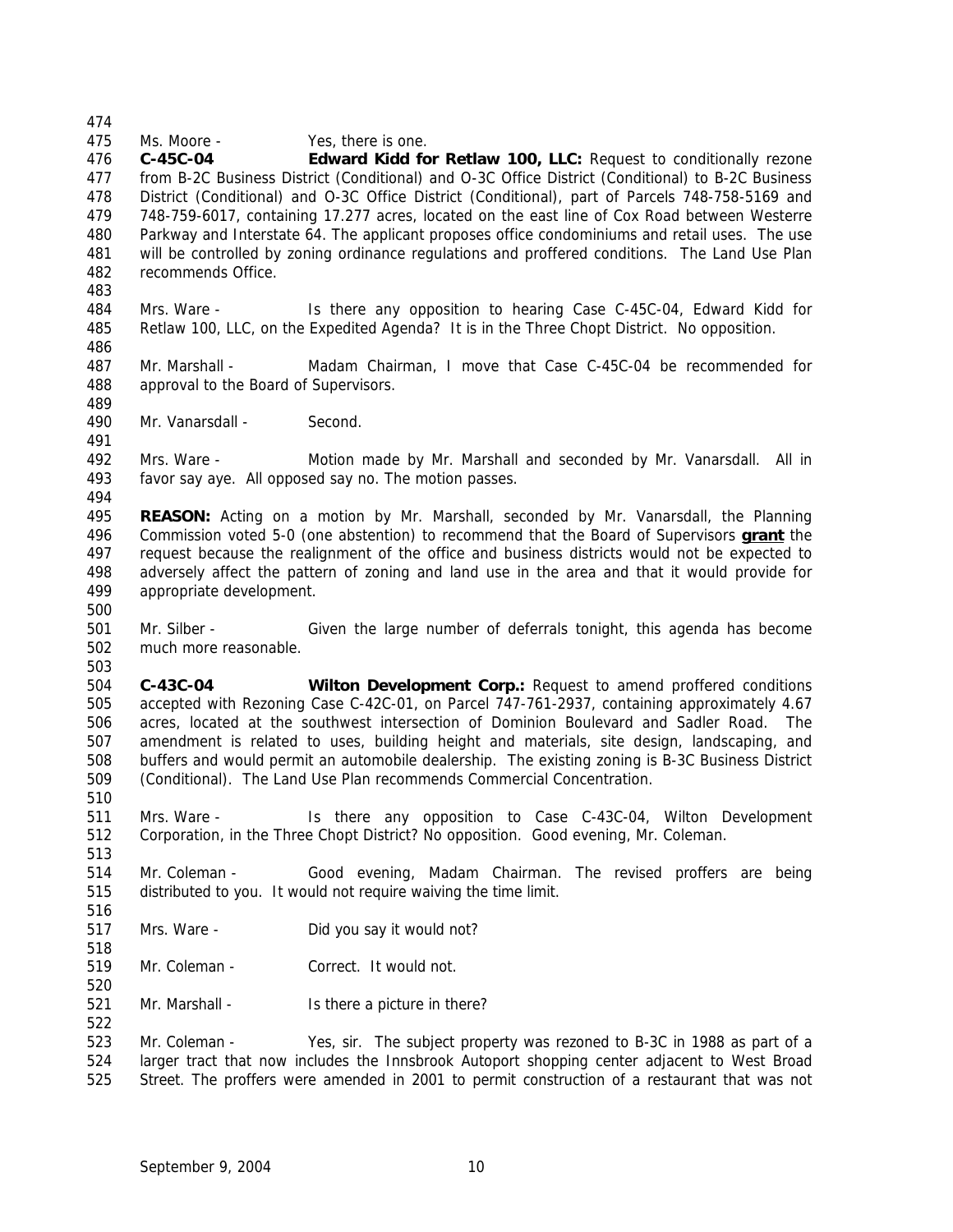- built. This request would revise the proffers to regulate construction of a Hummer dealership and
- one out parcel.
- 

The applicant's proposal includes the following proffers:

- A conceptual site plan;
- No outdoor paging or speakers**;**
- 532 Ground mounted signs no greater than six feet high;
- 533 A 25' streetscape buffer along Dominion Blvd. and Sadler Rd.;
- Extensive list of restricted uses;
- Restrictions on HVAC equipment, underground utilities, lighting, hours of operation, and other items and elevations**.**
- 

 The applicant revised the proffers to address several issues raised in the staff report. However, several concerns remain and staff encourages the applicant to further regulate the proposed development to keep the existing high level of development standards. Staff offers the following recommendations: 

- Staff encourages the applicant to supplement the elevation with restrictions on building materials;
- The applicant should consider enhancing landscaped buffers along the boundary with the funeral home. As proffered with the existing zoning, the applicant should commit to preserving the width of the required Transitional Buffer in addition to providing an attractive fence adjacent to the funeral home.
- **-** The applicant has provided little additional information about the out parcel and how this would be developed. The applicant should submit additional information to assure quality building materials, layout standards, and landscaping at this location.
- The conceptual site plan does not appear to provide wider drive isles or other site design elements to help maneuver the Hummer vehicles, which are renowned for their larger size. The applicant should also provide additional information on how vehicles will be stored on the site.
- This request would not be physically connected to the Autoport, and as proposed, would create a nonconforming setback for the Autoport Shopping Center.
- 

 Properly designed and regulated, this request may be an appropriate location for an automobile dealership and could be consistent with the Land Use Plan recommendation. If the applicant were to address the concerns presented, staff could be more supportive of this request.

 This afternoon, the applicant indicated their intention to revise Proffer #3 concerning the buffer with the funeral home. I will defer to them to explain the proposed revisions during their presentation.

 That concludes my presentation, I would be happy to answer any questions. 

 Mrs. Ware - Thank you, Mr. Coleman. Are there any questions for Mr. Coleman from the Commission? OK, thank you. We will hear from the applicant. Good evening.

 Mr. Wilton - Madam Chairman and members of the Commission, my name is Henry Wilton and I recommend the contract purchasers of the subject property and Mrs. Goldstein also. The intended use will be the Moore's Hummer Dealership, currently located on Broad Street. I had originally changed these proffers on this particular case years ago for the relocation of Buckhead's, which did not materialize. Therefore, I was selected to reproffer the property for the Hummer dealership, given that I am familiar with the site. We have gone through a number of provisions with the proffers and we've basically increased the buffers and changed the project to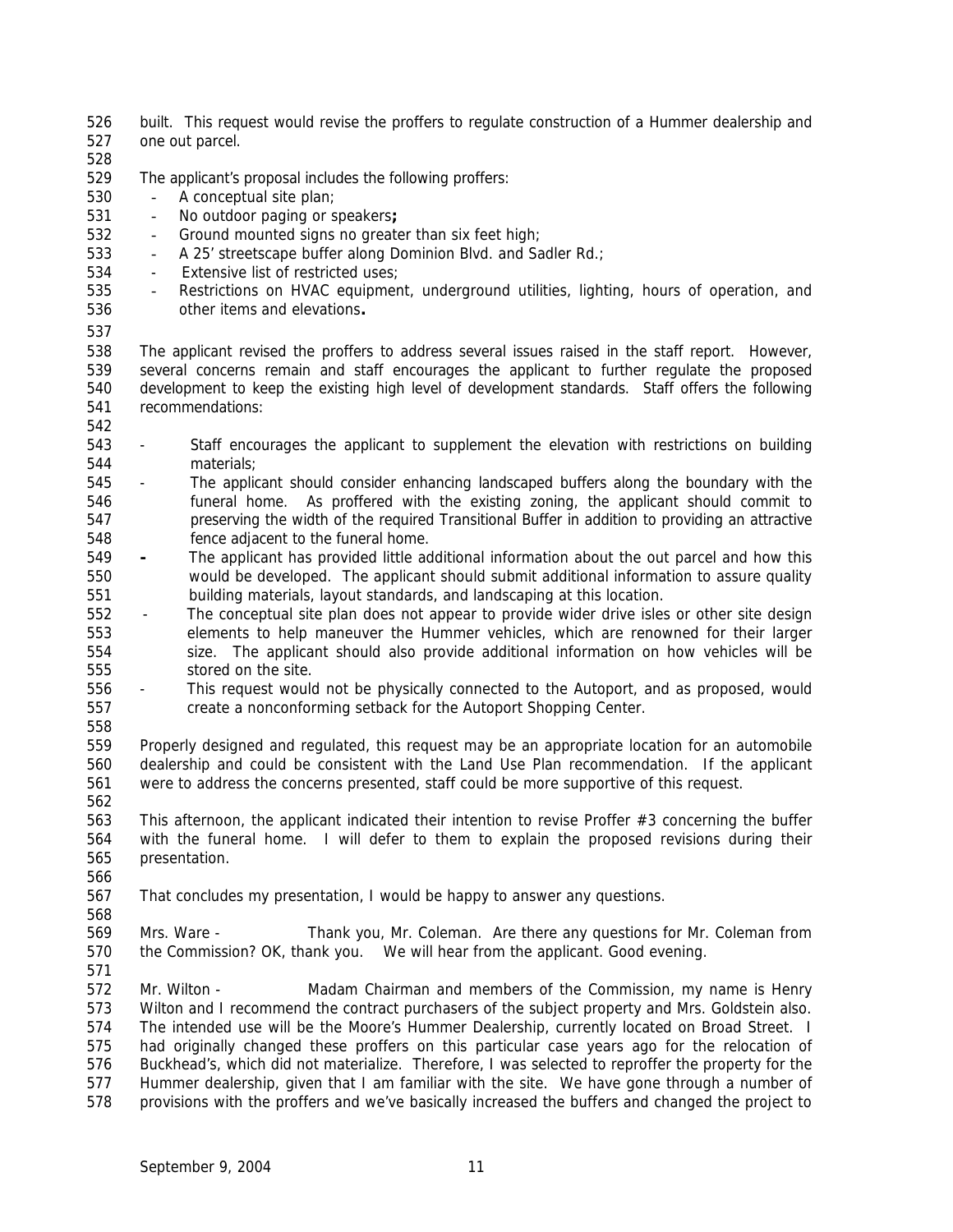accommodate requested suggestions of the staff, the Planning Commission member and also the Supervisor. I am also meeting with the Funeral Home people, there was a comment in regard to the buffer adjacent to field and I have a meeting with Mr. Morehead set up, he's the owner of the funeral home, for September 17 between the Planning Commission and Board of Supervisors hearing to finalize that. Right now we have a fence and landscaping that we are paying for trees on his side, which was the same proffer that we had come to with the earlier case of Buckhead's, and again, that is when a restaurant was going to be back there, a lot more movement, a lot more noise and so on, so again I will finalize any change in that proffer between the Planning Commission and the Board of Supervisors. The main change regarding the property is that now it is a location for a new car dealership, a Hummer dealership. The relocation was necessitated by a request of the Hummer organization of General Motors. Mr. Moore does want to go ahead and keep the business in Henrico, and this is one of the four locations that were sited by the Planning Staff as possible locations for the relocation. We have met again with the staff, the Planning Commission member and the Supervisor said we might proffer the case appropriately, and I believe we have done that at this point. We have come to architectural style, and I believe that it is acceptable to the County now. We will have a full set of plans when we come back before you during the POD process, which we again will press through, because we need to open this dealership and relocate it as soon as possible per GM. The property will encompass these as the Hummer dealership and then the 1.2-acre parcel, which will be developed at a later time, but will have to be compatible with existing architecture of the Hummer dealership. Again, that plan will have to come before this body for review and hopeful approval. I believe these proposed uses are less intense than the ones we had allocated toward this site earlier with a restaurant and retail building in the front. Again, the staff did suggest that this site would be appropriate if we had the correct proffered conditions, which I believe we have now. Therefore, I do respectfully request approval of this case. I will be happy to answer any questions. 

605 Mrs. Ware - Are there any questions for Mr. Wilton from the Commission? 

 Mr. Vanarsdall - Yes, ma'am. Mr. Wilton, is this going to be a lot of different kind of cars or one kind? 

Mr. Wilton - Just a Hummer dealership, sir. It is a new car dealership for Hummer.

Mr. Vanarsdall - I knew it was for Hummer, but it won't be anything but that, right?

 Mr. Wilton - Now it is proffered that it has to be a new car dealership. It could not revert to a used car dealership, so it always has to be, whether it be a Subaru or a Cadillac or whatever, but right now it is a Hummer dealership.

Mr. Vanarsdall - I didn't know if it was going to eventually take on another new…

Mr. Wilton - I don't know, sir.

 Mr. Silber - Mr. Wilton, you say that you thought that the previous development that was proposed with the restaurant would create more impact and more movement than the proposed dealership.

 Mr. Wilton - The restaurant the way that we had proposed it earlier actually backed up to the Bennett Funeral Home site and the back of the restaurant was where the wedding and the large parties were going to be held outside, so, yes. I think the intensity of that use would have been substantially greater than we are allocating now. The back of the property here is going to be a secured gate area for the excess Hummer stock, so again, very little movement at the back of the property as it is adjacent to the Bennett Funeral Home. That is the least intense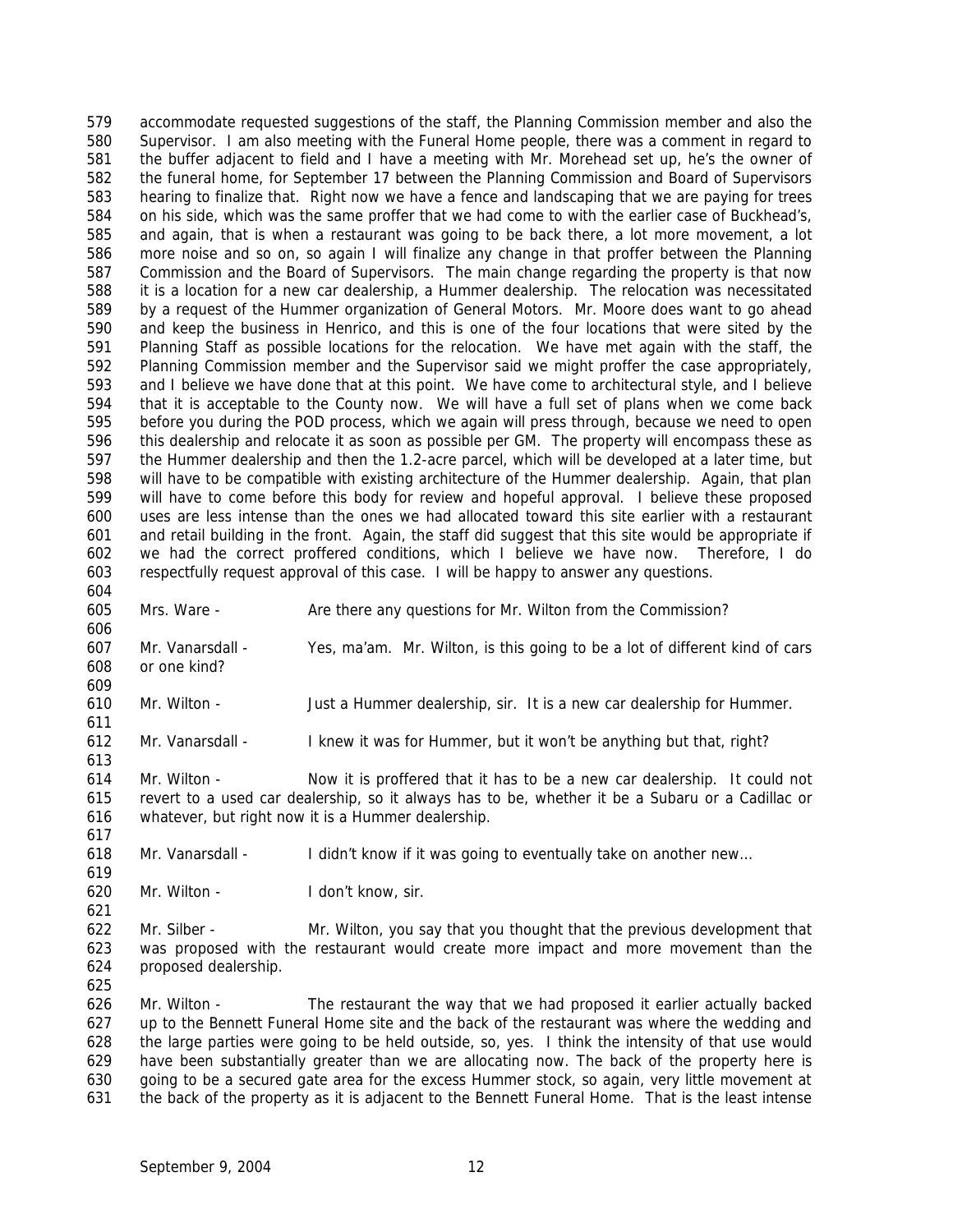area that we have. The buildings are all at the front of Dominion Boulevard. Of course, that was my opinion. 635 Mr. Silber - I guess we should have gotten greater buffers when that restaurant was proposed. Mr. Wilton - I can't answer that. 640 Mrs. Ware - Any more questions for Mr. Wilton from the Commission? Mr. Jernigan - Hank, I have a question for you. We have a picture, unproffered picture 643 #1 and unproffered picture #2. #1 shows all flat across the front with green grass and #2 shows boulders. Mr. Wilton - I don't know which ones are #1 and #2. This is Exhibit A now(referring to slide). This is the one we are going with as far as the conceptual architecture. At the POD, we will have full architecturals, of course, for the entire building. But we were trying to isolate what would be acceptable to the County in regard to the general architecture of the Hummer building. This is what we agreed to. Mr. Jernigan - One reason Hummer went to separate dealerships is because they wanted to have like an obstacle course kind of built on their lot. Mr. Wilton - Sir, we are not building an obstacle course. 657 Mr. Jernigan - That was shown in unproffered picture  $#2$ . Mr. Wilton - We did that in Goochland. Mr. Jernigan - I just wanted to make sure. 663 Mrs. Ware - Any more questions. Thank you, Mr. Wilton. Mr. Marshall - Madam Chairman, the funeral home actually requested a fence along the property line with trees on the other side, and that is what is proffered right now. There was a question late today about whether or not that fence was going to be brick or wood. The issue, I believe, can be satisfactorily handled at the POD as to what fence ultimately is built. The owner of the funeral home did not request any additional buffer. He said that a fence was fine with him, and the point is, that the funeral home, if you are familiar with the site, the building is actually out on Broad, and this area is well behind the building and it is nothing but an open field, basically, grass and a driveway. So there is nothing that can be seen there. But Mr. Wilton is going to have another meeting with Mr. Moorehead. He is willing to build him whatever one he prefers, be it the wood one with the trees on the other side, or the brick one, so I don't have any problem with that. And, this is not really a change in the zoning and is a use, I think, is compatible, so I am going to recommend that Case C-43C-04 be recommended for approval to the Board of Supervisors. Mr. Vanarsdall - Second. Mrs. Ware - Motion made by Mr. Marshall and seconded by Mr. Vanarsdall. All in favor say aye. All opposed say no. The motion passes. The Planning Commission approved Case C-43C-04, Wilton Development Corp.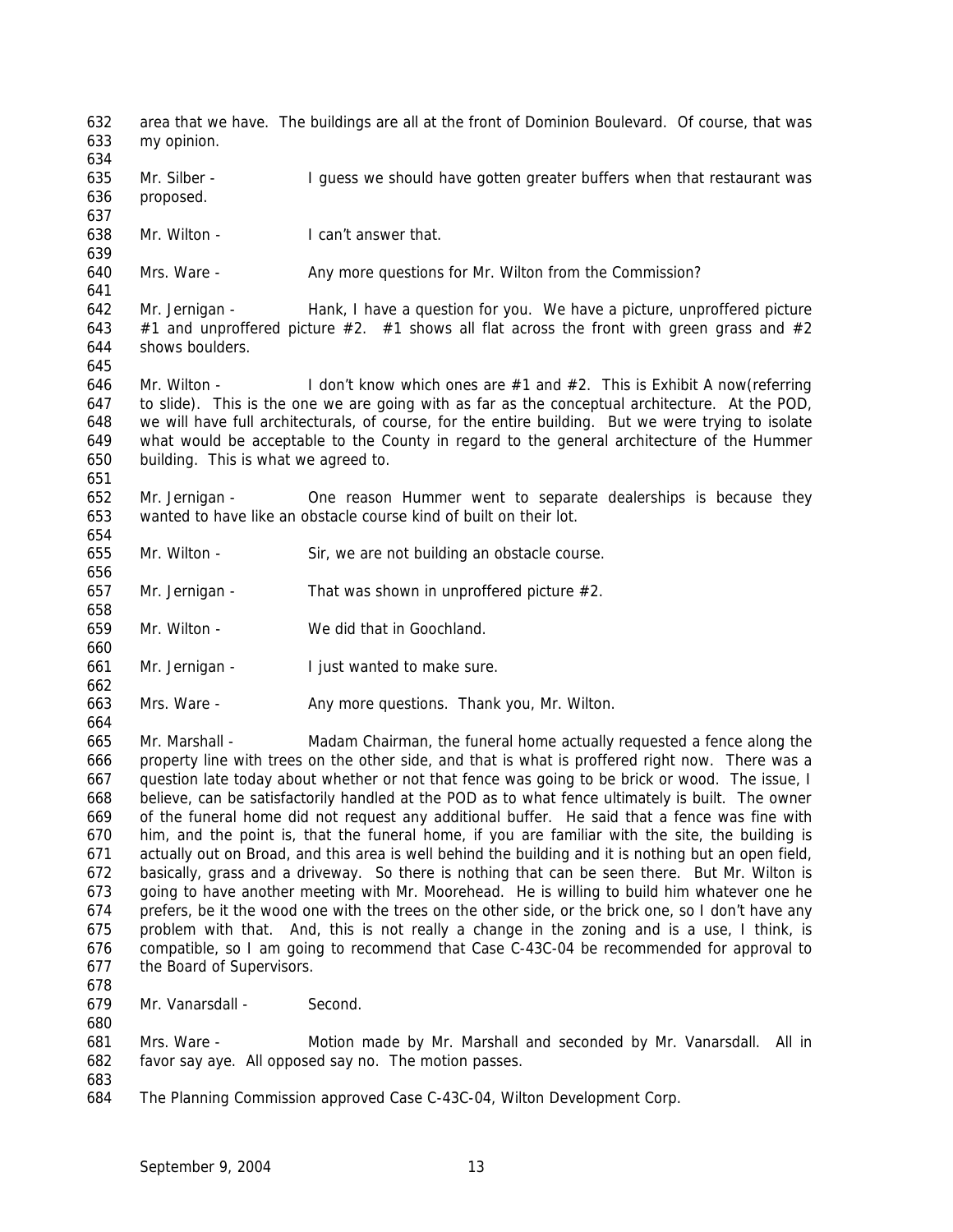- **REASON:** Acting on a motion by Mr. Marshall, seconded by Mr. Vanarsdall, the Planning Commission voted 5-0 (one abstention) to recommend that the Board of Supervisors **grant** the request because the change in business use is consistent with the Land Use Plan recommendations and the changes do not greatly reduce the original intended purpose of the proffers.
- 
- Mr. Silber The next request is on page 4 of the Agenda. This is in the Tuckahoe District.
- 

# *Deferred from the August 12, 2004 Meeting:*

 **C-35C-04 James Theobald for Gaskins Centre, L.C.:** Request to conditionally rezone from R-3C One Family Residence District (Conditional), R-5C General Residence District (Conditional), and RTHC Residential Townhouse District (Conditional) to RTHC Residential Townhouse District (Conditional), Parcels 745-740-9892, 746-741-3665 and part of Parcel 745-741-0907, containing 54.589 acres, located at the southeast intersection of N. Gaskins Road and Patterson Avenue (State Route 6). The applicant proposes a mixed-residential development with no more than two hundred twenty (220) dwelling units. The maximum density in the RTH District is 9 units per acre. The Land Use Plan recommends Suburban Residential 1, 704 1.0 to 2.4 units net density per acre.

 Mrs. Ware - Is there any opposition to C-35C-04, James Theobald for Gaskins Centre, in the Tuckahoe District.

- Voice in the Audience - Yes ma'am there is.
- Mrs. Ware - Okay. There is opposition. In the interest of moving this meeting along at the time I would like to ask who would like to speak in opposition tonight.
- Voice in the Audience - I would like to speak Madam Chairman.

 Mrs. Ware - I need the hands of how many people would like to speak for the 717 opposition so I can manage time. One, two, three, four...

719 Mr. Silber - Four hands.

 Mrs. Ware - Okay, we will just go to 15 minutes. The General Policy of the Planning Commission when it comes to speaking is we allow 10 minutes for the applicant and 10 minutes for the opposition total. Tonight we have a few more people speaking on this case, somewhat more then we usually do. So I was thinking about adding 5 minutes. 

726 Mr. Silber - It is up to the Commission what they want to add in addition to the normal 10 minutes, for either side. Any questions that the Planning Commission ask of that person that is speaking does not count towards their time. In addition, the applicant typically, after the staff makes presentation, presents the case and they save some of their time for rebuttal. Again, the applicant and those supporting the request are given the same amount of 731 time to speak as those that might be speaking in opposition.

 Mrs. Ware - Following the rebuttal by the applicant as well the Commission will be allowed to ask questions that they need to ask. And following that the floor will be closed and at 735 that time a motion will be made. So I just wanted to...since there are a lot of people here tonight, I just wanted to let you know how the process went, so you will know what to expect as 737 we move through this case.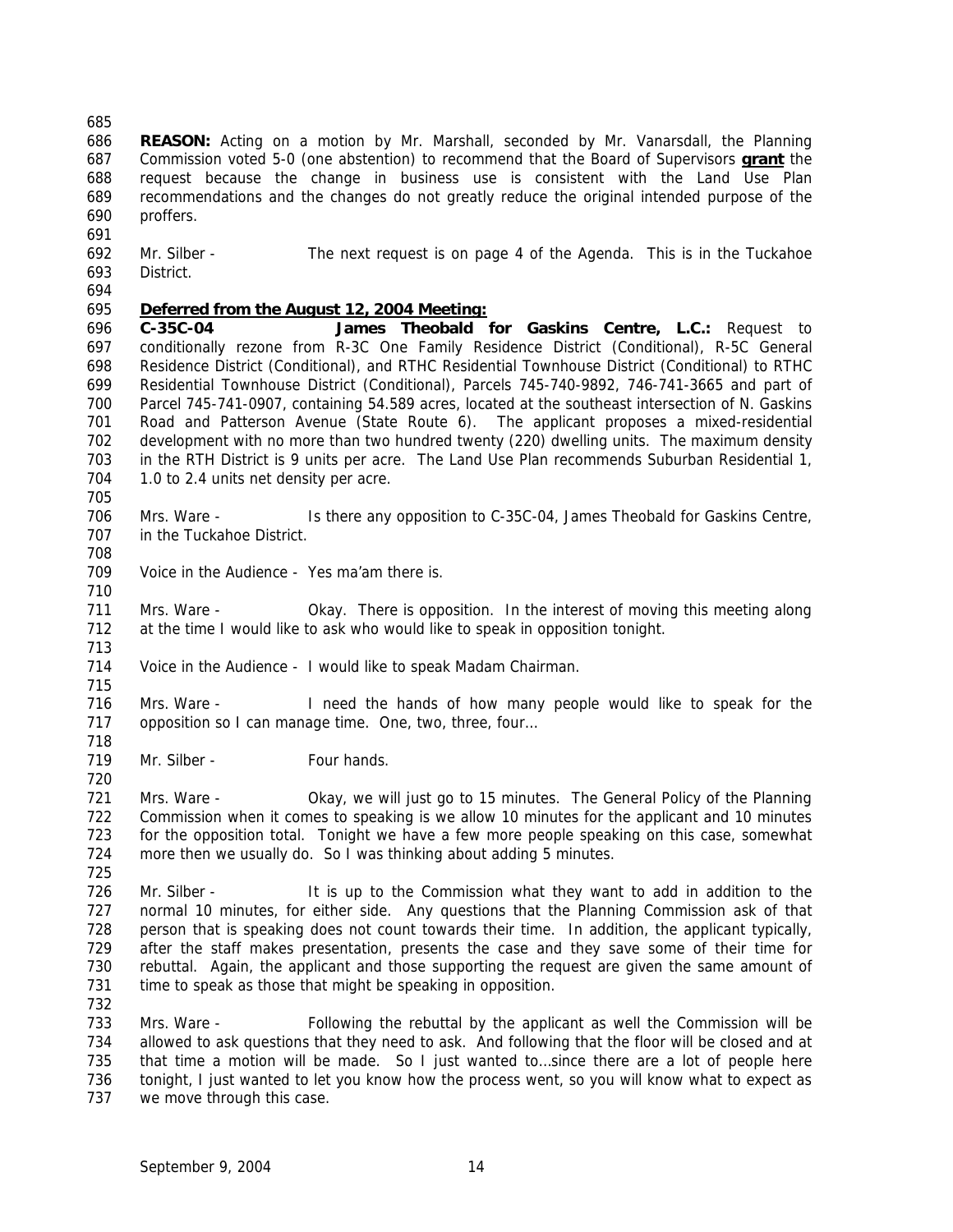| 738 |                   |                                                          |
|-----|-------------------|----------------------------------------------------------|
| 739 | Mr. Silber -      | That is good.                                            |
| 740 |                   |                                                          |
| 741 | Mrs. Ware -       | Anything else? Hello Ms. Moore.                          |
| 742 |                   |                                                          |
| 743 | Ms. Moore-Illig - | Good evening.                                            |
| 744 |                   |                                                          |
| 745 | Mr. Jernigan -    | Good evening, Ms. Moore.                                 |
| 746 |                   |                                                          |
| 747 | Mr. Archer -      | Good evening.                                            |
| 748 |                   |                                                          |
| 749 | Mr. Vanarsdall -  | Good evening, Ms. Moore-Illig.                           |
| 750 |                   |                                                          |
| 751 | Ms. Moore-Illig - | As stated, the applicant wishes to                       |
| 752 |                   | property. The applicant has already received approval    |
| フロつ |                   | comprising of 22 single family duclings 70 townhomes and |

construct 220 townhomes on the to construct 220 residential units comprising of 23 single-family dwellings, 79 townhomes and a 118 condominium on the property. This was approved in 1998, via rezoning case C-32C-98. The applicant is seeking to essentially amend this approval to develop a cohesive and high-end residential community with four types of town home designs. Most of the proffers accepted with the previous case, C-32C-98, are 757 proposed with this request and have been enhanced. The primary difference is the elimination of the 23 single-family dwellings slated for the southern portion of the property.

 The applicant has submitted revised proffers dated September 7, 2004. The proffers were received in a timely manner; therefore, the time limits do not have to be waived. The revisions include two changes. The first change is to Proffer #6 and language has been added to ensure a 763 50' buffer would be maintained along Derbyshire Road. The second change is Proffer #32 to clarify and correct the references to Estate and Executive homes.

 The proffers include provisions for buffers, open space, and tree save areas, which would provide 767 substantially the same green space as the previously approved case. The proffers would also 768 provide controls of the following items.

 • Architecture. The building design would be substantially similar to the following four elevations, which I'm showing on this screen now (referring to slide). 

- 773 The majority of the house facades will be brick. Other material would include stone and hardiplank. Vinyl siding would be prohibited.
- 776 Each unit would have an attached two-car garage.
- 

- 778 Access to the site would only be from Gaskins Road and Patterson Avenue.
- There would be 64 executive homes located along the southern and eastern boundaries of 781 the property. These are the largest proposed units with a minimum of 3,200 square feet. To mitigate the larger mass, a 75' landscaped buffer is proposed along the eastern property line and a 50' landscaped buffer is proposed along Derbyshire Road. The applicant has stated they would revised proffer #6 to insure vegetation removed in the 50' buffer due to grading would be replaced.
- 61 Estate homes are proposed along the northern and southwestern portion of the site. The minimum square footage would be 3,100 square feet. The buildings would be placed a minimum of 100' from Patterson Avenue and Gaskins Road. In addition, there would be a 50' landscape buffer installed along these roads.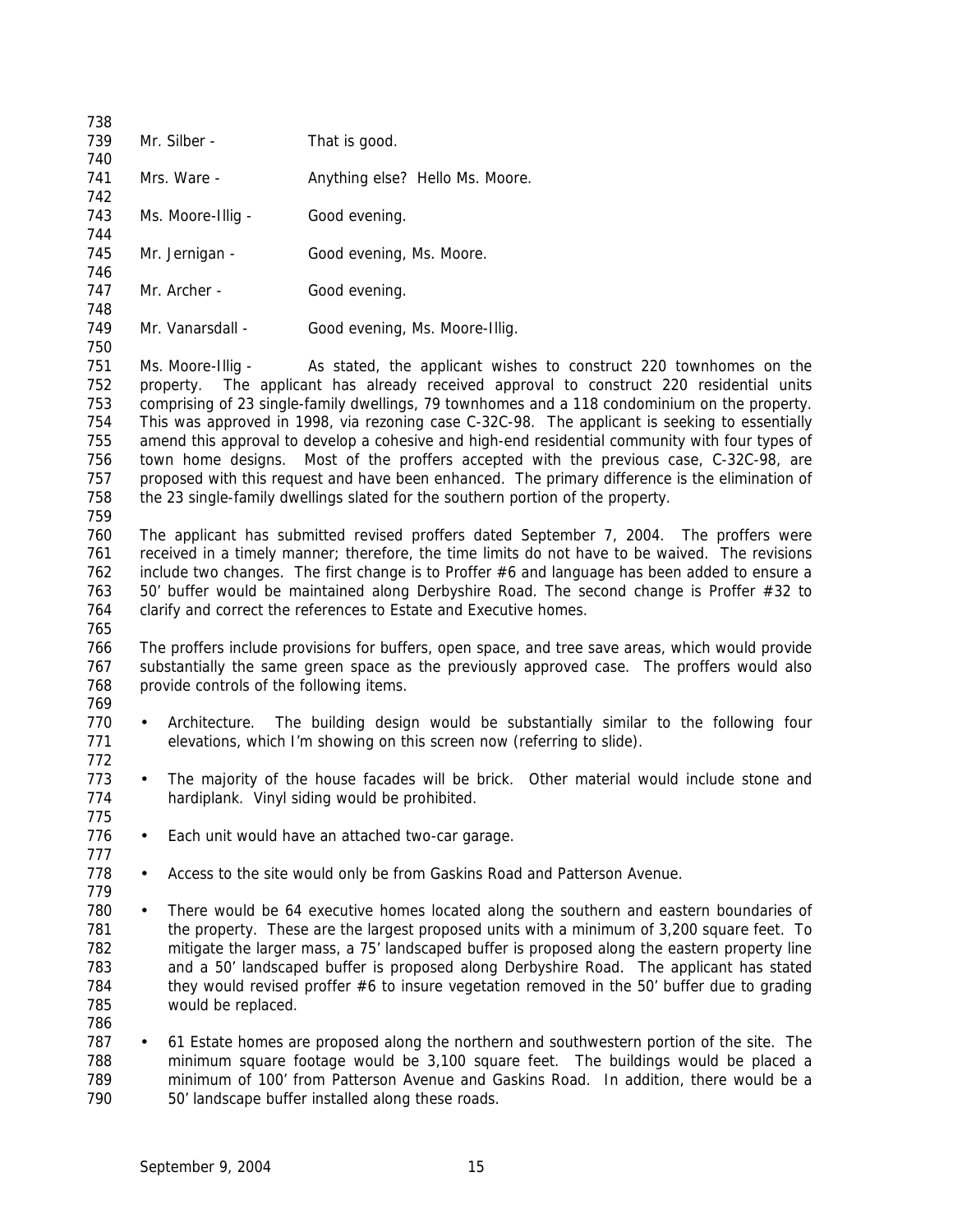| 791<br>792<br>793<br>794                             | $\bullet$ | 60 Courtyard homes are proposed within the interior of the site, with a few end units placed<br>at an angle along Derbyshire Road. The minimum floor area for these units would be 2,600<br>square feet.                                                                                                                                                                                                                                                                                                                                                                                                                                    |
|------------------------------------------------------|-----------|---------------------------------------------------------------------------------------------------------------------------------------------------------------------------------------------------------------------------------------------------------------------------------------------------------------------------------------------------------------------------------------------------------------------------------------------------------------------------------------------------------------------------------------------------------------------------------------------------------------------------------------------|
| 795<br>796<br>797<br>798<br>799                      | $\bullet$ | 35 City Homes are also proposed within the interior of the northern portion of the property.<br>These units would have a minimum of 1,800 square feet and would have front loading<br>garages.                                                                                                                                                                                                                                                                                                                                                                                                                                              |
| 800<br>801                                           | $\bullet$ | No buildings on the property would exceed 35' in height.                                                                                                                                                                                                                                                                                                                                                                                                                                                                                                                                                                                    |
| 802<br>803<br>804<br>805<br>806                      | $\bullet$ | A Landscaping Plan, which includes the installation of 5 to 6 inch caliper deciduous trees, 12<br>to 14' high flowering trees and 12 to 16' high evergreen trees along Derbyshire Road and the<br>eastern property line would be installed. The minimum size of the trees referenced would be<br>the size at time of planting.                                                                                                                                                                                                                                                                                                              |
| 807<br>808                                           | $\bullet$ | There would be no more than 6 consecutive townhouse units in any one building.                                                                                                                                                                                                                                                                                                                                                                                                                                                                                                                                                              |
| 809<br>810<br>811                                    | $\bullet$ | Front entries would not be at grade level and would have a minimum of 2 steps before the<br>entry.                                                                                                                                                                                                                                                                                                                                                                                                                                                                                                                                          |
| 812<br>813                                           | $\bullet$ | Any retaining walls exposed would be finished with brick.                                                                                                                                                                                                                                                                                                                                                                                                                                                                                                                                                                                   |
| 814<br>815<br>816                                    | $\bullet$ | Sidewalks and pedestrian paths would be provided within the interior and perimeter of the<br>site.                                                                                                                                                                                                                                                                                                                                                                                                                                                                                                                                          |
| 817<br>818<br>819<br>820                             |           | There have been several concerns raised regarding potential traffic generated from this proposal.<br>Initially, staff had similar concerns since the proposed project did not include age-restricted units<br>as slated for the development already approved for the property. In response to these concerns,                                                                                                                                                                                                                                                                                                                               |
| 821<br>822<br>823                                    | $\bullet$ | The applicant has proffered to age restrict 71 of the units to match the proffer for the<br>approved development on this site.                                                                                                                                                                                                                                                                                                                                                                                                                                                                                                              |
| 824<br>825<br>826                                    |           | With these proffers, the impact of this development would be no more intensive than what can<br>currently be constructed on the site.                                                                                                                                                                                                                                                                                                                                                                                                                                                                                                       |
| 827<br>828<br>829<br>830<br>831<br>832<br>833<br>834 |           | There were two unresolved issues stated in the staff report. The first pertained to the installation<br>of sidewalks along the right-of-ways of Gaskins Road and Patterson Avenue. The applicant has<br>stated that they fully intend to install sidewalks and that they are currently looking at plans to this<br>in regards to looking at utility easements and other issues in the proper placement. The second<br>pertained to the implementation of Traffic Engineering Division's recommendations.<br>We have<br>received correspondence and a letter of intent from the applicant that these recommendations will<br>be implemented. |
| 835<br>836<br>837<br>838<br>839<br>840<br>841        |           | Overall, the proffers would provide assurances of high quality development in keeping with the<br>surrounding area and with the intent of the approved development slated for this property. The<br>proposed design of the buildings would be effectively articulated through varied rooflines,<br>building heights and high quality materials, which would reduce the massing effect on adjacent<br>properties. With the implementation of sidewalks and addressing the traffic engineers concern<br>staff supports this request.                                                                                                          |
| 842<br>843                                           |           | This concludes my presentation. I would be happy to try to answer any questions you may have.                                                                                                                                                                                                                                                                                                                                                                                                                                                                                                                                               |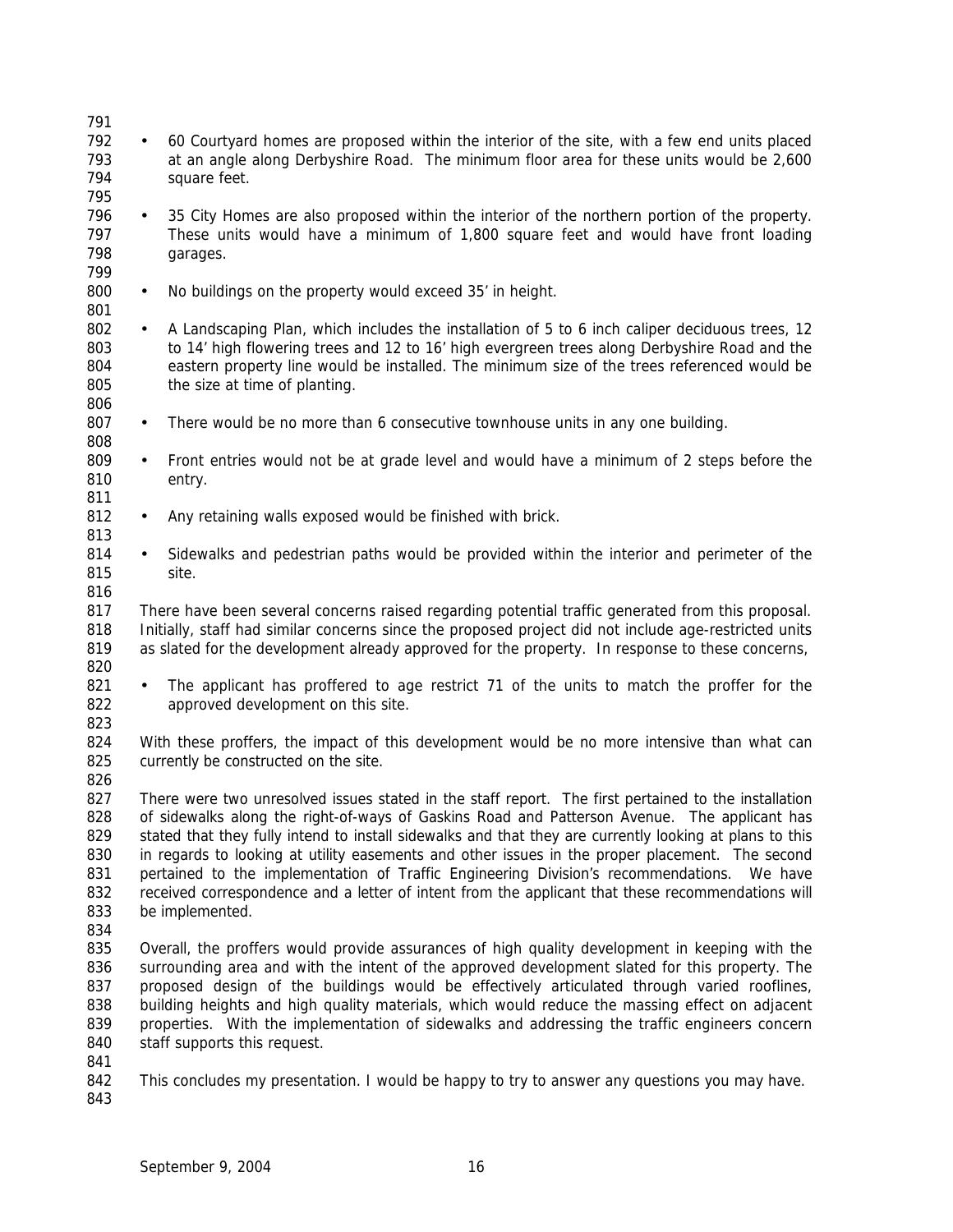844 Mrs. Ware - Are there any questions for Ms. Moore-Illig from the Commission? 845 You said they have addressed the sidewalks and the proffer concerning the buffer at Derbyshire is… Ms. Moore-Illig - With the support of this request we would like to have sidewalks and make sure that is implemented, if that is the case, along one of the right-of-ways as intended before the Board of Supervisors. 852 Mrs. Ware - Are there any other questions for Ms. Moore-Illig? Mr. Vanarsdall - She also said staff supports this request. It is in accordance with the Goals, Objectives and Policies and also the Land Use Plan. Mr. Silber - For the Commissions benefit we also have the Traffic Engineer, Mr. Tim Foster here this evening if you have questions of him. 860 Mrs. Ware - All right. 862 Ms. Moore-Illig - Thank you. 864 Mr. Jernigan - Thank you. Mrs. Ware - We will hear from the applicant at this time. I'll let you identify yourself. Mr. Silber - Mr. Theobald, I think the Commission is interested in extending their normal policy for hearing cases to be at least 15 minutes so the same is granted to you. Do you want to save some of that time for rebuttal? Mr. James Theobald - I think 3 minutes, Mr. Silber. 875 Mr. Silber - For rebuttal? 877 Mr. Theobald - Please. 879 Mr. Silber - Chay. Mr. Theobald - Madam Chairman, Ladies and Gentlemen, my name is Jim Theobald and I'm here this evening on behalf of Gumenick Properties. We are requesting the ability to enhance the approval granted in 1998 and nothing more. We are offering a better choice as a 884 result of superior planning, superior architecture, superior quality, a significant increase in the selling price of homes, a significant increase in surrounding property values, a significant increase in tax revenues to the County, a significant increase in landscaping adjacent to single-family that is not required in the 1998 case. We are offering the same number of homes, that being 220 and the same number of age restricted homes, that being 71 out of those 220, same amount of green space and tree save area. Less impact on traffic then the 1998 case and no negative impact on schools. Allow me to provide a little bit more detail with regards to the forgoing assertions: 894 • Superior Planning: This endeavor represents the creation of a community reminiscent of traditional Virginia, Old Charleston and Savannah, creating a sense of place. It is an 896 alternative for empty nesters desiring a maintenance-free upscale environment near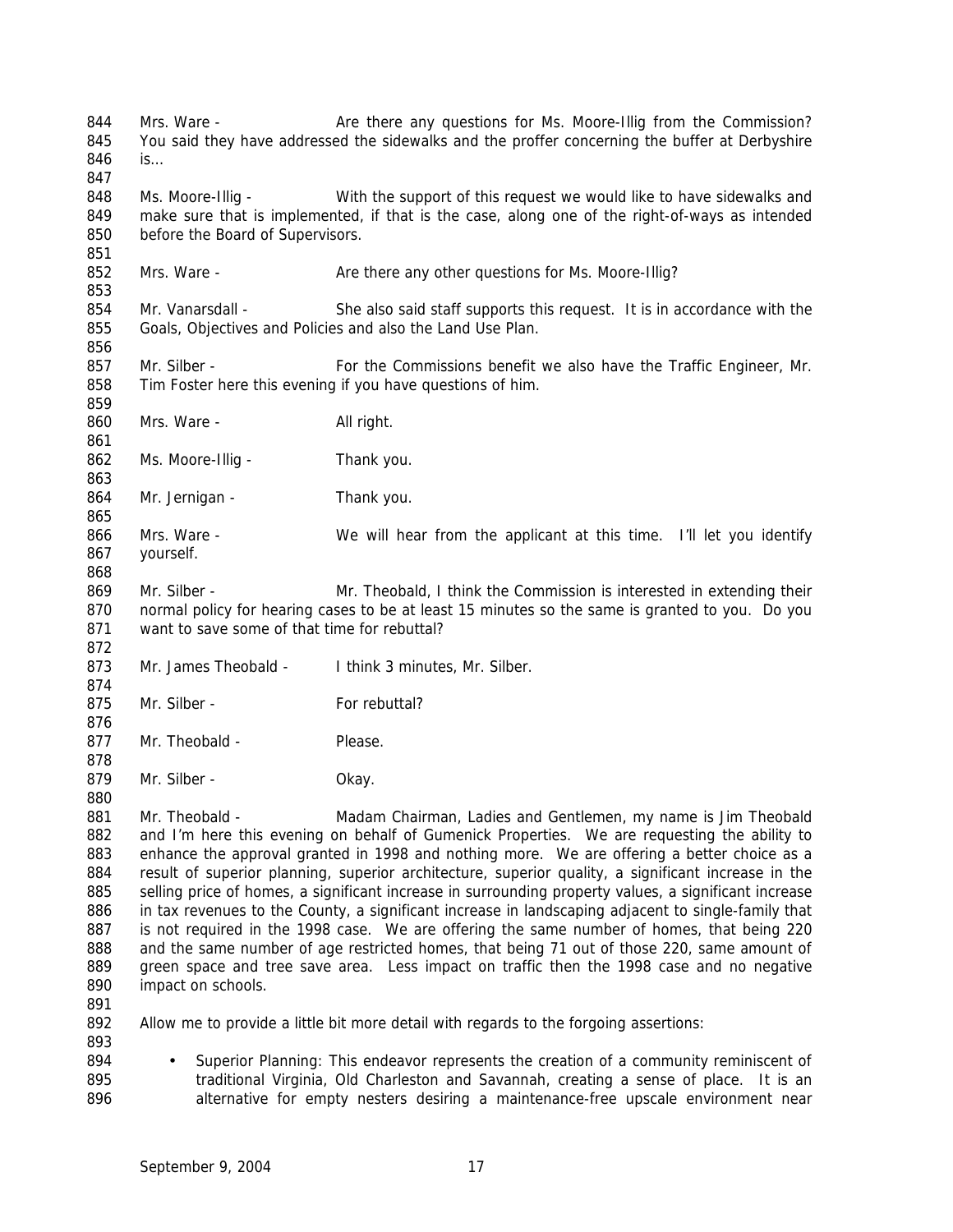where they have raised their families and prospered. The neighborhood of small parks and lots as you see on the site plan, pedestrian trails, brick sidewalks, porches, homes 899 that are oriented to the streets, attractive streetscapes, and a pool and a clubhouse facility. We have also provided some additional details that show you the amount of quality and thought that has gone into this development. This is the entranceway off of Patterson Avenue (referring to slide). And what this shows is alternative pavers, brick pavers or cobblestone like pavers, letting you know you have arrived someplace different. A 3600 square foot pool and clubhouse building. We have put the pool on the western side of this, as far away from the neighborhood along Lakewater, as possible. Note, behind this facility we created a courtyard effect so that the townhomes behind 907 there would be looking into this courtyard. A screening wall or arbor-like device beside the pool. Notice that there is not parking in front (referring to slide) of this facility. We want the vista to be preserved and the parking has been provided at the rear. This shows the detail while looking from Patterson Avenue with colonial like features and a wall, brick wall showing a small identification sign with brick columns (referring to slide). Again, creating the sense of place and uniqueness. We have also prepared some drawings of the entrance off of Gaskins Road, oppose Castile. What you see here is, again, different paving alternatives, a scaling down, a narrowing in of the feature. It 915 aligns with one of the many pocket parks on the property. What you see there (referring 916 to slide) are brick pavers, benches, a fountain, notice the green area - that is one of our 917 tree save areas where we preserve the trees and given the topography goes from Gaskins Road to the east, you can see here that this is a nice elevated park with walkways and places for people to set and enjoy the landscaping. 

- 921 Superior Architecture: Jean has shown you these slides. This is the City Home (referring 922 to slide). There will be approximately 35 City Homes and they are a minimum of 1800 923 square feet in side. The end units are brick on all three sides. The interior units are a combination of brick fronts and brick rears. Brick fronts and hardiplank type siding on 925 the rear, or hardiplank type siding on the front and rear. Four of the six home fronts are 926 all brick. These have english basements, there are no lofts, the dormer treatment above, are basically false dormers, there is no living space up there. What you see on the rear and side elevations is again carrying out the theme of attention to detail. You see decks above the rear entry garages here (referring to slide), you see differing materials and brick on the end.
- The Courtyard Homes (referring to slide), there are approximately 64 courtyard homes. These are a minimum of 2600 square feet in size. Courtyard homes will be of the small materials as referenced with the City Homes and here you start to get sort of a single- family feel given the design elements of these units. These are really interesting because 936 the doors you see entering the front don't go into the living space but rather into a little courtyard like you might see in Charleston. You can see the side detail versus side elevation, there is an upper and lower porch and you can see the rear (referring to slide). And here is a photo of one of those homes and again these are attached townhomes, but certainly a single-family feel. So the door you see on the right (referring to slide) enters 941 into a courtyard not into the living space and then you would enter another door to your 942 left. They are a lovely design and create a real sense of place.
- The Estate Homes (referring to slide), there will be approximately 61 of these, a minimum of 3100 square feet in size. The Estate Homes have end units with brick on 946 three sides. Interior units, again, a combination of brick fronts and brick rears, brick 947 fronts and hardiplank sidings on the rear, but all of the fronts in this product are brick. Notice the sidewalk section with brick sidewalks, street trees, green space between the curb and the walkways and notice the driveways - the driveways, again have an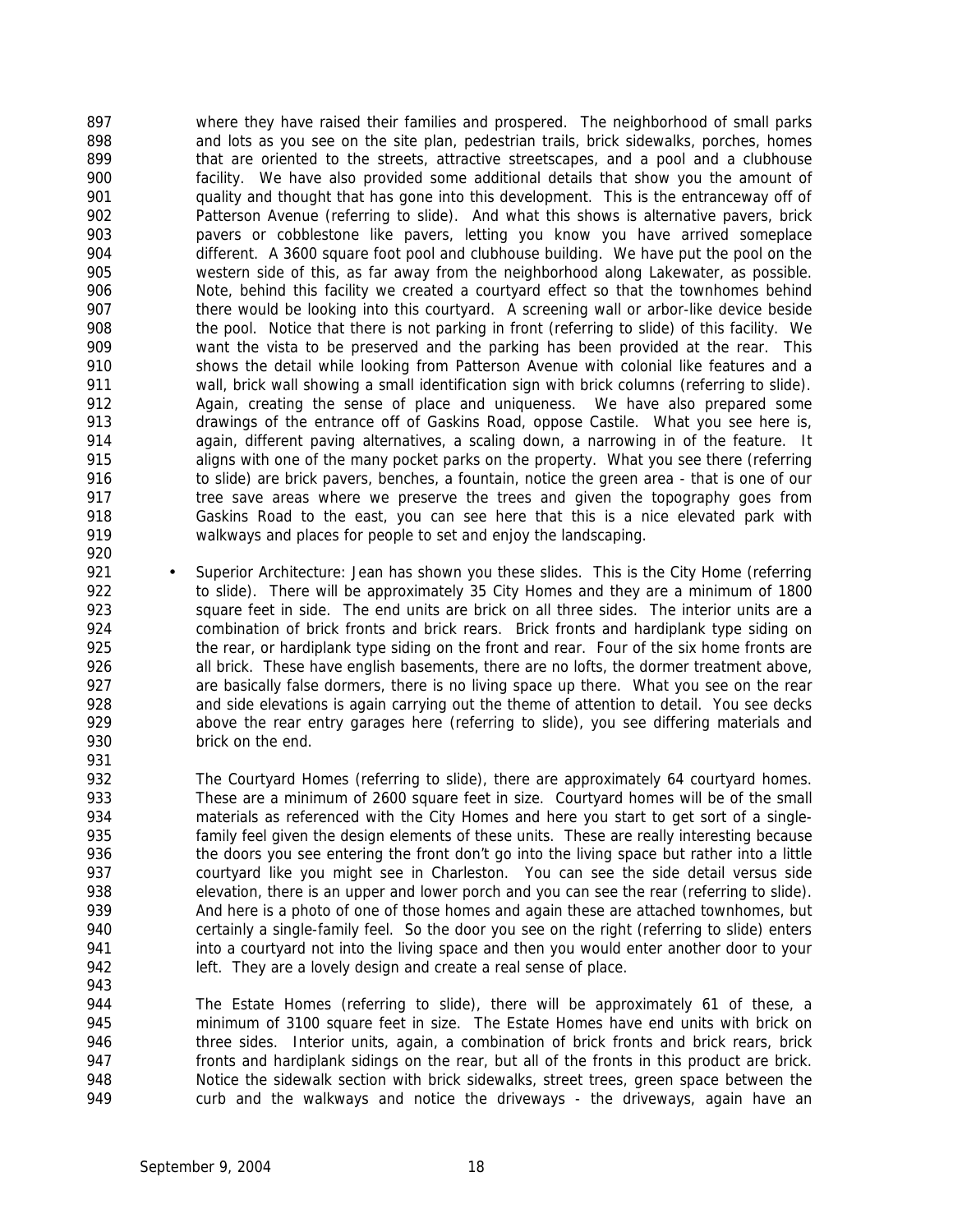- alternate paving treatment breaking up the driveways. This is the rear and side elevation (referring to slide) of those homes, again, note the attention to detail.
- 

 This is the largest of the townhomes (referring to slide). This is the Executive Home, there is approximately 64 of these, a minimum of 3200 square feet in size. The Executive Homes will utilize the same materials and combinations as the Estate Homes. These truly are attached single-family homes in a quad type design and are magnificent looking. We took a couple of members of the NUTAG organization up to northern Virginia and showed them these homes and they are as spectacular in real life as they are here in elevations.

 The forgoing represents different and very unique architectural designs with varying fronts, rooflines, lots of brick and a predominance of rear loading garages entering from private alleys. If you remember the site plan, you noticed that the front loaded garages are all away from the 964 edges next to single-family residences along Lakewater and Derbyshire. 

 To contrast the current elevations that are binding on this property that were offered in the 1998 case, these are the townhomes that were originally designed back in the mid 80s (referring to slide). These were the duplex condominiums (referring to slide), and lastly these were the 3 and 969 4 story condominiums stacked units (referring to slide) that were permitted on the R-5 portion of the property.

 We expect a significant increase on the purchase price of homes. Adjusted for inflation the old plans would likely range from \$170,000 to \$310,000. The new plans start at \$350,000 for City Homes and increase by about \$100,000 per home type up to the Executive Homes, which would be approximately \$650,000 not including add-ons. That can only benefit the property values of the surrounding neighborhoods. A significant increase in tax revenues utilizing a conservative average sale prices this community will generate \$1.1 million in real estate tax revenue. A quarter to a half million dollars more then the revenues that would be anticipated under the 979 current zoning. Now at a time when the county is asking citizens to support a bond referendum, which I do, and a meals tax, shouldn't we be looking for opportunities to promote both enhanced revenues and quality development wherever possible, particularly where there are no negative impacts.

 This shows you the landscaping (referring to slide). We have offered over a quarter of a million dollars in landscaping treatment. We took pictures the first week in April when the leaves were 986 just starting to come out on the trees, which is what you see on the top slide (referring to slide). We then dropped in our elevations having used balloons to peg the elevations and then we have also dropped in the computer plantings at the size at the time of planting, not ten years later, not 989 5 years later, but at the time of planting. These have been designed with native varieties they are indigenous to this area. They provide for a minimum amount of maintenance and they are also sensitive to wildlife, in terms to promoting nesting areas and the types of food that the local bird life desires. The deciduous shade trees have been proffered to be 5 to 6 inches in caliber at the time of planting, the flowering under story trees 12 to 14 in height, evergreens 12 to 16 feet in height. They will planted in their entirety at the first planting season after POD approval all along Derbyshire and Lakewater. 

| 997  | Mr. Silber -   | Mr. Theobald                              |
|------|----------------|-------------------------------------------|
| 998  |                |                                           |
| 999  | Mr. Theobald - | Sir.                                      |
| 1000 |                |                                           |
| 1001 | Mr. Silber -   | excuse me, you have about 2 minutes left. |
| 1002 |                |                                           |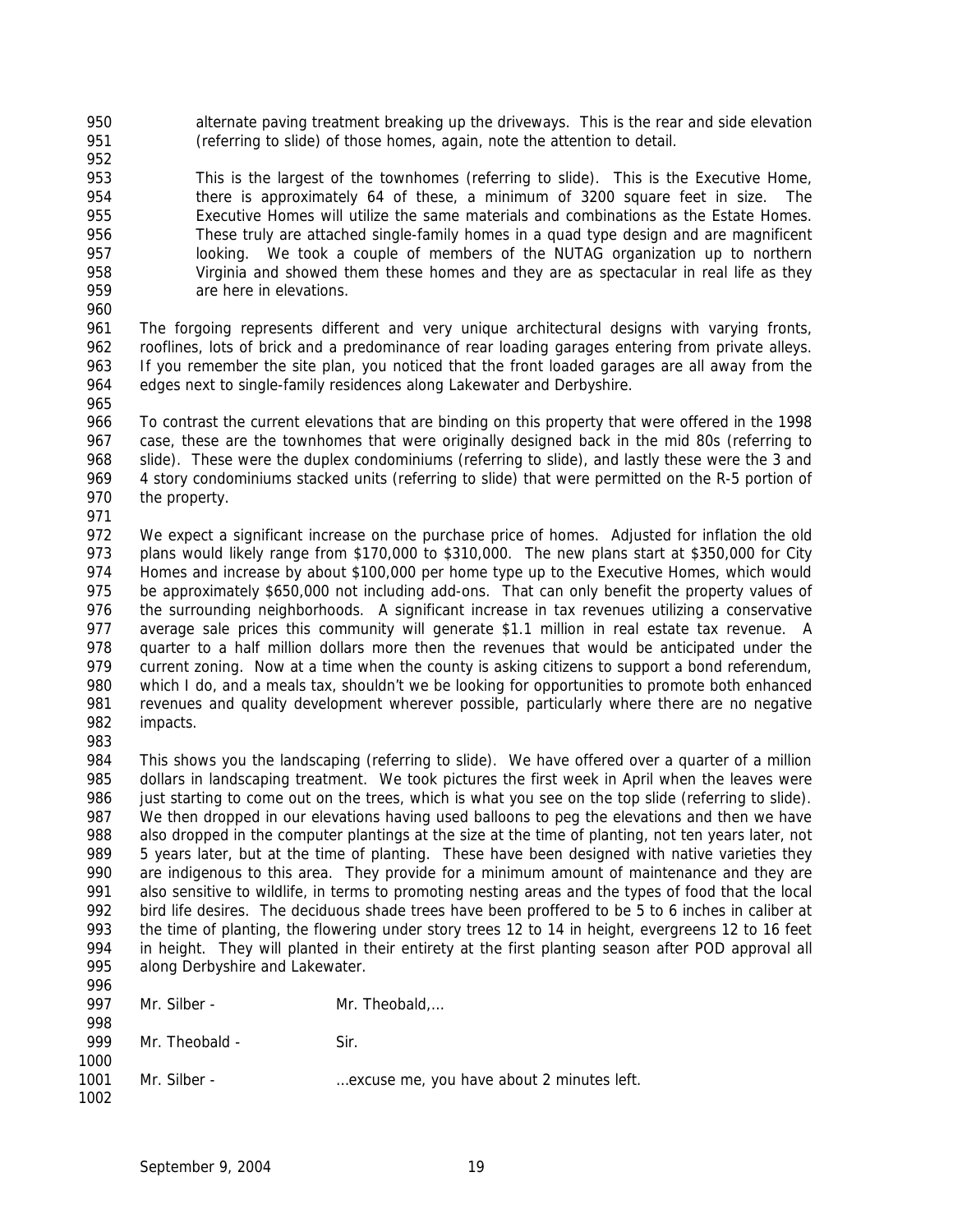1003 Mr. Theobald - In my regular time. Mr. Silber - Yes, then you have 3 minutes of rebuttal. Mr. Theobald - Okay. Well, let me know and we may have to expand into rebuttal a little bit. The amount of green space and tree save areas are identical in these two cases. Less impact on traffic. So there would be no confusion we actually ran the study under both the old traffic manual and the new traffic manual because there was a difference. This is the worst case, this is under the old traffic manual and what it shows, the 1998 study shows 1438 total 24- hour types weekday. The new proposal 1161 trips. Again, this is the worst case. The traffic 1016 information under the  $7<sup>th</sup>$  manual that is currently in use shows but 1150 average daily trips generated by this development. And just for your information were this project to be developed for 135 single-family homes as has sometimes been requested by others, that would generate 1370 trips per day which is more than the current plan and the 1998 plan. Staff report states that the Division of Traffic Engineering has completed its review and has agreed with our analysis and our conclusions that the adjacent road network could accommodate the traffic generated by the project. We have agreed to do some improvements and are committed to do that after discussions with Mr. Foster and others. The County Traffic Engineer has confirmed that no increase in traffic is expected from the new request over the old request and in fact peak hour traffic volumes would decrease as previously shown. So as you have heard we have over 30 proffered conditions, which were closely patterned on the old case with additional guarantees. Staff has confirmed that the 1998 zoning and density were determined by the Board to be appropriate for this site, in essence revising the Land Use Plan by their approval. Staff has also indicated that this request introduces a more cohesive development with high quality design and elements of traditional neighborhoods. School system has stated that schools can accommodate any students generated from this development. Gumenick family with each generation has developed to the highest of the times. We are not asking to do anything less at Gaskins and Patterson, only to make our development better than as previously proposed and approved. This site will be developed and it is up to you and the Board of Supervisors as to how. The old case will not go away should this case be denied. This represents the perfect transitional use from the single-family homes adjacent on the eastern south to multi-family residences in Kings Crossing to the west and the significant commercial development directly across Patterson. So it is all about choice. The right choice, promoting an enhanced standard of development in Henrico County. The people want to live here. We have over 140 people already on our list who have expressed an interest in purchasing a home. They comprise a constituency that's already voted on this case with their pocketbooks. You have also seen letters of support for this community. I would ask that you too would show your support and recommend approval of this case to the Board of Supervisors and I'd be happy to answer any questions. Mrs. Ware - Are there any questions for Mr. Theobald from the Commission? 1053 Mr. Vanarsdall - Yes, I have one. Mr. Theobald... 1055 Mr. Theobald - Sir.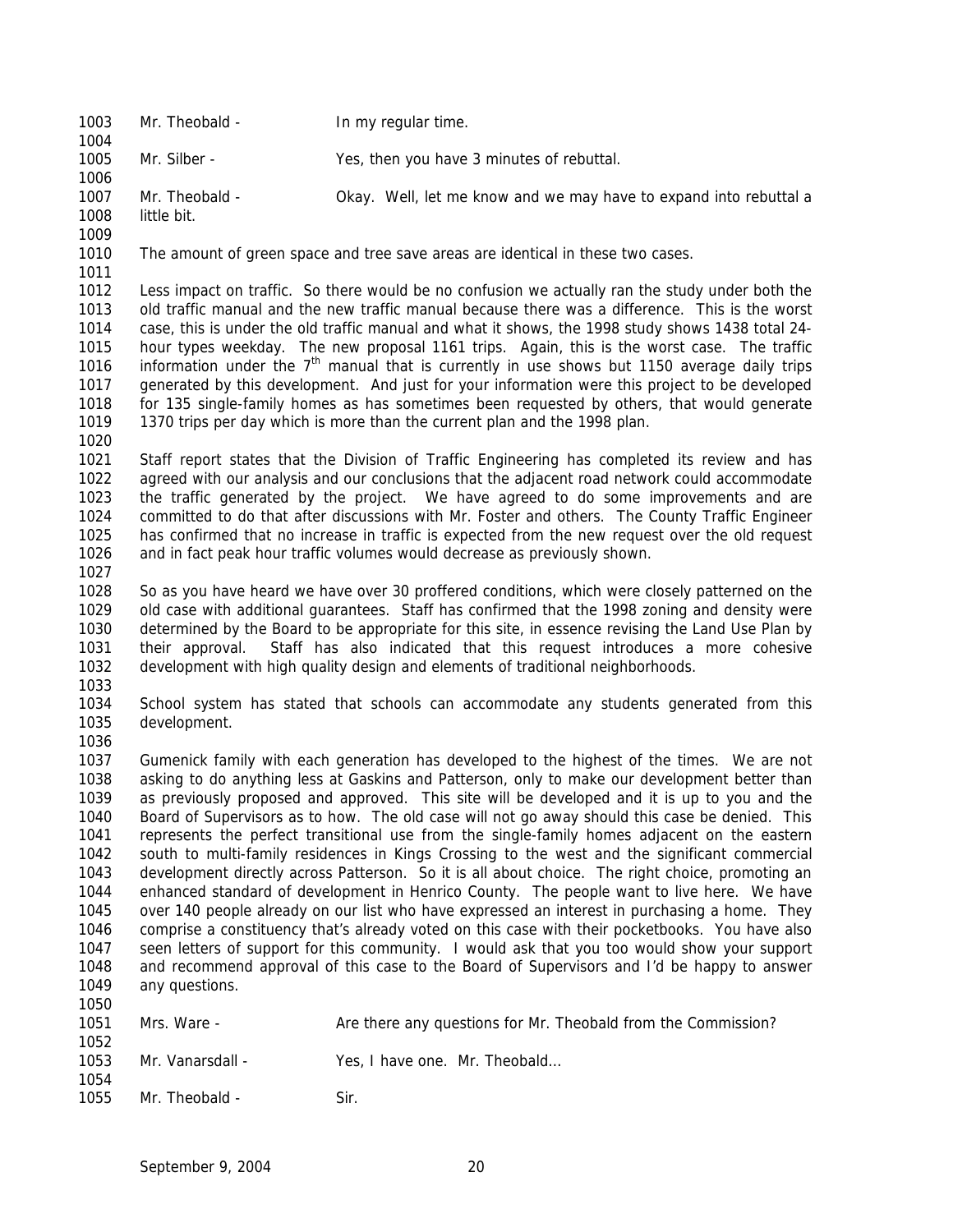Mr. Vanarsdall - …when you first filed this case, this new case, how many units did 1058 vou file it for? I mean... Mr. Theobald - Actually when it was first filed I believe, I believe we filed it for 220 units, but before filing we had discussed with the neighborhood the possibility of 262 units, I believe. But we started working with neighbors back in February or March of this year, before the case was filed, so we had made a number of revisions to the proffers before it was actually filed in May. Mr. Vanarsdall - So then you got it down to the same number as '98. Mr. Theobald - Yes, sir, that was very clear that no one was interested in having additional units. 1071 Mr. Vanarsdall - Thank you. 1073 Mrs. Ware - Anymore questions? I'll come back to you after the... 1075 Mr. Theobald - Madam Chairman, I would, I'm not sure whether there are others here, this evening who would wish to speak in favor of this case. It is not an easy thing to do, but I know that there are a number of people here who are not opposed to this case, are in support of it. With your permission I would like to ask them to raise their hands at this time. Hands Raised in the Audience. Mr. Theobald - Thank you, very much. And we do have at least one speaker. Mr. Silber - Members of the Commission, the applicant has approximately 2 minutes left for rebuttal. It is up to the Commission whether you want to allow additional time for speakers. I think given the nature of this case I would suggest that the Commission consider adding some additional time, to both sides. Mrs. Ware - Yes, both sides. 1091 Mr. Marshall - That is fine. 1093 Mr. Silber - Three to 5 minutes. Mr. Barry Hofheimer - I'll be here a minute. Mrs. Ware - Okay. Mr. Hofheimer - Madam Chairman, Members of the Commission, my name is Barry Hofheimer. My wife and I have lived in the area of Gaskins and Patterson for over 30 years. We have raised our 3 sons. They are off, empty nesters and we have been waiting to move into this project for, ever since our youngest son went to college in 1995 almost. So we are ready for this to happen. My office happens to be in the Boulders. I drive down Derbyshire Road everyday, so I won't be generating any more traffic. In addition, my wife's parents live in Moreland Commons and we'd like to stay close to them. We don't want to move to Goochland, we want to be here and participate in this quality project. It is a lot better than what was proposed in '98. Thanks. 1108 Mrs. Ware - Thank you, Mr. Hofheimer.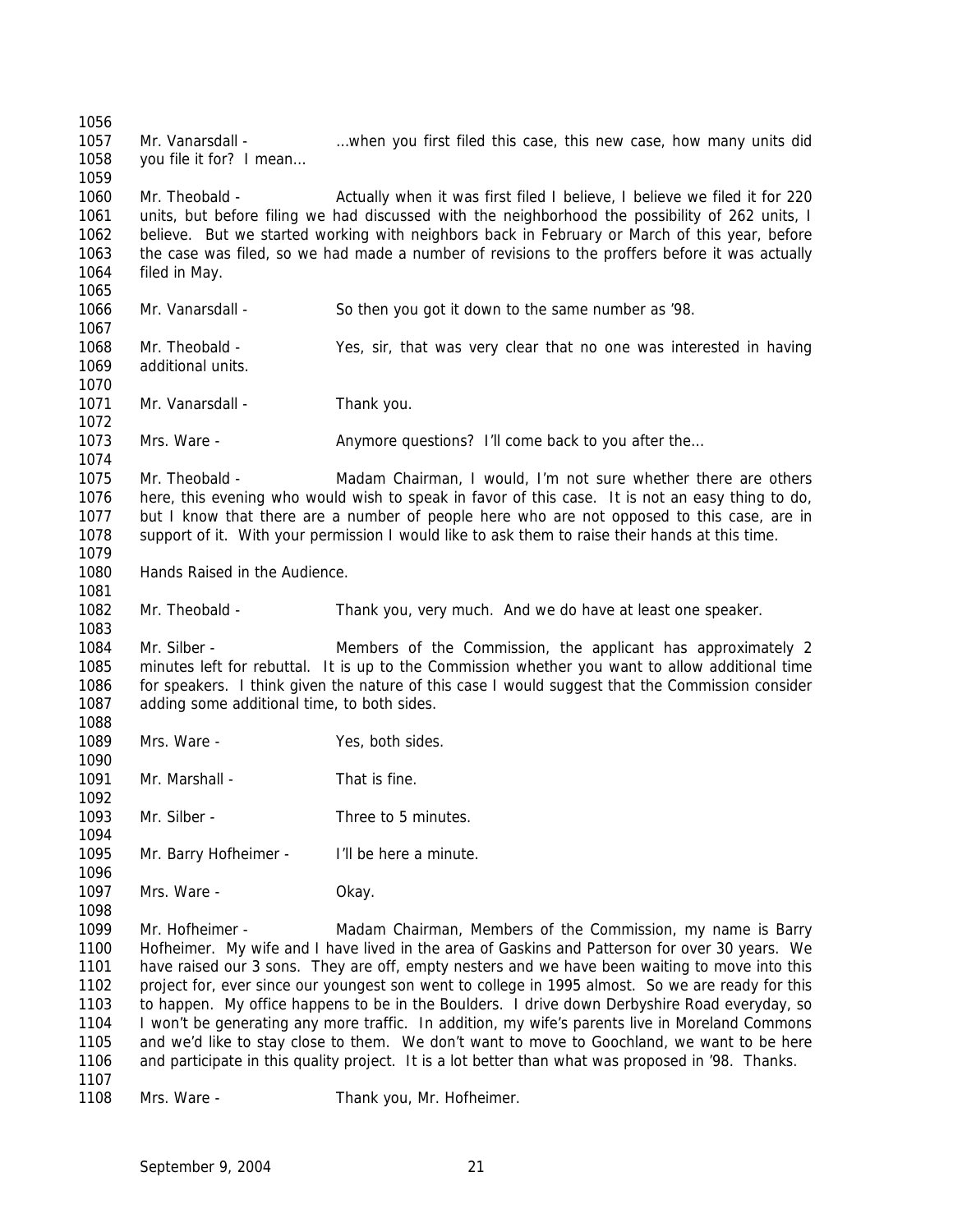| 1109 |                          |                                                                                                      |
|------|--------------------------|------------------------------------------------------------------------------------------------------|
| 1110 | Mr. Silber -             | Someone else wants to speak.                                                                         |
| 1111 |                          |                                                                                                      |
| 1112 | Mrs. Ware -              | Hello, Mr. Zell.                                                                                     |
| 1113 |                          |                                                                                                      |
| 1114 | Mr. Barry Zell -         | My name is Barry Zell and I also live in this area. I have lived in this                             |
| 1115 |                          | area for more than 35 years, just off of Derbyshire and now just about 1½ miles away. I have         |
| 1116 |                          | attended other meetings that most of the people here have attended. Most of what I heard was         |
| 1117 |                          | someone who spoke about the so-called win, win situation. I think what you have the                  |
| 1118 |                          | opportunity for is a win, win, win situation. That is 3 wins, that is one for the developer, that is |
| 1119 |                          | one for the County which you know about, and 1 for me because you will make my wife happy.           |
| 1120 |                          |                                                                                                      |
| 1121 | Mrs. Ware -              | Thank you, Mr. Zell. Are we ready to hear from the opposition at                                     |
| 1122 |                          | this time? First one, please. Let's say 4 minutes, that would kind of even out, 4 minutes a          |
| 1123 | person.                  |                                                                                                      |
| 1124 |                          |                                                                                                      |
| 1125 | Mr. Silber -             | They have a total of 20 minutes. So, however they would like to                                      |
| 1126 | allocate that.           |                                                                                                      |
| 1127 |                          |                                                                                                      |
| 1128 | Mr. Howard Willard -     | I have about 5 minutes and 45 seconds based on my timing.                                            |
| 1129 |                          |                                                                                                      |
| 1130 | Mr. Vanarsdall -         | Down packed.                                                                                         |
| 1131 |                          |                                                                                                      |
| 1132 | Mrs. Ware -              | Does that give everybody else who wants to speak adequate time to                                    |
| 1133 | make their presentation? |                                                                                                      |
| 1134 |                          |                                                                                                      |

 Mr. Willard Okay, thank you. My name is Howard Willard. I live at 9713 Old Dell Trace and I am a member of the Neighborhood United to address Gaskins Center Group that has been working to keep the residents and the 15 neighborhood associations surrounding Gaskins Center informed about the proposed development and to work to create a 2004 Gaskins Center case that benefits the surrounding neighbors, the County and Gumenick properties. The 1998 zoning on the Gaskins Center parcel was approved after an exhausted process by the neighbors and the county with Gumenick Properties to create a reasonable compromise. My group strongly believes that this 1998 case is significantly more advantageous then the 2004 case proposed this evening. The 1998 case included a mix of 220 townhomes, condominiums and single-family homes that represented a compromise and a commitment by all parties involved. The overall layout of the homes in the development and their proposed sizes were designed to be compatible with the surrounding community. The 1998 case was presented to the community by Gumenick Properties in 1998 as a high quality development that would be an asset to the community. The 2004 case eliminates the single-family homes and condominiums and proposes an all townhome development with total minimum square footage that is more than 60% larger than proposed in the 1998 case. The developer has pointed out previously that this calculation is based on the minimums contained in both cases and that they could build larger units in the 1998 case. The developer probably can increase the size of the 1998 homes, but they are limited by the elevations and plans they legally proffered in the prior case. The massive buildings in the new case are taller, longer and less compatible with the surrounding neighborhoods then the mix of homes in the 1998 case. In our opinion the 2004 case proposes a development that is overbuilt for both the character of the surrounding neighborhoods and for the intended high-end market position of the development. We believe that fewer units and more open green space will enable the developer to hit his higher price point goals. I also want to offer up that at least some of the pictures that were shown earlier are not included in the legal proffers.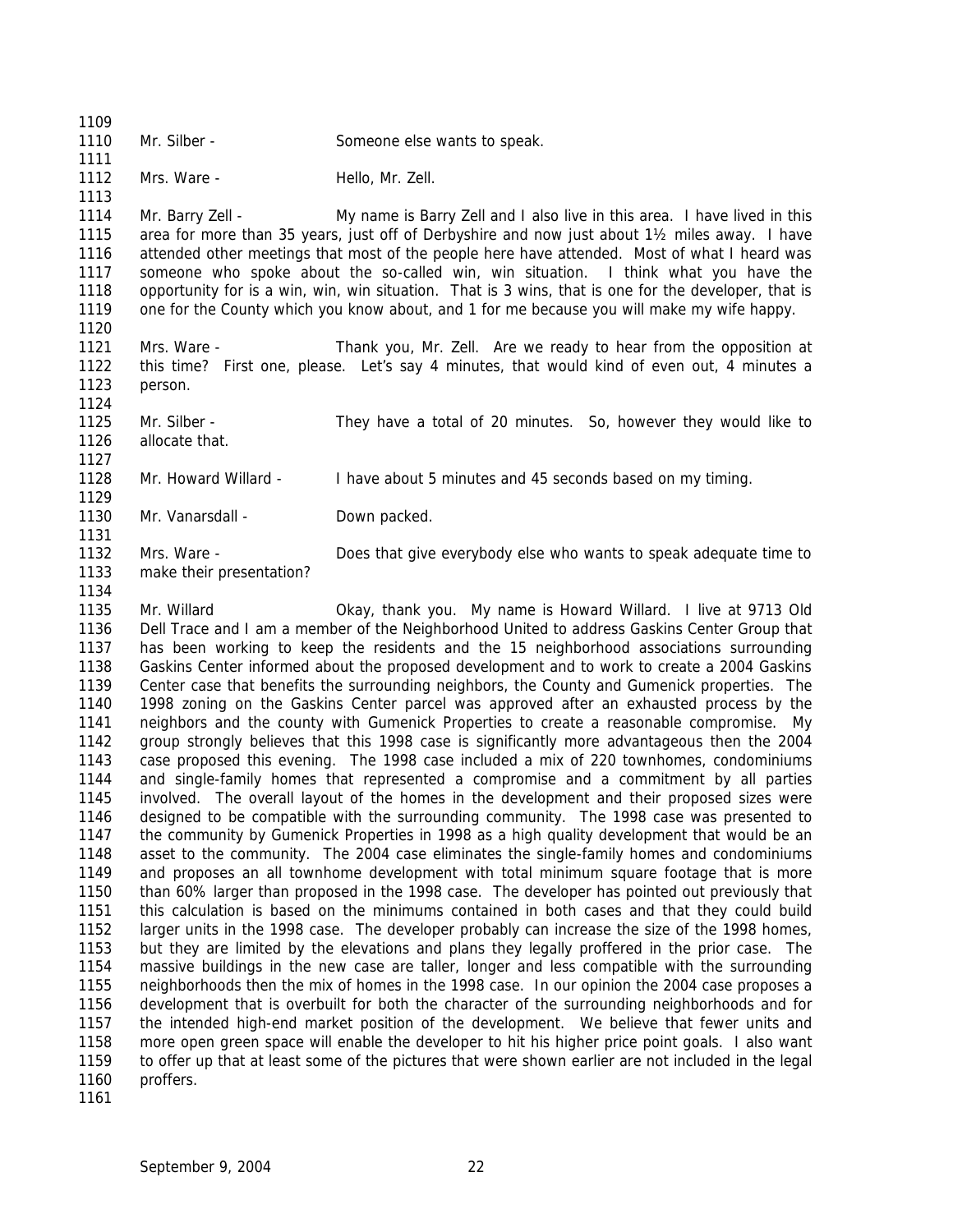Traffic has increased greatly since 1998. Roads in our area are already to congested and there are no plan changes that will improve the situation. Of special concern is the fact that the undeveloped land Gumenick owns across Gaskins from this development is already approved for two 8-story high-rise towers with a total of 80 units. The Gaskins/Patterson intersection is a 1166 critical intersection that is already straining under the current load.

 We have proposed 2 key changes to the 2004 case that would make it acceptable to our group and represent a case that would be a win, win and I hope win for Gumenick and the neighbors. We have recommended that they reduce the number of townhomes to 195 and provide a true 50' buffer measured from the alternative right-of-way under Derbyshire. Reducing the number of townhomes to 195 would allow layout options that would mitigate the impact of the proposed larger, taller buildings on the surrounding neighborhoods and also provide some relief from the traffic issues that are going to be created by the development.

 Our community strongly suggest that the Planning Commission recommend denial of the 2004 case as presented this evening. There are 2 reasons to reject the 2004 case. First, it appears to be the only way to encourage Gumenick to create a true win, win version of the 2004 case with 195 units and an expanded Derbyshire buffer. Second, the 1998 case already has the approval 1180 of the neighborhoods, the developer and the County. 

 Given the level of development that has occurred since 1998 and the traffic issues that currently exist in the area. We believe that the County should only be approving new zoning cases that move closer to the density proposed in the 2010 Land Use Plan, which for this case would suggest a maximum of 132 homes for this parcel of land.

 While I understand that many people have expressed an interest in purchasing a home in the new development I believe that they would also benefit from a reduction in the number of units to 195, which would provide them with more open space. I know that many of you in the audience picked up lapel stickers to indicate your alignment with our position of 195 units and an expanded Derbyshire buffer or denial of the case in favor of the current 1998 zoning. I would like to thank you each for coming and could each of you please raise your hand if you agree with our proposal to recommend denial.

Hands Raised in the Audience.

 Mr. Willard - Thank you. In addition I would like to remind everybody present that your attendance at the Board of Supervisors Meeting is also critical.

 Members of the Planning Commission we appreciate your consideration and again we strongly suggest that you recommend denial of the 2004 case. 

1203 Mrs. Ware - Are there any questions for Mr. Willard from the Commission? 

 Mr. Jernigan - I have a question. Mr. Willard you said that the building height, these are limited to 35' and you said the other buildings…wasn't there a 4-story building in the 1998 case. 

 Mr. Willard - Yes, there was. There was a 4-story condominium, I think. I think my reference to the building heights is that in the past when our group has run a calculation on the new development being substantially larger, like I said in this case in excess of 62% larger than the old development. The developer has explained to us that they could just build the 1998 case and (unintelligible) it and I understand that there is probably some latitude for them to do that just in using that larger calculation I wanted to explain to people that there is a limit to how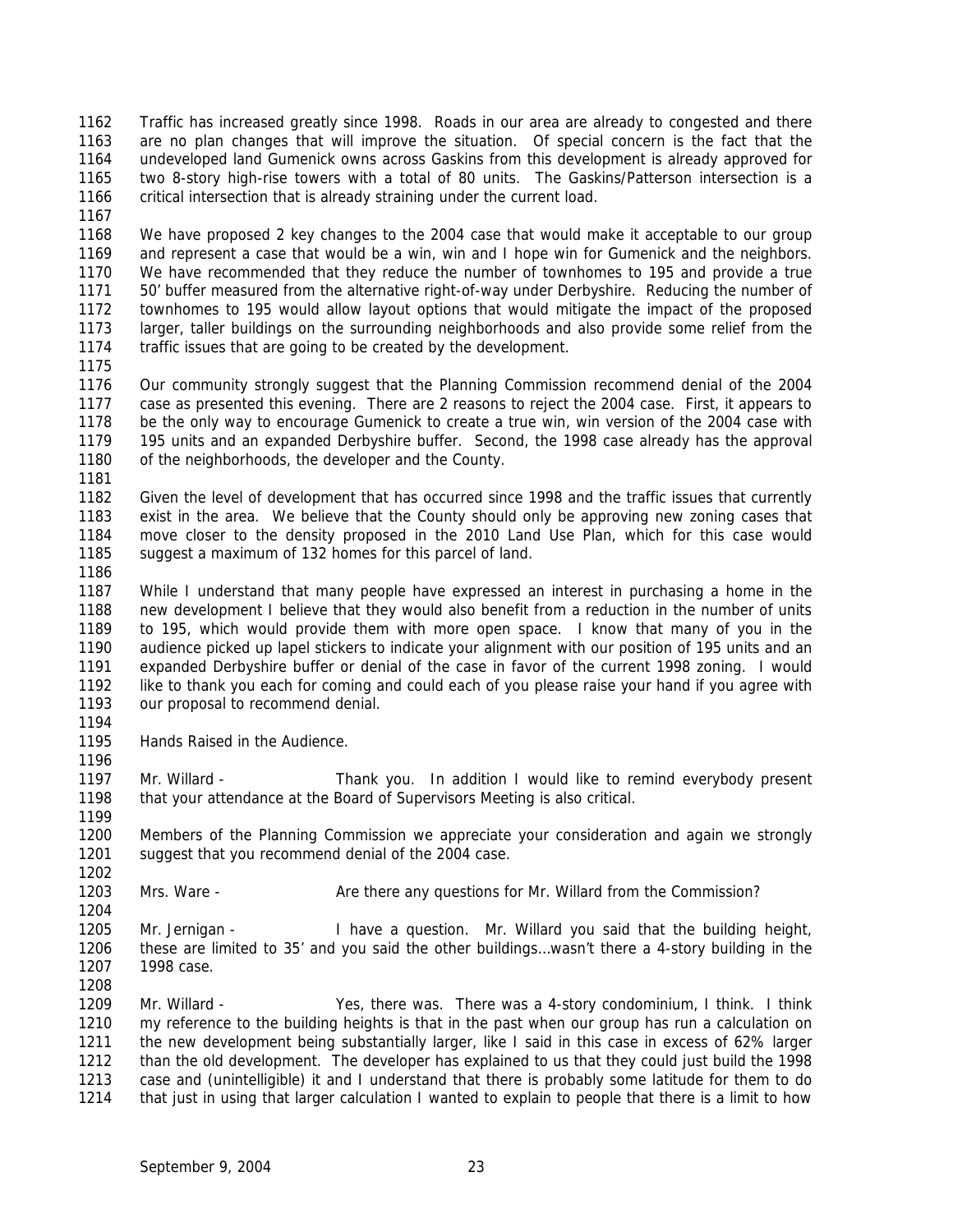much they can do that given that they proffered elevations in the 1998 case and also other plans that would at least put some, I think, limitation on that. That was my intention with that part of our comments. 1219 Mr. Jernigan - Another thing, you have 62% green space. That is pretty good. Mr. Willard - That is your opinion, I think. Mr. Jernigan - Well, I mean it, from what I've seen on other developments 62% is a lot of open space. Mr. Marshall - I have a question about the buffer. Isn't the current buffer 25' along Derbyshire in the '98 case? 1229 Mr. Willard - I believe that to be correct. 1231 Mr. Marshall - And this case it is 50'. Mr. Willard - That is correct, I believe. Well, let me be specific, the buffer on Derbyshire in 1998 was actually a smaller buffer than existed along Patterson and Gaskins in the 1235 1998 case with the justification being that along Derbyshire there were single-family homes that 1236 had relatively low elevations and that really didn't need much of a buffer from the single-family had relatively low elevations and that really didn't need much of a buffer from the single-family homes from across the street. With the new 2004 case there are going to be these very large multi-unit townhome buildings that are going to be along Derbyshire and so our request to Gumenick Properties was that they make a buffer along Derbyshire that was compatible and comparable to the buffer they had previously created along Gaskins and Patterson because they had changed the land use along that Derbyshire buffer. My understanding is that while there have been some changes in the case, at least prior to this meeting with the latest proffers that we had seen, there was not a buffer along Derbyshire that was calculated comparably and was equivalent to the buffer along Gaskins and Patterson. And we were asking that they make that change to this case in addition to reducing to 195 units because it doesn't make sense to have the same buffer as the 1998 case when they changed from single-family homes to very large multi-unit buildings. Mr. Vanarsdall - Howard, let me ask you a question. Do you really believe that 25 fewer units would make that much difference? You said 195 out of 220. Mr. Willard - I think our group does believe that it would make a big difference. 1254 Mr. Vanarsdall - And the green space? Mr. Willard - Well, what I think in the green space… Mr. Vanarsdall - You already have 62%. 1259<br>1260 Mr. Willard - Well, I think in the green space, I think in the traffic generated by the development and I think also in the ability to come up with sightings for the buildings on the property that would allow some of those large buildings impact on the adjoining neighborhoods to be mitigated. Mr. Vanarsdall - Would this be a good case if it was 25 fewer units? Mr. Willard - I think my group would be in favor of it, wouldn't oppose.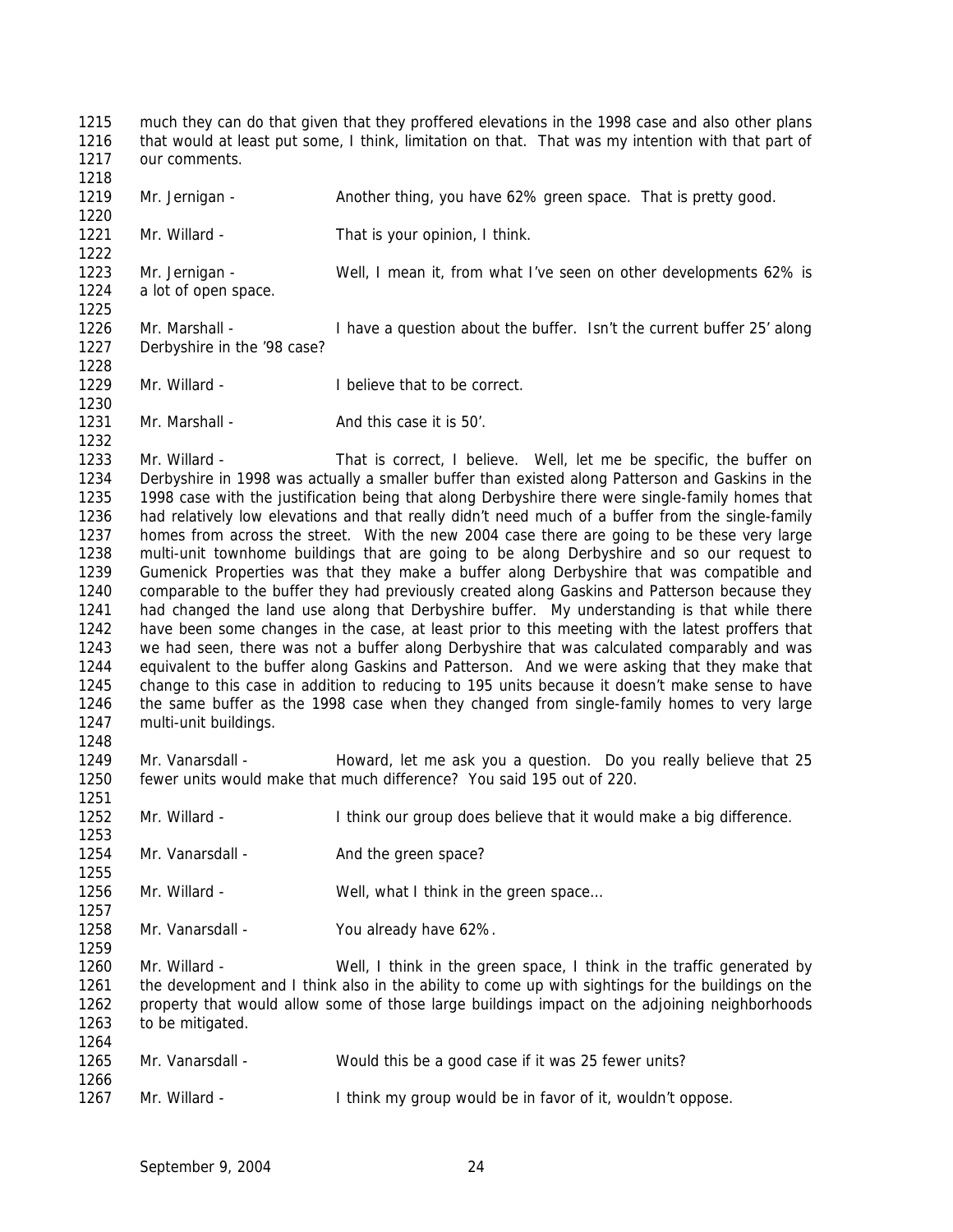Mr. Vanarsdall - So the quality and everything you are getting doesn't make any differences in it. Mr. Willard - Well, I think when we look at the 2004 with 25 fewer units we look at the entire case. We don't look at a single element. Mr. Vanarsdall - I tell you I have set here a long time and I don't know of any more quality case or product that I have seen yet. I wish we could all get them in our district, like that. Mr. Willard - Well, I think our position would be that one more quality improvement that would make this a win, win would be the 2004 case with 195 units. 1282 Mr. Vanarsdall - Thank you. 1284 Mr. Willard - Thank you. Mr. Archer - Mr. Willard, one more question. In your remarks you stated that the pictures that were shown tonight were not proffered. So is that an indication that if those elevations were proffered you would be in approval of the design of the elevation. Mr. Willard - No, I think that there were several pictures shown at the beginning of the presentation that I think, again, getting to the quality of the development. And I just wanted to point out to folks that at least those first 3 or 4 pictures are not proffered so that folks were not confused. I don't know that those 3 or 4 pictures being proffered would address our primary concerns of over 195. Mr. Archer - Excuse me, I was just speaking of it in terms of whether or not you opposed the elevations or just the fact that they were not proffered. Were they elevations or 1298 just some other... Mr. Willard - I think the elevations are proffered. I think that what we are looking at here are part of the proffers. In the opening comments there were several pictures of the entry gate and the layout of the pool and many other things and to the best of my knowledge were not included in the proffers. Mr. Archer - Okay. Mr. Willard - We are not opposed to the elevations that are indicated in the proffers for these buildings. Mr. Archer - That is what I was trying to determine. Thank you. 1312 Mr. Willard - Thank you. Mr. Jernigan - Well, Mr. Willard, looking at the elevations of the 1998 case and what is presented now, would you rather have the '98 case. 1317 Mr. Willard - Yes, I think that is the case. Mr. Jernigan - You would rather have the townhomes that were shown in the pictures of the '98 case rather then these state of the art that are shown now.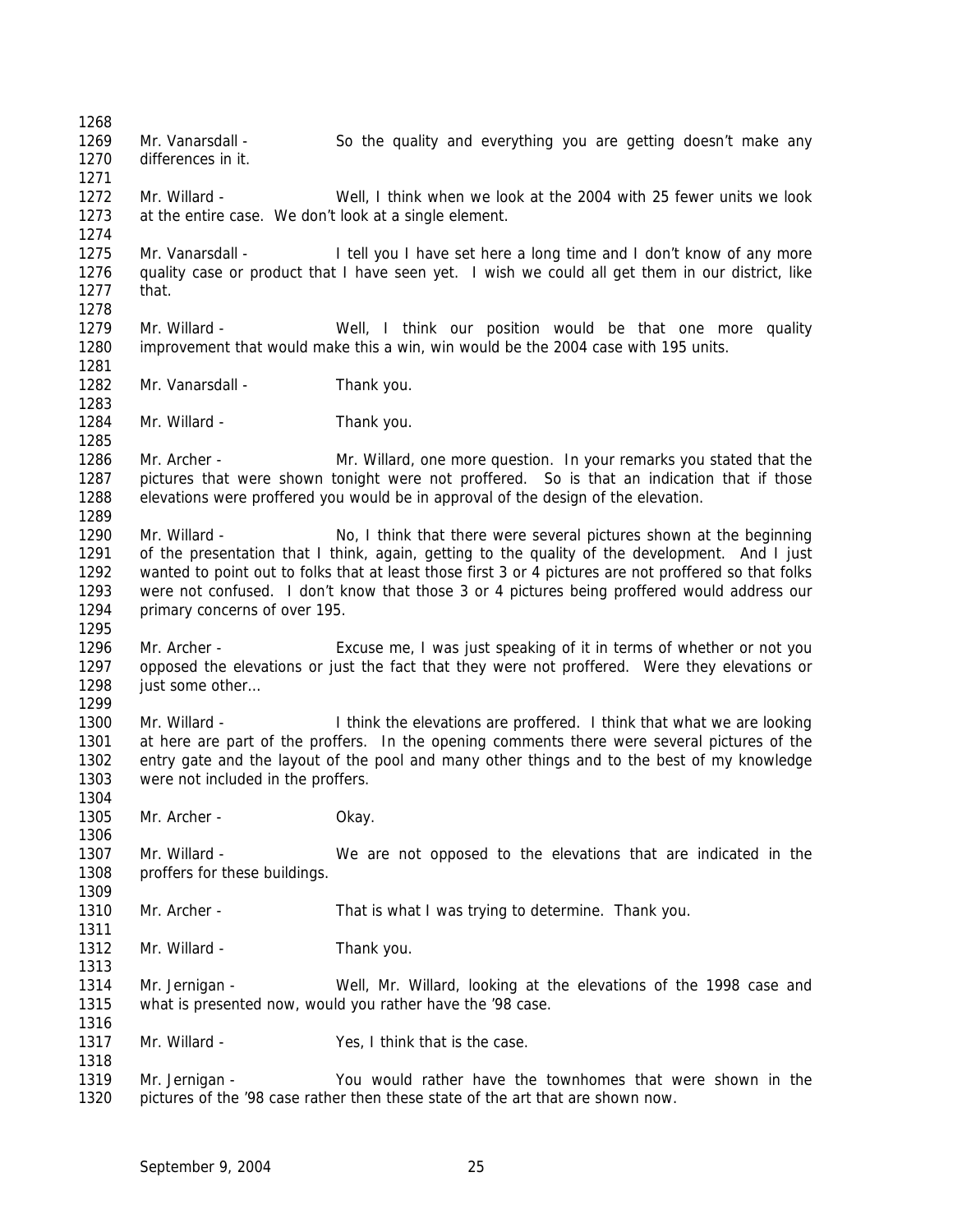| 1321                                                                 |                                         |                                                                                                                                                                                                                                                                                                                                                                                                                                                                                                                                                                                                                                                                                                                                                                                                                                                                                                     |
|----------------------------------------------------------------------|-----------------------------------------|-----------------------------------------------------------------------------------------------------------------------------------------------------------------------------------------------------------------------------------------------------------------------------------------------------------------------------------------------------------------------------------------------------------------------------------------------------------------------------------------------------------------------------------------------------------------------------------------------------------------------------------------------------------------------------------------------------------------------------------------------------------------------------------------------------------------------------------------------------------------------------------------------------|
| 1322<br>1323                                                         | Mr. Willard -                           | Yes, I would.                                                                                                                                                                                                                                                                                                                                                                                                                                                                                                                                                                                                                                                                                                                                                                                                                                                                                       |
| 1324<br>1325                                                         | Mr. Jernigan -                          | How many people in the audience feel that way.                                                                                                                                                                                                                                                                                                                                                                                                                                                                                                                                                                                                                                                                                                                                                                                                                                                      |
| 1326<br>1327                                                         | Hands Raised In The Audience.           |                                                                                                                                                                                                                                                                                                                                                                                                                                                                                                                                                                                                                                                                                                                                                                                                                                                                                                     |
| 1328<br>1329                                                         | Mr. Archer -                            | How many don't feel that way?                                                                                                                                                                                                                                                                                                                                                                                                                                                                                                                                                                                                                                                                                                                                                                                                                                                                       |
| 1330<br>1331                                                         | Mr. Vanarsdall -                        | Half of them.                                                                                                                                                                                                                                                                                                                                                                                                                                                                                                                                                                                                                                                                                                                                                                                                                                                                                       |
| 1332<br>1333                                                         | Mrs. Ware -                             | You can ask, how many don't.                                                                                                                                                                                                                                                                                                                                                                                                                                                                                                                                                                                                                                                                                                                                                                                                                                                                        |
| 1334<br>1335                                                         | Mr. Jernigan -                          | Thank you.                                                                                                                                                                                                                                                                                                                                                                                                                                                                                                                                                                                                                                                                                                                                                                                                                                                                                          |
| 1336<br>1337                                                         | Mr. Marshall -                          | How many don't feel that way?                                                                                                                                                                                                                                                                                                                                                                                                                                                                                                                                                                                                                                                                                                                                                                                                                                                                       |
| 1338<br>1339                                                         | Hands Raised In The Audience.           |                                                                                                                                                                                                                                                                                                                                                                                                                                                                                                                                                                                                                                                                                                                                                                                                                                                                                                     |
| 1340<br>1341                                                         | Mr. Archer -                            | About half isn't it.                                                                                                                                                                                                                                                                                                                                                                                                                                                                                                                                                                                                                                                                                                                                                                                                                                                                                |
| 1342<br>1343                                                         | Mr. Jernigan -                          | I don't have any more questions, Mrs. Ware.                                                                                                                                                                                                                                                                                                                                                                                                                                                                                                                                                                                                                                                                                                                                                                                                                                                         |
| 1344<br>1345                                                         | Mrs. Ware -<br>Thank you.               | Okay. Any more questions for Mr. Willard from the Commission?                                                                                                                                                                                                                                                                                                                                                                                                                                                                                                                                                                                                                                                                                                                                                                                                                                       |
| 1346<br>1347                                                         | Mr. Willard -                           | Thank you.                                                                                                                                                                                                                                                                                                                                                                                                                                                                                                                                                                                                                                                                                                                                                                                                                                                                                          |
| 1348<br>1349                                                         | Mrs. Ware -                             | Our next speaker and we have                                                                                                                                                                                                                                                                                                                                                                                                                                                                                                                                                                                                                                                                                                                                                                                                                                                                        |
| 1350<br>1351                                                         | Mr. Silber -                            | Fifteen minutes left.                                                                                                                                                                                                                                                                                                                                                                                                                                                                                                                                                                                                                                                                                                                                                                                                                                                                               |
| 1352<br>1353<br>1354<br>1355<br>1356                                 | Mrs. Ware -<br>get you next. Thank you. | Do we have our next speaker? I believe there were 4 of you. Is<br>there someone else who would like to speak tonight in opposition? Here comes someone, we will                                                                                                                                                                                                                                                                                                                                                                                                                                                                                                                                                                                                                                                                                                                                     |
| 1357<br>1358                                                         | Mr. Mack Tabb -                         | I'm Mack Tabb, 204 Kanawha Drive.                                                                                                                                                                                                                                                                                                                                                                                                                                                                                                                                                                                                                                                                                                                                                                                                                                                                   |
| 1359<br>1360                                                         | Mrs. Ware -                             | I'm sorry, could you say your last name again?                                                                                                                                                                                                                                                                                                                                                                                                                                                                                                                                                                                                                                                                                                                                                                                                                                                      |
| 1361<br>1362                                                         | Mr. Tabb -                              | Tabb, T A B B.                                                                                                                                                                                                                                                                                                                                                                                                                                                                                                                                                                                                                                                                                                                                                                                                                                                                                      |
| 1363<br>1364                                                         | Mrs. Ware -                             | Thank you.                                                                                                                                                                                                                                                                                                                                                                                                                                                                                                                                                                                                                                                                                                                                                                                                                                                                                          |
| 1365<br>1366<br>1367<br>1368<br>1369<br>1370<br>1371<br>1372<br>1373 | Mr. Tabb -                              | Unlike most people here I don't live in the immediate neighborhood<br>although I am in the Tuckahoe District and I am here basically just to convey what is not only my<br>concern, but I know on a local level the two most important issues to the people in the Tuckahoe<br>District are education and traffic. This plan apparently will not effect us, but I tried to get a hold<br>of the traffic study, but couldn't. I tried to understand, it certainly looks like they are building a<br>lot more bedrooms then the original plan. I don't know if that is the case, but from what I see<br>here versus what I saw back in 1998, if one of you would ask them that question please. I don't<br>see how you can build that many more bedrooms and more fill them with either students or<br>people who are going to be driving to work. But, we are not going to impact our schools and we |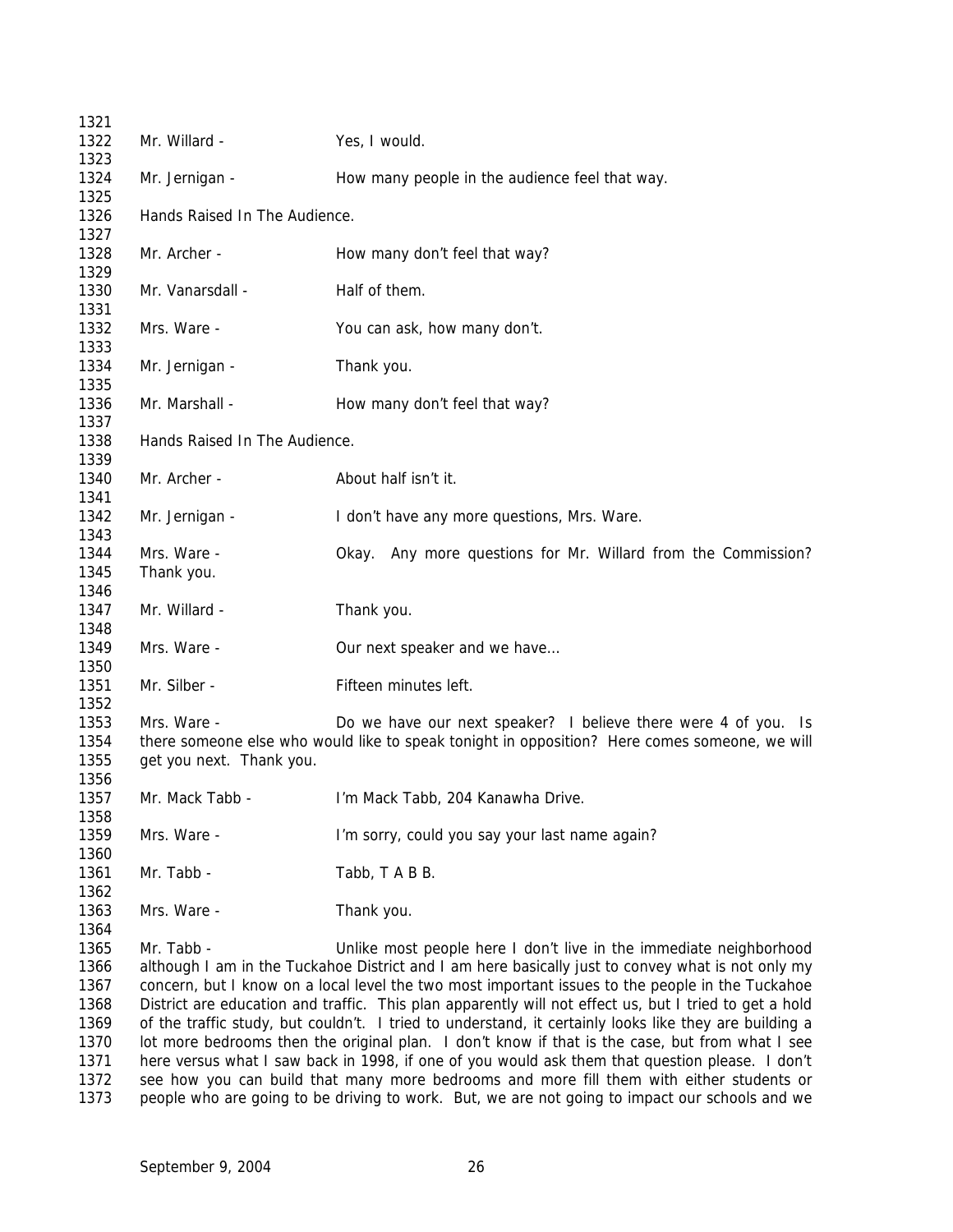are not going to impact our traffic, but we are going to have a lot more bedrooms built. I would have gone into more detail, but I just mainly wanted to let you that it is not just the neighborhood that is concerned about the impact of this it is the entire Tuckahoe District that is concerned and will be effected if traffic increases and if there is an increase in our schools, school attendance. 

1380 Mrs. Ware - Are there any questions for Mr. Tabb?

 Mr. Silber - Mr. Tabb, we do have the Traffic Engineer here and perhaps when everyone has spoken we will have him respond to your concerns regarding traffic and size of unit. Typically, from a planning prospective a larger unit doesn't necessarily mean a greater population. There is a standard that we use for single-family homes and it is pretty close to what you can expect in a type of development like this. Likewise, the traffic engineers also have calculations they use on the type of unit and the expected traffic generation from that unit. Mr. Foster can speak to that in a minute. Your point is well taken and we will have Mr. Foster address the traffic prospective in a few minutes.

 Mr. Tabb - Is there anyway I can get a hold of that traffic study before the Supervisors meeting?

 Mr. Silber - Well, the traffic study has been done by the applicant. It has been reviewed extensively by our traffic engineering division. Mr. Foster is there a copy that can be made available to the public?

1398 Mr. Tim Foster - I'm Tim Foster the Traffic Engineer. We typically don't have copies we can make available to the public. If someone wants to come by and look at them, we can give them to them or if they want to call the engineer who did the study. Typically those are the property of the engineers. Being a government entity and the freedom of information we have no problem with someone coming over reading it, but we just don't have copies to give out. 

1404 Mr. Silber - Approximately how thick is it? 1406 Mr. Foster - It's actually not a thick one. It is about... 1408 Mr. Theobald - I'll provide him with a copy. Mr. Silber - You will provide him with a copy, okay. Any other concerns? Thank you. 1413 Mrs. Ware - Thank you. Mrs. Silber - You still have about 13 minutes. Mrs. Ware - I think the lady over here, well here comes a gentlemen, okay, all right. 1420 Mr. Silber - Name, please. 1422 Mr. Jernigan - How are you sir. Mr. Rodney Adams - Good evening everyone I'm Rodney Adams. And if we could go back to the survey.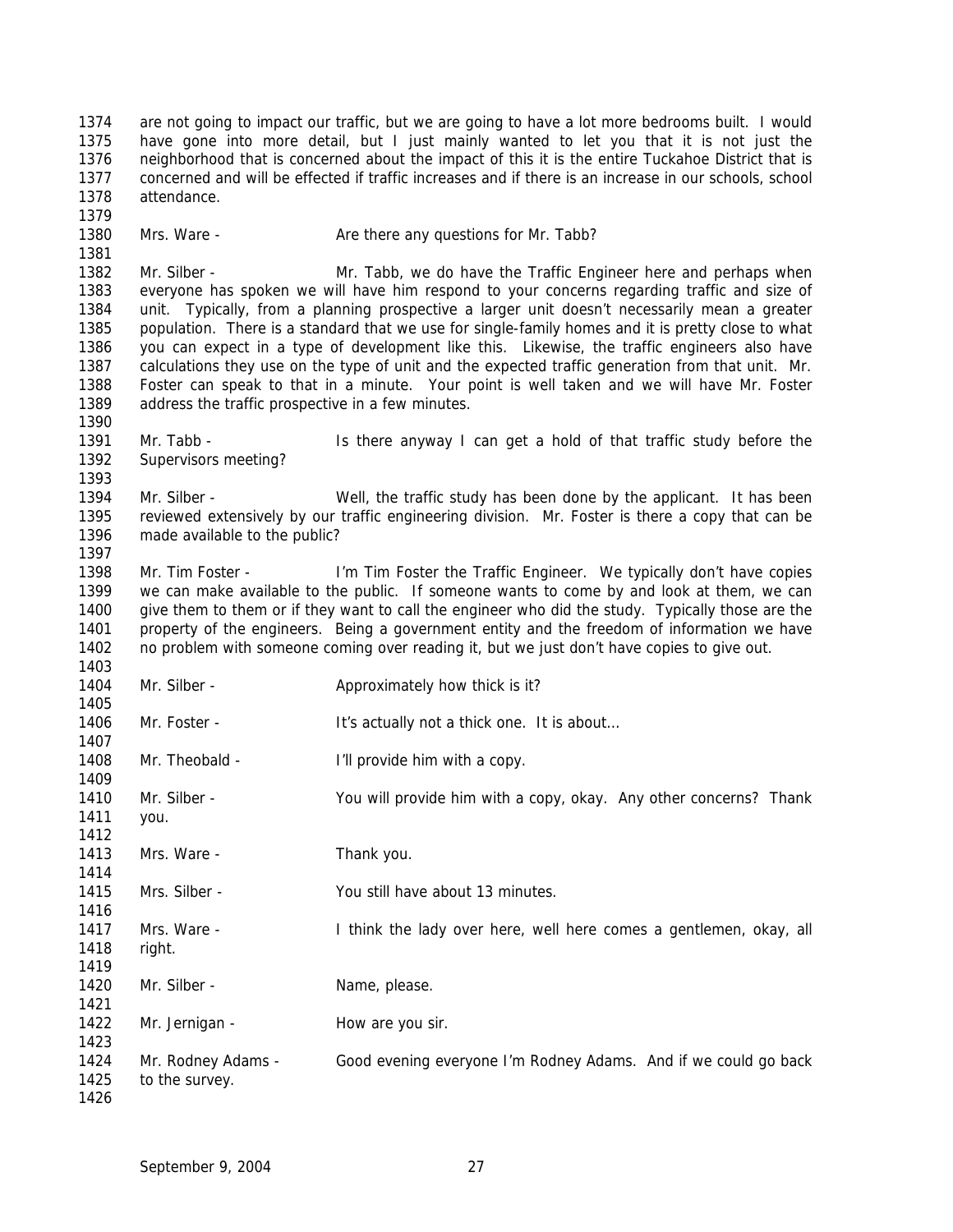- 1427 Mr. Vanarsdall Where do you live Mr. Adams? Mrs. Ware - Where do you live Mr. Adams? Mr. Adams - Well, I live at 700 Lakewater Drive, I didn't hear where these gentlemen lived, I think they lived with Mr. Gumenick's company. 1434 Mrs. Ware - Actually, no there were...Do you mean the last 2 speakers?
- 1436 Mr. Adams No, not the last 2 speakers.
- 1438 Mrs. Ware Ch, I'm sorry.

 Mr. Adams - Thank you. If we look at this survey (referring to slide) and if we look at Derbyshire, what Mr. Theobald has not mentioned tonight is that they are now attempting to acquire and have acquired 1 of the lots to fill in the cut out. That of course would be a separate zoning case, but obviously you get the big nugget you can take the rest of it. The problem we have is I live on the corner of Lakewater and Derbyshire and on a nice Saturday night you can open the windows and listen to the accidents on Derbyshire. It is an incredibly dangerous road at this juncture. Just last Saturday I was taking my 5 year old across Derbyshire to the swimming pool, swim club that is across the street and we were about hit in that process, he didn't run fast enough. Mr. Zell, I'm sure would be very concerned about the fact that a number of residents in the area walked to Temple on the Sabbath. It is not unusual on the Sabbath to hear the screeching of tires of people about to be hit at sundown. That has not been addressed…and the irony I see in this presentation is for some reason we have sidewalks on Patterson and on Gaskins there really almost is no pedestrian traffic on those 2 streets. On Derbyshire there is an incredible amount of bicycle and pedestrian traffic and yet there is no discussion of addressing those which I think is terribly important.

 I didn't hear Mr. Theobald discuss the new urbanism, which was the catch phase that we heard during the meetings. All of these walkways and so forth apparently go to nowhere. There is no connection with any of the other neighborhoods for all of these pedestrian walkways. If we were to integrate this as part of the neighborhood, which I would hope that that would be the goal. There should be connections of those pedestrian walkways into the other pedestrian areas. I personally would like to walk over to Ukrops on Patterson. There is no way to do that under the current plan as it is.

 So will bank for the buck we are going to finally destroy the last open space in this area because that is the last wooded area in that region of Tuckahoe. It is a very up market area, fantastic looking developments, but it doesn't address the human factor of the dangers of Derbyshire, which was provided for when the Sleepy Hollow Forest Subdivision was put in. There was additional space brought in there for additional lane or sidewalks, or whatever that currently exist. That isn't the case in this development, which it should it fact, I believe, be developed. So with that I would ask that while I don't flat out oppose this development, I think it needs some modifications to address those issues because we are going to be adding kids, we are going to be adding cars, whether it is significantly worst than 1998, probably not, but 1998 was going to have an impact on this area. Route 288 has had no impact on Derbyshire from the functional level of those who live there. Thank you.

- 
- Applause From The Audience.
- 
- 1478 Mrs. Ware Are there any questions?
-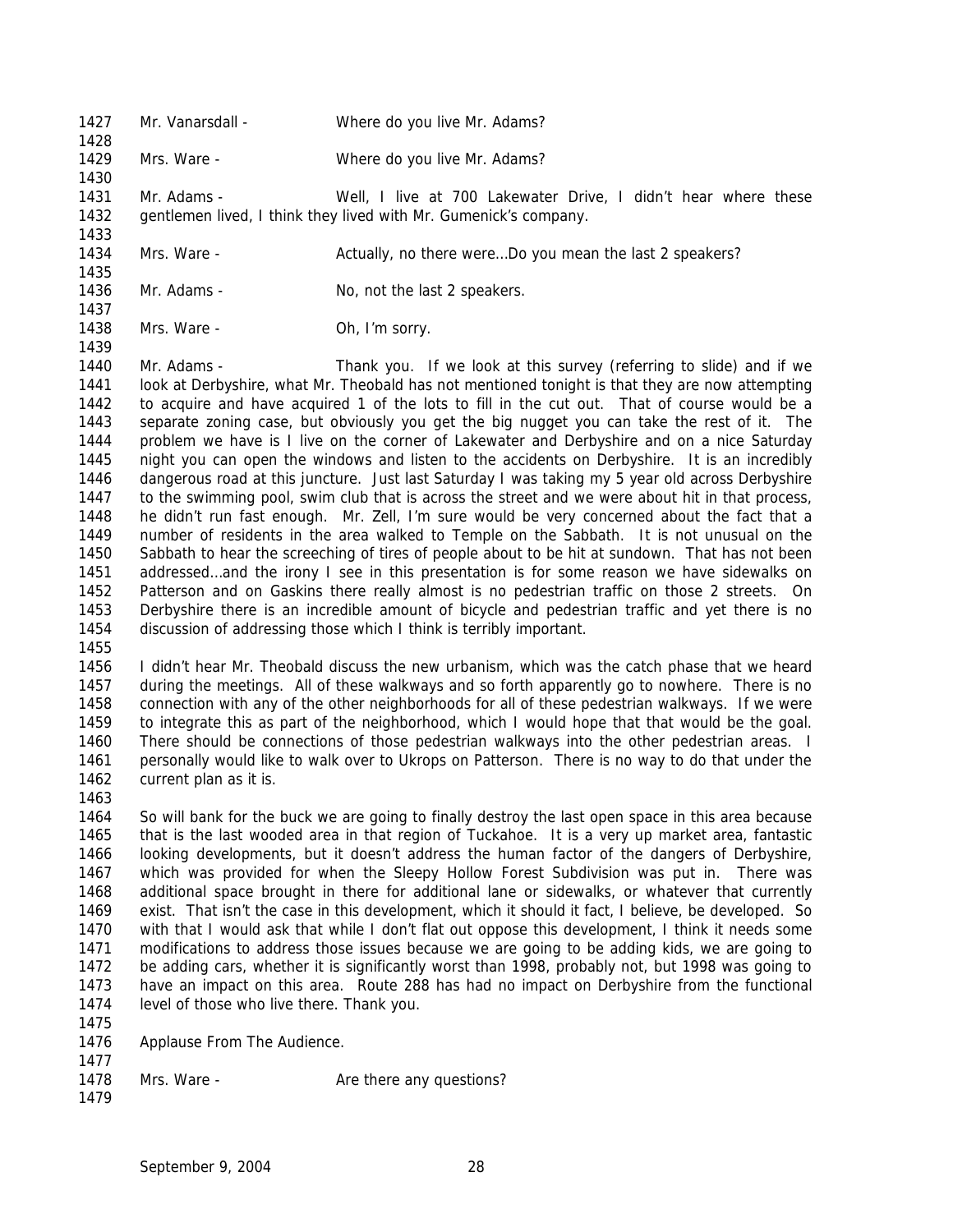Mr. Vanarsdall - Mr. Adams, then your concern is for a sidewalk and so you are not 1481 concerned with 1483 Mr. Adams - That is one of the...that is certainly the practical effect of every weekend, every evening, there are 50 to 100 people who walk or ride bicycles up and down Derbyshire, probably the most dangerous activity they could think of next to going up and down Gaskins, but there is no sidewalk there. There is no area to walk period. Mr. Vanarsdall – You are not against the project, you are just against not having sidewalks. Mr. Adams - I think the project is almost a done deal to the extent of what I see here, we are going to get something. We are not going to have forest land there, as we have none. 1495 Mrs. Ware - Right. Mr. Adams - So we need to develop, you are the Planning Commission, we should plan for the neighborhood not just for this one development at a time. And to do that you need to develop a comprehensive system to address the traffic issues including the pedestrian issues. 1501 Mr. Vanarsdall - Thank you. Applause from the Audience. Mr. Silber - Mr. Adams, can I address one or two of our items. 1507 Mr. Adams - Sure, please. 1509 Mr. Silber - I do agree with you and I don't think this will remain a wooded tract. I think it will be developed. It is an infill site. This is a desirable piece of property to be developed and there is development all around it. I don't think that it is going to remain wooded forever. That being the case we do need to look as planners to place some type of development on this piece of property and we may have disagreements as to what is most appropriate, but I think it is going to be developed. 1516 Mr. Adams - Certainly. Mr. Silber - At one point Avalon Drive was a road that included right-of-way that went to the edge of this property and that right-of-way at the request of, I believe, your neighborhood was vacated. That could have been a connection that could have been made at least from a pedestrian standpoint, but I don't know if there is any pedestrian links that could be made at this point because there are residential lots all along that side. Mr. Adams - Well, Avalon is still…I mean, that area is still open, there could still be pedestrian access to that. There is still, if you look at, I can't do it very well on this drawing, but if you… Mr. Silber - You can use the mouse to show on there. 1530 Mr. Adams - …if you, I'm trying to get my bearings here, in this area right in here (referring to slide) there is an open lot there that is mostly drainage at this juncture that pedestrian access certainly could be below the floodplain there. That would be very easy to work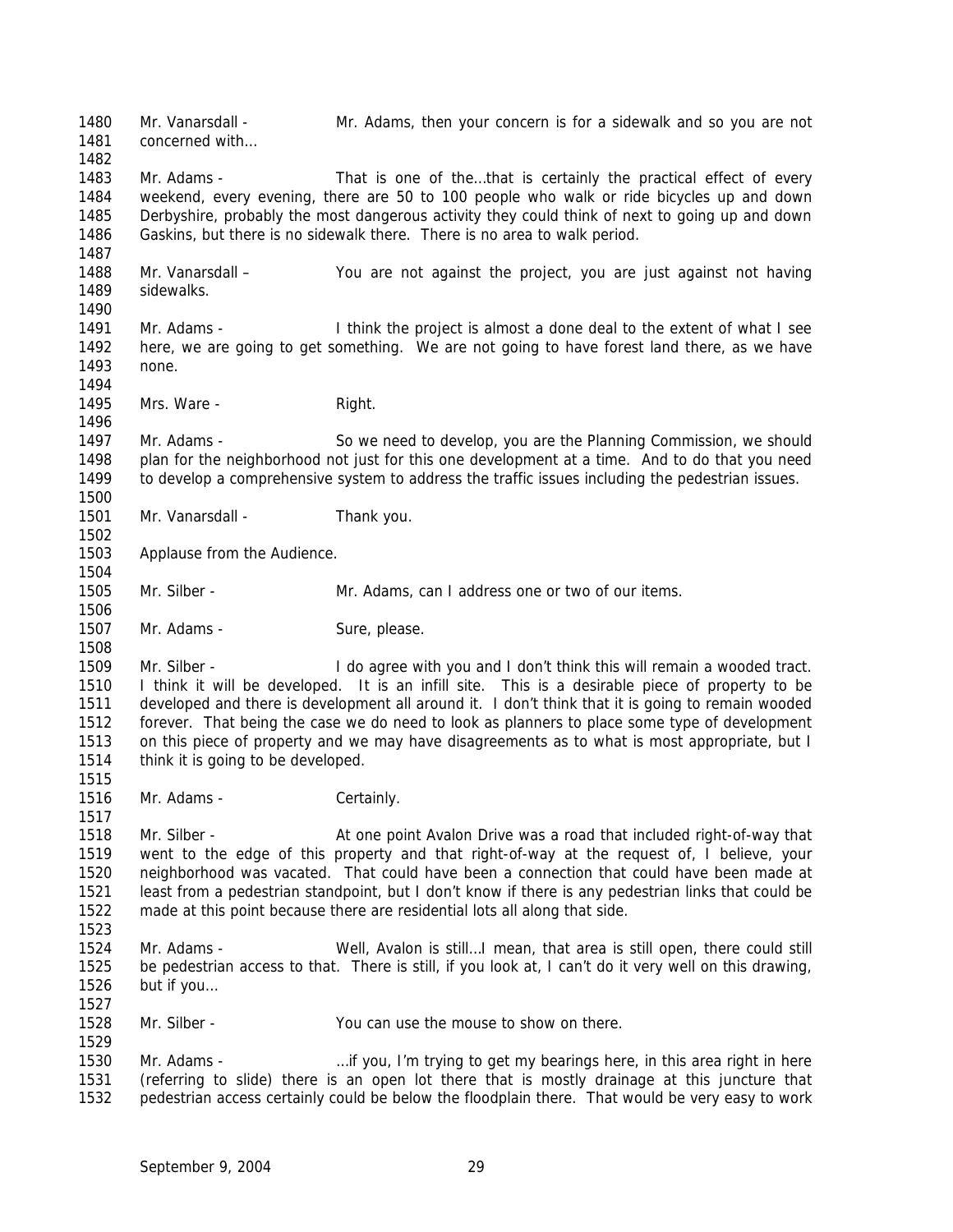through. They have purchased the lot behind my house. I wouldn't say (unintelligible), but it was purchased recently, unbeknownst to any of the neighbors and in fact, that would be a pedestrian access because there is right-of-way along Derbyshire for any additional lane right now that has been already built. It was primarily used as a used car lot for a long time for neighbors to try and sell their cars, but there is also readily enough space under the right-of-way there for the electrical company to put in sidewalks, are right there. So there certainly is an opportunity to develop a fantastic recreational area here. Unfortunately, we are looking at an isolation of this one individual unit and then they're going to put a big wall around it or a big buffer around it when in fact that buffer should be there to protect the landscaping, but there needs to be the pedestrian access and the pedestrian safety if we are in fact going to be advancing this neighborhood as I think you are intending to do. 

- Mr. Silber I think your point is well taken and we certainly can look at that and work with the developer. I don't think there are too many points so you can bring an access to Lakewater. We can explore that. I think that has good possibilities.
- 1549 Mr. Adams - Readily available right there...

- 
- 1551 Mr. Silber Chay.
- Mr. Adams …as far as pedestrian access. As far as traffic access I don't think so, no.
- 
- Mr. Silber Yes, sir. The other comment you made was the purchasing of additional parcels along Derbyshire, that the applicant may have an interest in rezoning in the future. From a land planning prospective I think the county's interest in determining how that might be developed in the future, I don't think it is going to stay the way it's currently used forever. I think the County has to consider the best use for that property, whether it is for townhouses or for some other purpose.
- Mr. Adams I think the catch phase was the highest and best use, as I remember from law school.
- Mr. Silber Well, I think in this particular case from a land planning stay point you don't want to leave a remnant piece of property out dangling that later becomes very difficult to develop. So I think…
- Mr. Adams I don't think that is going to be a problem with the prices of property in that neighborhood that you are going to have open spaces that are going to be derelict homeless people living there. I think it will be developed. I think if any of those properties were to be on the market they would be purchased as maybe a tear down property as opposed to the property they are now. Thank you.
- 

- 1576 Mrs. Ware Anymore questions for Mr. Adams from the Commission? No. Thank you, sir. Please state your name and address for the Commission.
- Ms. Lindsey Melvin Good evening, my name is Lindsey Melvin and I live at 814 Lakewater Drive, adjacent to the property that we are speaking of and I come tonight just to try and bring a face to the situation to the case because, again, I do live adjacent to, with a family with two small children. And I just feel compelled, let me say I do understand very clearly that we already have the case zoned from '98 and every time I have brought this up and spoken with someone from the County the impression I've had is you shouldn't really complain about it because it is already zoned. So if you complain about this one we will go back to the other one.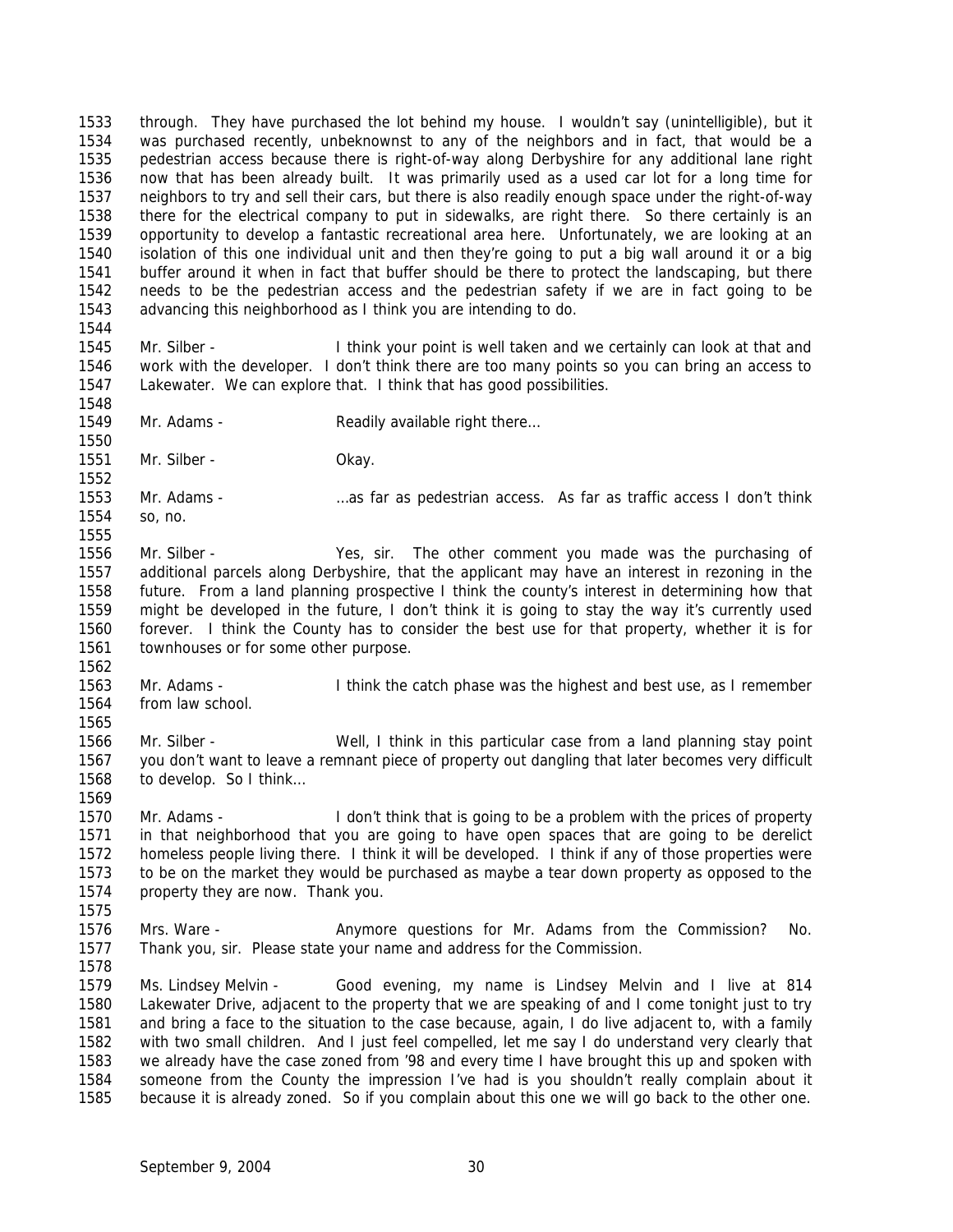So that is where we are. But I still live in a situation that is a democracy we ought to be able to state what your concerns are even though if this one isn't to go then the '98 one is a go. But essentially what my concern boils down to are very similar to the previous gentleman that spoke, which is traffic and pedestrian safety. I am not opposed to the development as a concept. I too understand that the property will be developed at some point likely in the near future and in someway I don't naively hold onto the idea that it will remain a wooded tract. I do feel that over the past several years the traffic situation since 1998 has changed significantly. Anyone that goes through that area has lived what I'm speaking about. In addition, we've had a number of new developments since the '98 time. There is a new one, I believe, being built off of Sleepy Hollow that adds, I'm sorry being a layperson in this I don't have all the data, but somewhere around 50 units. There is a new one that is being developed, I believe a little bit further out Patterson, if I'm right, close to the Patterson/Pump area. And the combined effect of all this is just congestion. We are already living with congestion and this will just further add more to congestion. The bottom line is: (1) I strongly support the proposal to, put forth by NUTAG to reduce the number of units to 195 units rather than the 220 and I do know, you say is it really worth it, that small of a number, I believe that it is, because I believe at some point you have to draw the line. If we let every subdivision push to the extreme then we continue to just get congestion and at some point you just have to draw the line especially in light of the development that has occurred since 1998. I do realize that, you know, the Gumenick Company does have the right at this point under the previous zoning to have 220 units. Mine is not so much about what do you have the right to do or what is within your zoning to do but is really the right thing to do. I see everything through sort of a lens of education being a teacher and very often what we talk to our students about is we have the right to do lots and lots of things that doesn't mean that it is necessarily the right thing to do. And I think it will be a gesture to the neighborhood and to the traffic situation to reduce the numbers. Finally, I would just speak to the pedestrian traffic to echo some of the previous concerns. I have read through the staff report and the application and I will be honest being a layperson it is tedious in reams of paper, but I have made my best attempt to understand it, so I hope I'm not speaking under incorrect information. The best I can understand about traffic is there has been a lot of concern about the major streets as there should be, Derbyshire, Patterson and Gaskins. I have not been able to find out a lot of information about any of the impact on some of the smaller streets including Lakewater. I do understand at Avalon was closed off in '98. However, what has happened, as anyone can tell you that lives on Lakewater, that over the last 5 years our traffic has significantly increasing with cut through traffic. I don't know that there are any studies on that, I don't know if that is an easy thing to measure, if you can measure who lives in the neighbor and is using it. It is a residential street where people are cutting through to avoid traffic. That is what people do when there is congestion; they look for the other way out. I see this as just creating further cut through traffic. I am interested, of course, like everyone in the property value of my home going up, but if I live on a major thoroughfare with small children my property value is not going up, it is just not safe. Finally, it is not the county's reasonability to deal with this, but there is the Avalon pool, which is at the end of, when you go across Lakewater it, becomes (unintelligible) and ends at Avalon pool. That is major traffic, excuse me, a major safety situation with children crossing the street and perhaps that is not the county's responsibility that is perhaps the parent's responsibility to insure that their children cross the street safely. We don't belong to that pool because I don't allow my children to cross that, but it is a frightening sight. I am cautious in that area, but I would love to see as part of this proposal the county address some sort of a safety feature in that area, a stop sign, I don't know. I realize that would slow traffic. Something to address the safety of the children's pedestrian traffic. You have a tremendous amount of children going across from the 2 different subdivisions. So, again, just to conclude, I understand that it is already zoned for 220 and that any change to a lesser number would not be out of any requirement to do so, but would more likely be out of a gesture to do so and I realize I'm probably being idealistic, but I do think that is the right thing to do and I would just like to have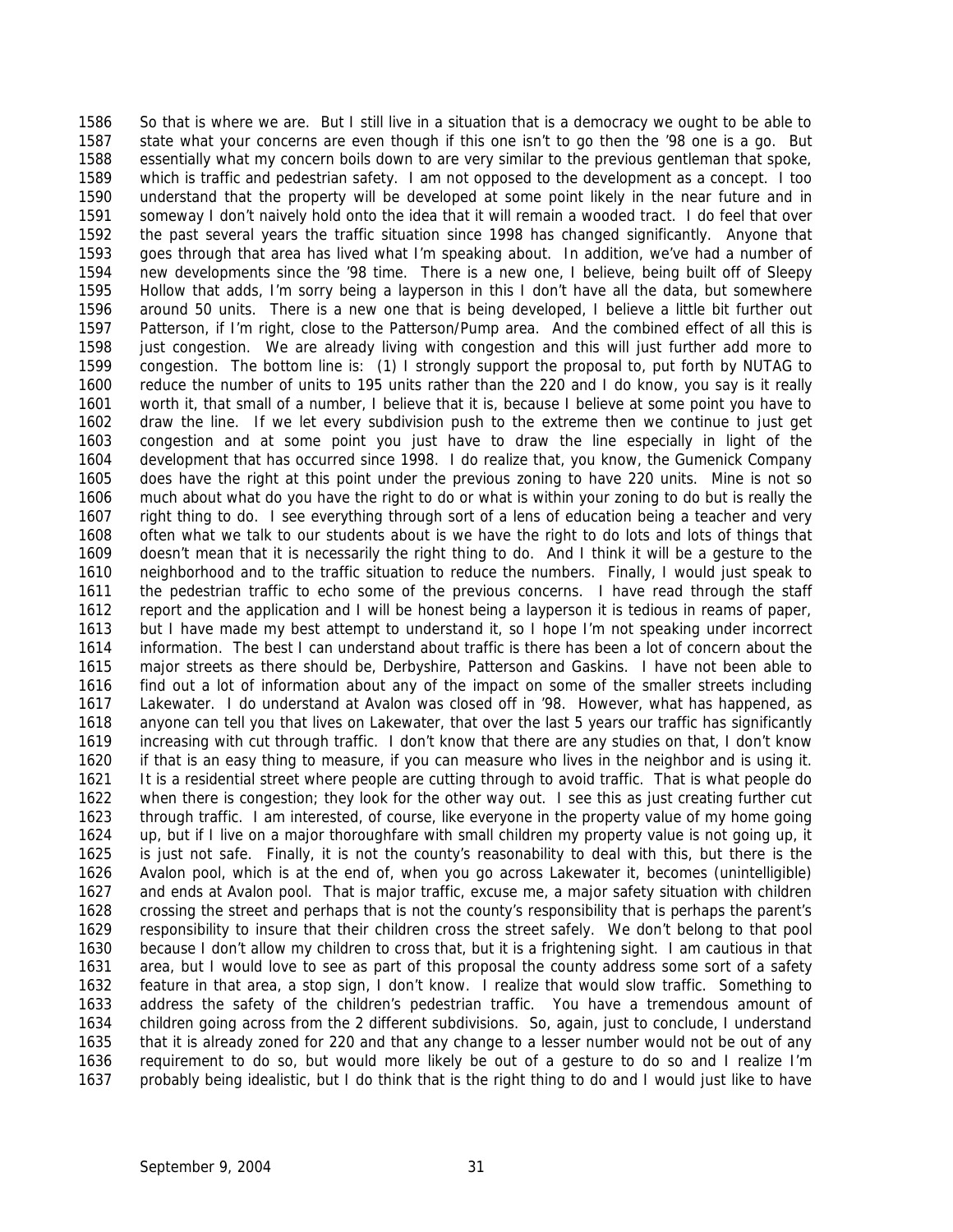that voiced and to make sure that the county is really looking at all the safety aspects of both traffic and pedestrian traffic. Thank you for your time. 1641 Mrs. Ware - Thank you. Are there any questions for... Applause in the Audience. Mrs. Ware - …Ms. Melvin from the Commission? No. Thank you. 1647 Ms. Melvin - Thank you. 1649 Mr. Vanarsdall - Thank you. Mrs. Ware - Do we have anyone else here to speak in opposition tonight? We have one more. We have 4 minutes left. Do we have anybody else who wants to speak? You all can split it. All right. Mr. Jernigan - You have got a gentlemen over there. 1657 Mrs. Ware - Yeah. Mrs. James Borges - James Borges. I live in River Road Farms. Mrs. Ware - Could you say your last name again, please? 1663 Mr. Borges - Borges. Mrs. Ware - Okay. Thank you. 1667 Mr. Borges - I just wanted to address a comment that Mr. Jernigan made. Mr. Vanarsdall - Can you give us your address? Mr. Borges - 9500 Arrowdel Road. Mr. Jernigan you asked the audience if they would prefer to see the architecture in the 1998 plan versus the 2004 plan and the suggestion being that those are not attractive buildings and I quite agree with that suggestion. But I think that to suggest that is maybe somewhat misleading. I think that if the 2004 plan was in fact rejected we might get a different plan from the developer potentially with less units, fewer units as maybe as desirable to the community. I think it is probably unlikely that they would go in and building the '98 plan with uglier units that would probably be hard to sell and at a lesser value. So, I'd like to just make that point to the board. Also your comment about the green space. While 61% maybe high according to other developments you have looked at, when I looked at this map and see a lot of single family homes I say that is probably not a high percentage for this area in terms of green space and the number of units. So, I would like for the board to consider that as well. Thank you. Mr. Jernigan - Wait a minute I want to respond to what you said. If they build, if you said they wouldn't build the old case they would probably build what is the new case then that is the new case. It is just all townhouses rather than the single-family 23 single-family. Mr. Borges - Well, if the '04 case presented currently isn't approved, don't you think they might come back with an alternative versus just going back to building the '98 plan?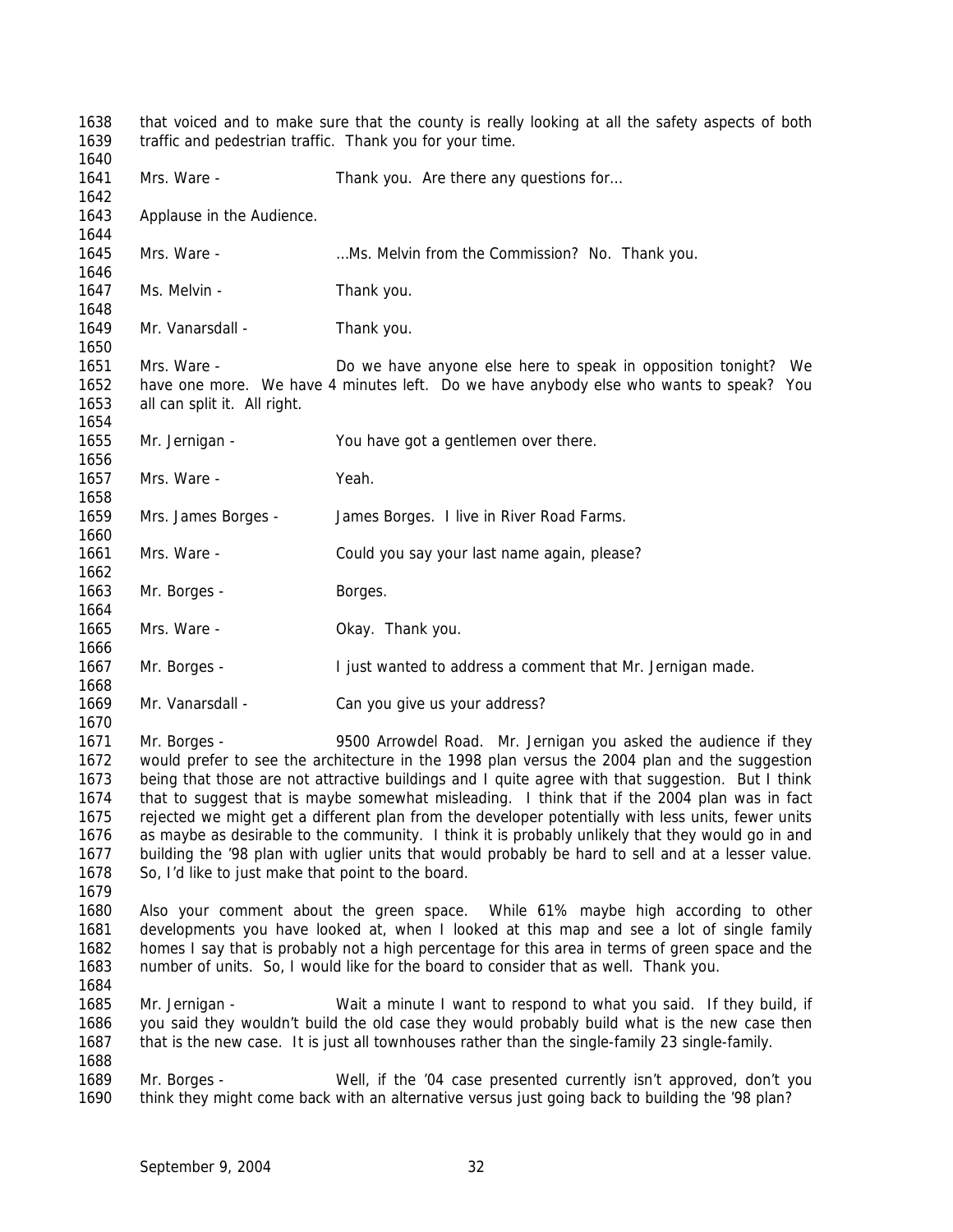| 1691 |                                                     |                                                                                                    |
|------|-----------------------------------------------------|----------------------------------------------------------------------------------------------------|
| 1692 | Mr. Jernigan -                                      | I'll tell you                                                                                      |
| 1693 |                                                     |                                                                                                    |
| 1694 | Applause from the Audience.                         |                                                                                                    |
| 1695 |                                                     |                                                                                                    |
| 1696 | Mr. Jernigan -                                      | let me ask you this way because I want to phrase this right. If you                                |
| 1697 |                                                     | got a choice, they took a Volkswagen and turned it into a Porsche.                                 |
| 1698 |                                                     |                                                                                                    |
| 1699 | Mr. Borges -                                        | I agree.                                                                                           |
| 1700 |                                                     |                                                                                                    |
| 1701 | Mr. Jernigan -                                      | That is exactly what you are getting                                                               |
| 1702 |                                                     |                                                                                                    |
| 1703 | Mr. Borges -                                        | I agree. It is a beautiful development.                                                            |
| 1704 |                                                     |                                                                                                    |
| 1705 | Mr. Jernigan -                                      | this is a nice development.                                                                        |
| 1706 |                                                     |                                                                                                    |
| 1707 | Mr. Borges -                                        | Well, don't tell me to be satisfied with it, please. Okay. You are                                 |
| 1708 |                                                     | hearing our concerns, don't tell me to be satisfied with what we are getting.                      |
| 1709 |                                                     |                                                                                                    |
| 1710 | Mr. Jernigan -                                      | Do what now?                                                                                       |
| 1711 |                                                     |                                                                                                    |
| 1712 | Mr. Borges -                                        | I said don't tell me to be satisfied with what we are getting. We are                              |
| 1713 | voicing our concerns.                               |                                                                                                    |
| 1714 |                                                     |                                                                                                    |
| 1715 | Mr. Jernigan -                                      | No, what I'm saying it is a nice development.                                                      |
| 1716 |                                                     |                                                                                                    |
| 1717 | Mr. Borges -                                        | It absolutely is.                                                                                  |
| 1718 |                                                     |                                                                                                    |
| 1719 | Mr. Jernigan -                                      | But when you said if you take it and if they didn't build the old stuff,                           |
| 1720 |                                                     | say they'd probably build what they are doing now then that is the new case expect it is all       |
| 1721 | townhouses rather than having the 23 single family. |                                                                                                    |
| 1722 |                                                     |                                                                                                    |
| 1723 | Mr. Borges -                                        | I don't know how to say this anymore plainly, but if this case is                                  |
| 1724 |                                                     | rejected, I think it is likely the developer will come back with a case that is more suited to the |
| 1725 |                                                     | community. Meaning, fewer units as been suggested, 195 units. I don't think it is likely the       |
| 1726 | developer will come back and build the '98 plan.    |                                                                                                    |
| 1727 |                                                     |                                                                                                    |
| 1728 | Mr. Jernigan -                                      | Do you think that                                                                                  |
| 1729 |                                                     |                                                                                                    |
| 1730 | Mr. Borges -                                        | Which is what you were suggesting to the audience by asking us if                                  |
| 1731 |                                                     | we thought those were, you know, more attractive buildings. Is that clear or not?                  |
| 1732 |                                                     |                                                                                                    |
| 1733 | Mr. Jernigan -                                      | If you were a developer would you cut it from 220 when you're                                      |
| 1734 | already approved?                                   |                                                                                                    |
| 1735 |                                                     |                                                                                                    |
| 1736 | Mr. Borges -                                        | I don't think that is relevant.                                                                    |
| 1737 |                                                     |                                                                                                    |
| 1738 | Mr. Jernigan -                                      | Sure it is. Now I've never know anybody to do it.                                                  |
| 1739 |                                                     |                                                                                                    |
| 1740 | Mr. Borges -                                        | You heard the developer say the value of those building are much                                   |
| 1741 |                                                     | less than the values of the buildings in the 2004 plan, correct.                                   |
| 1742 |                                                     |                                                                                                    |
| 1743 | Mr. Jernigan -                                      | Right.                                                                                             |
|      |                                                     |                                                                                                    |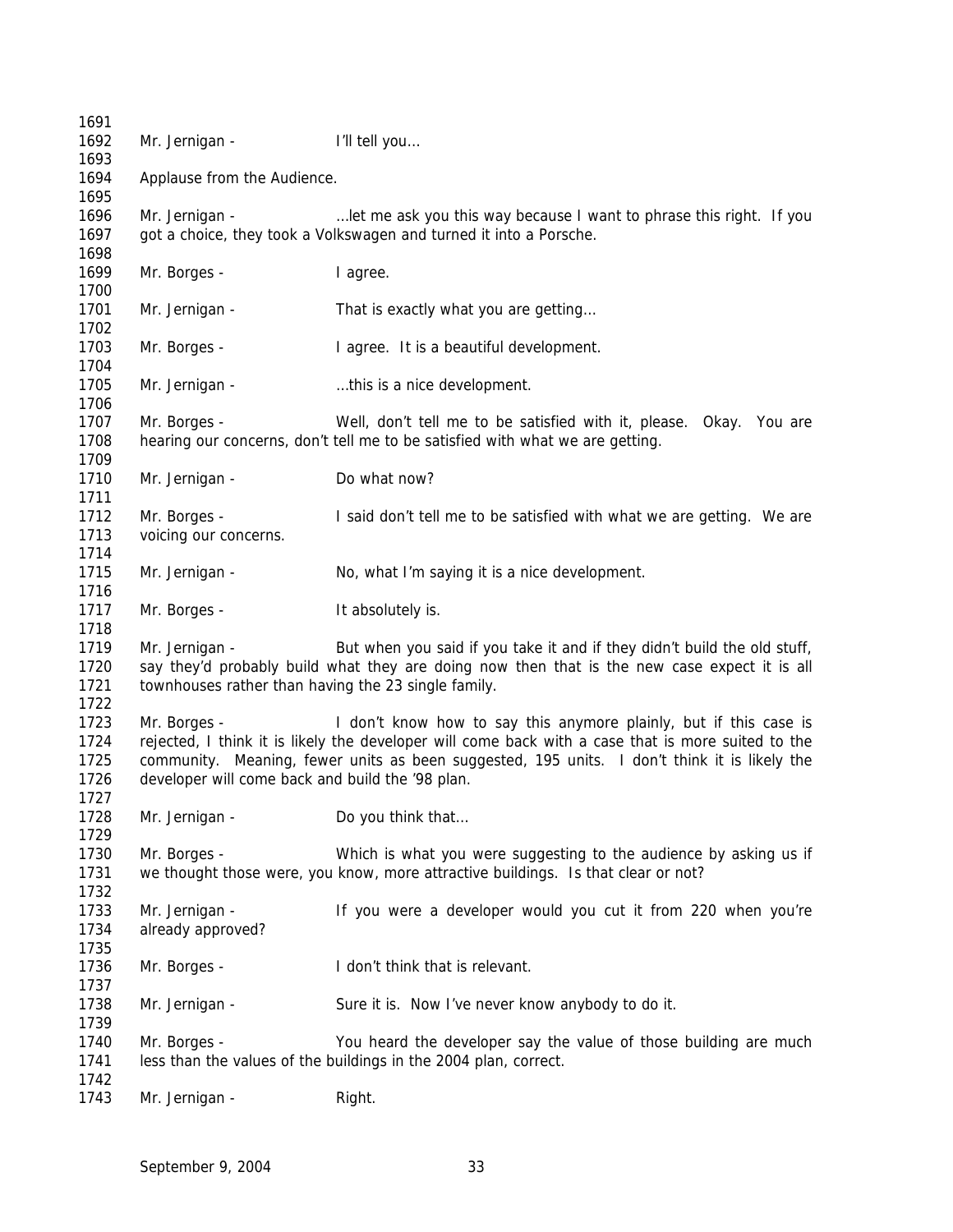Mr. Borges - So, don't you think they might be willing to except a few fewer units when the overall development is going to be a much higher value. A hundred million dollar development versus the old plan, which is, fifty or sixty million-dollar development. So , that is 1748 the point, I don't have anything... Mr. Jernigan - So if they're approved for 220 I really don't think they will go in and 1751 build, they are not going to build any less. Mr. Borges - That seems like quite…when you consider the total value of the development. Have you calculated the total value of the development estimate on the '98 plan? 1756 Mr. Jernigan - No. ... Mr. Borges - Have you done it on the 2004 plan? 1760 Mr. Jernigan - ... ... I looked at the elevations... 1762 Mr. Borges - Have you done an estimate... Mr. Jernigan - …the architectural of what is proposed now for 220 units and what was proposed in 1998 for 220 units. It's a whole lot of difference. Mr. Borges - Well, I guess the most surprise you don't know the value, or don't have an estimate of the entire development, but it seems to me that if the value of the '04 plan, lets use an example of one hundred million dollars and the value of the '98 plan is 50 million dollars the 2004 plan with fewer units might be worth ninety million dollars. It might be something a developer would consider. 1773 I guess the other question I would like to ask you, have you done an estimate of what the tax revenues would be for the county with the this plan. 1776 Mr. Jernigan - Have I? No. Mr. Borges - Does the Board? Is that something that the Board is considering? 1780 Mr. Jernigan - We normally don't do that. Mrs. Ware - The Commission deals with land use issues. 1784 Mr. Jernigan - We don't calculate the taxes on... Mrs. Ware - No. 1788 Mr. Jernigan - …we look at... 1790 Mrs. Ware - The land uses. 1792 Mr. Jernigan - …we look at... Mr. Borges - So the potential income from this development isn't something you take in consideration when approving a zoning case.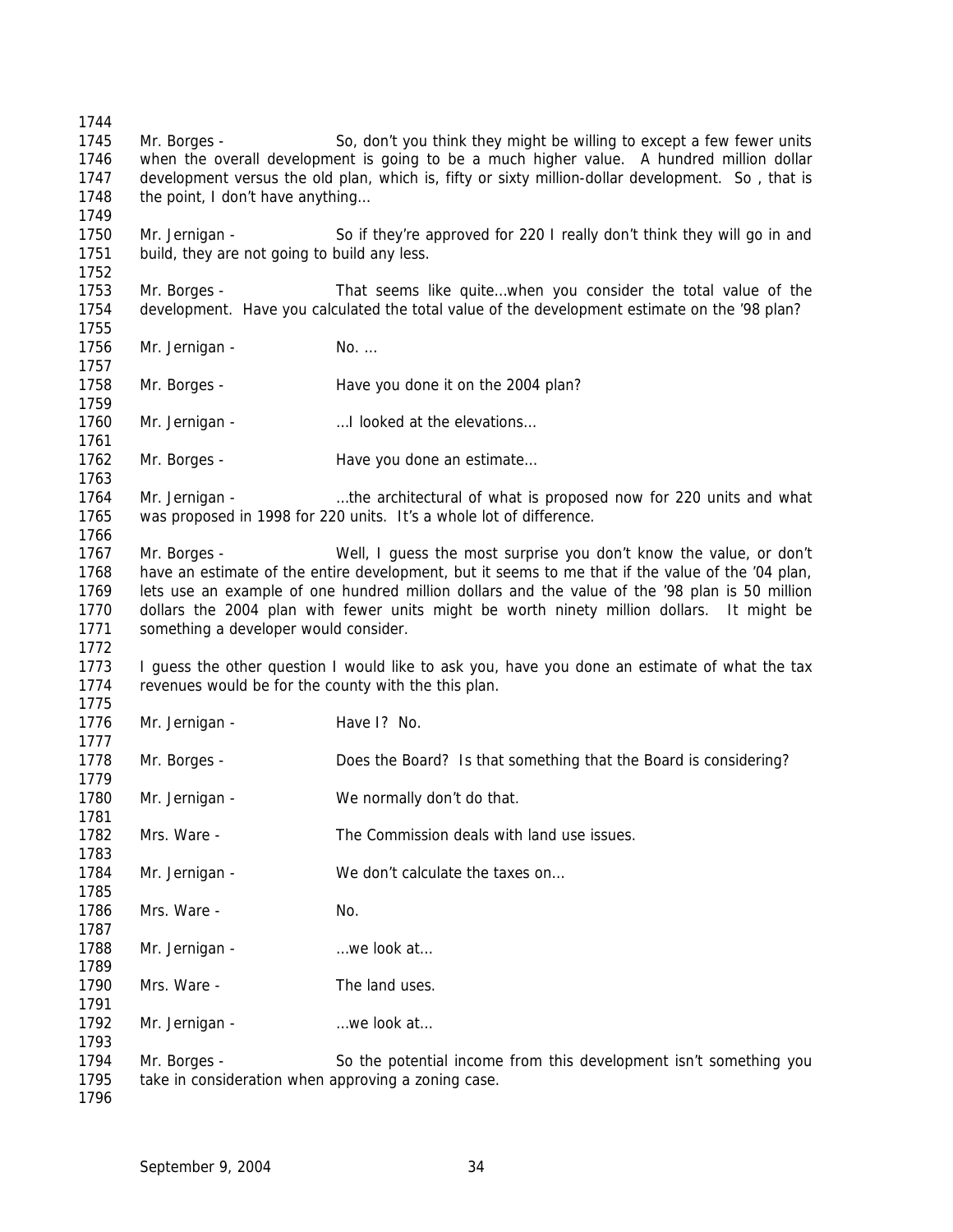| 1797<br>1798         | Mrs. Ware -                                         | No, not when I look at a case. Absolutely not.                                                                                                                                                     |
|----------------------|-----------------------------------------------------|----------------------------------------------------------------------------------------------------------------------------------------------------------------------------------------------------|
| 1799                 | Mr. Vanarsdall -                                    | It is not our job.                                                                                                                                                                                 |
| 1800<br>1801         | Mr. Silber -                                        | No, sir. In a rezoning request the county and the state code sets                                                                                                                                  |
| 1802<br>1803         |                                                     | criteria for which you review rezoning request. We do not get into the evaluation of the revenue<br>from a project. What this Commission is slated to do, is responsible to do, is to evaluate the |
| 1804<br>1805         |                                                     | appropriateness of this rezoning against the surrounding land uses and zoning, with the<br>underlying zoning which currently exist and makes a recommendation to the Board of                      |
| 1806<br>1807         |                                                     | Supervisors. This body does not make the final decision. This body makes a recommendation<br>from a planning prospected based on the Plan's Goals, Objectives and Policies and sound land          |
| 1808                 |                                                     | use planning. That is what they are suppose to do. They will not be looking at the revenue side                                                                                                    |
| 1809<br>1810         | of this development.                                |                                                                                                                                                                                                    |
| 1811<br>1812         | Mrs. Ware -                                         | Thank you. Are there anymore                                                                                                                                                                       |
| 1813                 | Mr. Vanarsdall -                                    | Let me ask you a question, which I haven't heard much about this                                                                                                                                   |
| 1814<br>1815         | make this a much better case then they started out? | this evening. Won't you admit that the developer has just about done everything they can do to                                                                                                     |
| 1816                 |                                                     |                                                                                                                                                                                                    |
| 1817                 | Mr. Borges -                                        | No, sir I wouldn't admit that and I don't think that's what you have                                                                                                                               |
| 1818                 | heard from the community.                           |                                                                                                                                                                                                    |
| 1819                 |                                                     |                                                                                                                                                                                                    |
| 1820<br>1821         | Mr. Vanarsdall -                                    | They haven't given you a better                                                                                                                                                                    |
| 1822<br>1823         | Mr. Borges -                                        | So I would ask you not to admit that at this point either.                                                                                                                                         |
| 1824<br>1825<br>1826 | Mr. Vanarsdall -<br>you and the other people?       | You don't think they have done anything to make it a better case for                                                                                                                               |
| 1827<br>1828<br>1829 | Mr. Borges -<br>satisfied at this stage.            | Oh, absolutely, I think they have, but I don't think we should be                                                                                                                                  |
| 1830<br>1831         | Mr. Vanarsdall -<br>and                             | I kind of get the impression you would like for nothing to be there                                                                                                                                |
| 1832<br>1833         | Voices from Audience -                              | No, no.                                                                                                                                                                                            |
| 1834                 |                                                     |                                                                                                                                                                                                    |
| 1835<br>1836         | Mr. Borges -                                        | You've got the wrong impression.                                                                                                                                                                   |
| 1837                 | Mr. Vanarsdall -                                    | We would all like to see the woods stay there.                                                                                                                                                     |
| 1838<br>1839         | Voices from the Audience - We're not saying that.   |                                                                                                                                                                                                    |
| 1840                 |                                                     |                                                                                                                                                                                                    |
| 1841<br>1842         | Mr. Borges -                                        | I hope you listen to the people from the community that spoke a<br>little bit more carefully than that. I don't think that is what we have heard.                                                  |
| 1843<br>1844         | Mr. Vanarsdall -                                    | I said that was my opinion. I have an opinion.                                                                                                                                                     |
| 1845<br>1846         | Mrs. Ware -                                         | Are there any more questions for Mr. Borges? Thank you.                                                                                                                                            |
| 1847                 |                                                     |                                                                                                                                                                                                    |
| 1848<br>1849         | Mr. Silber -                                        | About 3 minutes.                                                                                                                                                                                   |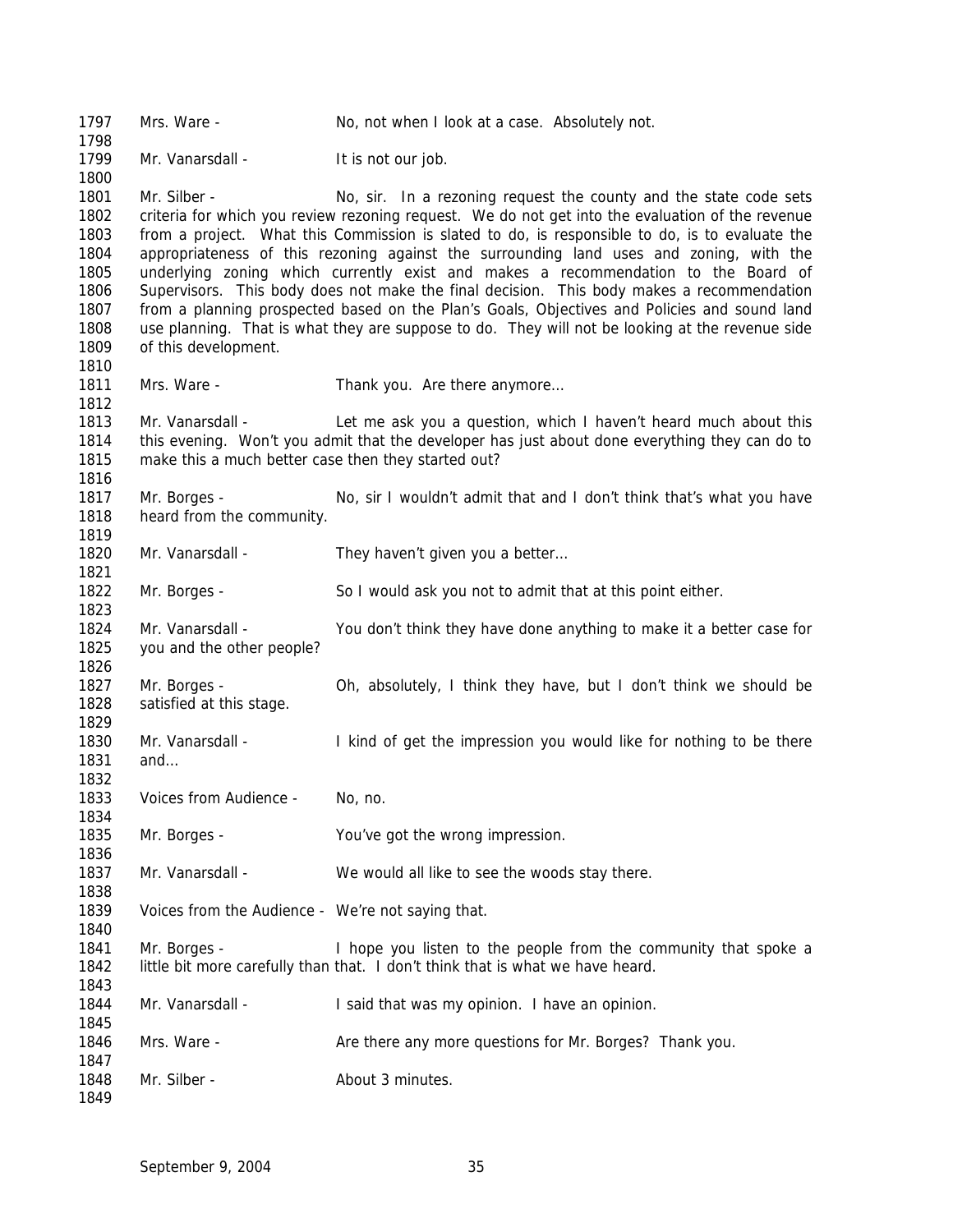Mrs. Ware - We have 3 minutes. Did you want to come speak, please? 1852 Mr. Joseph Gainfortoni - I will try to speak clearly for you. My name is Joseph Gainfortoni. I live at 113 Branchview Circle in George's Bluff. I just wanted to sort of summarize a couple of things for this. I mean the main concerns that we've had and we've expressed have to do with population density; it has to do with school issues, which have to do with traffic issues. I think that the Gumenick Properties is trying to sell us the idea that these are quality townhouses, which they are, similar to Northern Virginia, is going to help us, is not necessarily what we want since the people in Northern Virginia are screaming because of there population density and traffic problems. I think that we have for, if we can summarize it, four options: one is to deny the request at this time for rezoning and to make the amendments to the original plan. I think that this would limit the population density and therefore the pressure on the roads and the schools. Having larger houses will mean larger, more bedrooms and more people filling them. I don't think that the assumption is that you can make are going to be limited by saying that these are 2 family, 2 people houses. The second, as we stated would be to decrease the number of units, which would also decrease the number and this could be done and keep the enhancements that they mentioned. The third possibility would be to eliminate or to decrease the size of the 8 story apartment buildings that are going to be made across the street at Gaskins. When we first talked about these back in '95 and '98 that these were really quite an issue, but by decreasing those (unintelligible) that would also help to eliminate or at least decrease the pressure. By looking, as somebody said, at the overall effect that we have on the surrounding areas and the developments instead of piece milling it here, here, here and here, but to look over the whole plans would be appropriate. And the fourth one maybe to make the entire development a community of 55 or older, which would help to ensure limited use of those extra bedrooms. Mrs. Ware - Are there any questions for Mr. Gainfortoni from the Commission? No. Thank you, sir. Applause from the Audience. Mrs. Ware - Is there anyone else who would like to speak in opposition. All right, Mr. Theobald, rebuttal. Mr. Theobald - Not really, Madam Chairman. I think that we've probably discussed this case long enough. We have met with neighbors on any number of occasions. I know there are different points of view that produce the diversion of opinion and that, at least we can all take pride that we live in an area where we can agree to disagree and voice our views. I can only promise that if permitted Gumenick Properties will far exceed their written commitments and create a first class neighborhood that will truly redefine the standards of quality development in all of Henrico County and I appreciate your attention this evening. Thank you, very much. Mrs. Ware - Before you leave I'd like to ask a few questions and perhaps other Commissions Members would as well. But I do want to ask you, the concern has been brought up many times throughout this process and tonight concerning the perimeter of the development, the impact and it was brought up in the staff report as well, the impact of the larger Executive Homes on the adjacent property owners as well as the lost of the single family, the 23 single family homes and the replacement of the Executive Homes and the impact that has on the surrounding area and this development. Is there anyway that you could see to minimize the bulk of these units? Moving things around, changing things perhaps that would even be considered a reduction. 1901 Mr. Theobald - A reduction in...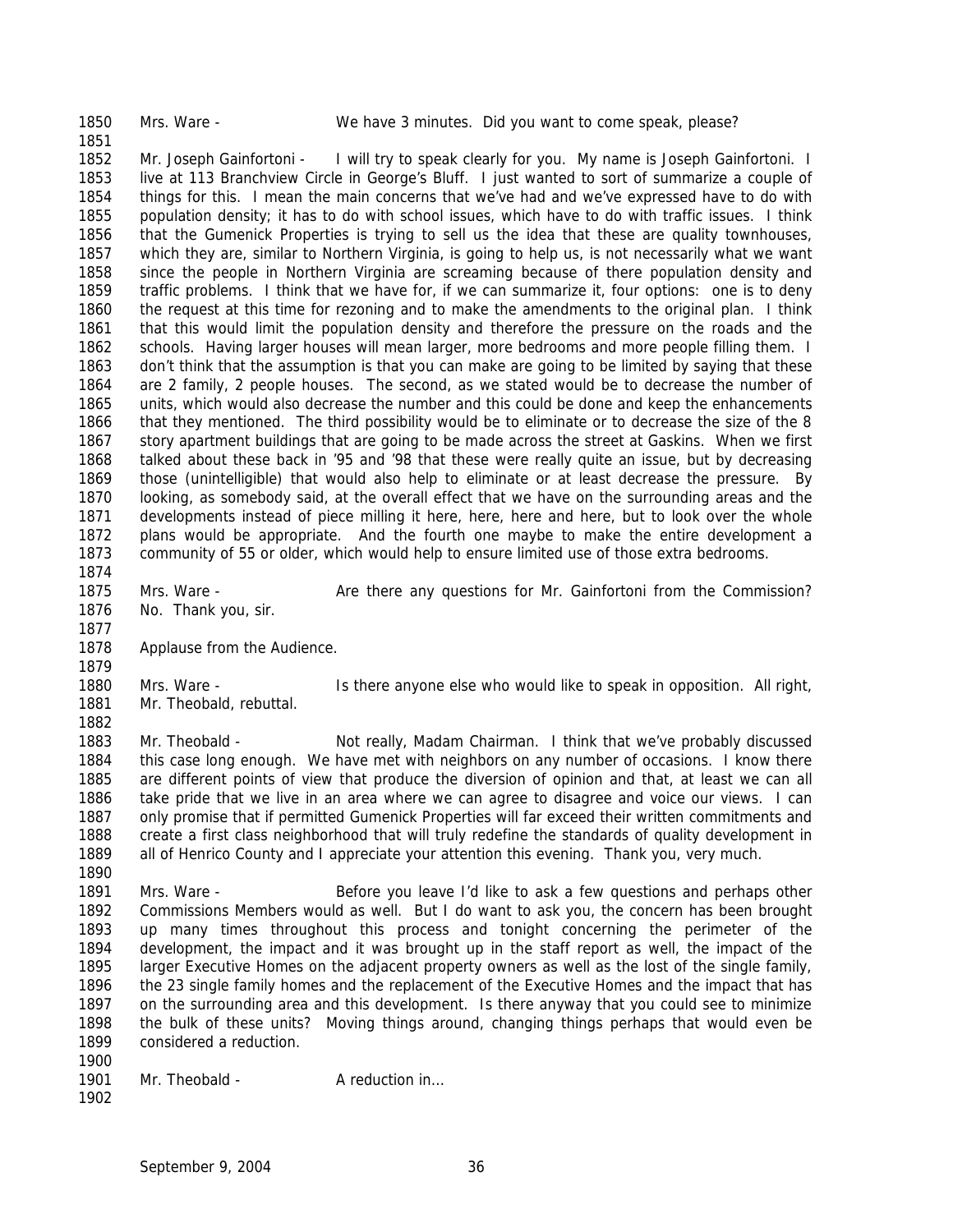Mrs. Ware - Well, in someway in which to lessen the impact of these larger units that are up against these single family homes. 

 Mr. Theobald - The impact, Mrs. Ware, have already been demonstrated to not exist in regards to traffic and to not exist with regard to schools and if you are referring to the visual impacts on the homes along Lakewater and Derbyshire, please remember that the homes along Derbyshire as proposed in this new plan are 2 stories in height. Just like the homes across the way in Gaslight and along Derbyshire and the landscaping has been supplemented as you see it here (referring to slide). This is a perhaps an example of what you would see without any additional landscaping under the old plan and with landscaping under the new. We have actually pulled our buildings back off of the Lakewater line and added the additional landscaping in order to create a wall of vegetation. We've turned some buildings down in that corner closer to Mr. Adams home, we have provided additional setbacks of 135' off the property line back and there was 75' buffers as well. We believe we have very significantly, you know, mitigated the impacts, the visual impacts, both in terms of the landscaping, not to mention that if you could see through 1918 at the quality that you would see.

Mrs. Ware - What are the actual length of these units?

 Mr. Theobald - About 120' to 130' long of the kind, the type that are along that edge. Keep in mind that they are the same number of units along that edge under this plan as under the 1998 plan. There are still 32 units along that edge. These are (unintelligible) on the Executive Homes versus the Duplexes under the old and actually this new product would on a relative basis be the same height if not a little bit lower than under the old plan because we are depressing the grade of the Executive Homes along these perimeters. The old plans had crawl spaces and these do not, so just if you took a mean sea level elevation as to what you look at at the back of somebody's home you would be looking at virtually an identical roofline.

- Mrs. Ware What I hear is the people feel that they have lost the single-family homes and the lower impact along these perimeter areas with the new plan.
- Mr. Theobald They have also lost the 4 story stacked condominium units and looking into the backyards of other people, 25' buffer.
- Mrs. Ware That is true. I believe the comment was made that that wasn't along the exact perimeter though. That is what I was speaking too as well as the difference in 1939 now that is not the mix of units. Now it is totally townhomes as opposed to...
- Mr. Theobald They are totally townhomes, but they certainly are a wonderful 1942 variety of architectural styles.
- Mrs. Ware They are. Are there any questions for Mr. Theobald from the rest of the Commission?
- 1947 Mr. Archer Mr. Theobald.
- 1949 Mr. Theobald Sir.

 Mr. Archer - I would just like to possibly make a comment, it might be in the form of a question and I think Madam Chairman already asked that in terms of whether or not there is any re-arrangement that could done that could make this more palatable to the neighborhood. I ask that because, you know from where we set up here, when hands were raised the split looked almost 50/50 and personally I hate to see neighborhoods divided against themselves and we're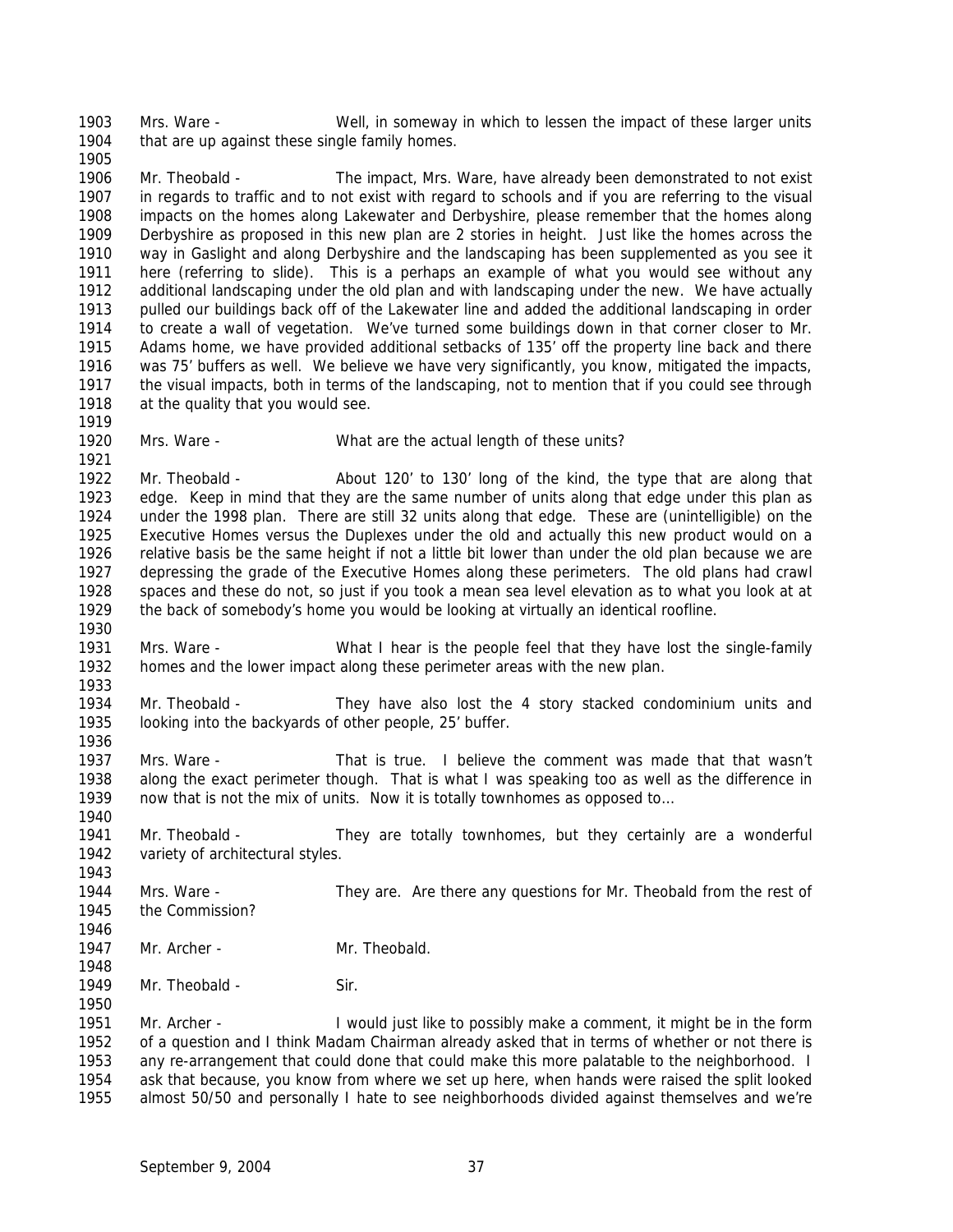always (unintelligible) compromised. I'm just wondering if there is anyway that an arrangement of the project could be made to more satisfy the folks who are opposed to it. 

 Mr. Theobald - Honestly, Mr. Archer I just don't know how we could do that. In the context and the shape of this parcel there has to be a linear orientation along those property lines and we have to meet road width requirements and we have to respect the wetlands that are on this site as well. So it is not as though we can load all the units up onto Gaskins Road and the county has setback requirements between buildings as well that we have to deal with. We have tried to tweak this along the way to preserve the lakes, the pedestrian walkways, preserve the significant buffers and obviously all of that takes up your usable area. So I honestly don't know how to reorient this in a way that still delivers 220 units. We do have the nearly identical amount of green space as under the old case. So, that is the best I can answer for, Mr. Archer. 

- Mr. Archer Well, that was what I was looking for. Just wanted to make sure that it had been done.
- Mrs. Ware The large contingent of the people here tonight have asked for a decrease in the number of units.
- Mr. Theobald Yes.

 1977 Mrs. Ware - I'm going to ask your response to that.

- Mr. Theobald It doesn't serve a purpose. I'm not sure what purpose it satisfies. We have 220 units presently approved, we'd like to build 220 units. We've already demonstrated and I won't repeat again, the lack of impact on county infrastructure that these 220 units would provide. To cut your project over 10% I'm not sure anybody here who is in business and I resume we all are, would consider such a thing given the rights they have, given the amount of money that they've spent on the architecture and the landscaping to ensure that its going to be an absolute jewel of a development. So, Ms. Ware you have asked me that before and that I respectfully decline and I don't mind you asking that at all, I know you have to.
- 

- Mrs. Ware Are there any more questions for Mr. Theobald from the Commission? Would the Commission care to hear from the Traffic Engineer concerning the traffic issues in the area?
- Mr. Silber There was, I believe, a Mr. Tabb had some questions about traffic and size of units relative to traffic. I think maybe, I promised that Tim Foster would address that comment.
- 1996 Mrs. Ware We'll do that briefly.
- Mr. Silber If there are any other questions that the Commission has of Tim Foster this might be a good time to ask.
- 2001 Mrs. Ware Good evening, Mr. Foster.

 Mr. Tim Foster - Thank you, Madam Chairman. I am Tim Foster. I am the Traffic Engineer for the county. This is a situation and in these types of cases that obviously from a traffic standpoint the best thing would be nothing. Unfortunately, in this case there is already 220 units on this development, so what we look at is what can go there versus what is proposed. As far as the traffic generation goes, trip generation is what we call a best guess. It is based on what we call the *Trip Generation Handbook* published by the *Institute of Transportation*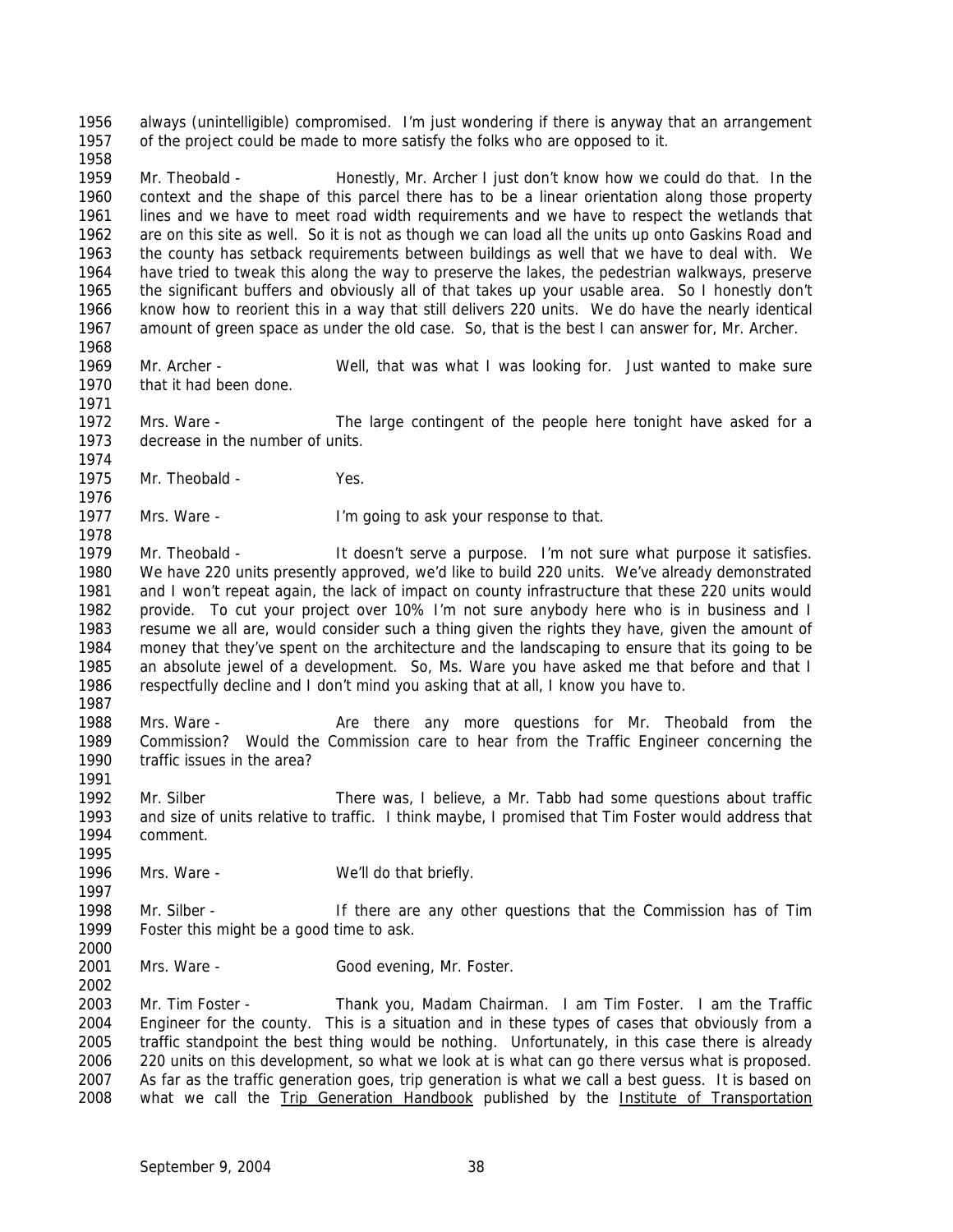*Engineers*. It is based on dwelling units, not size, not the number of bedrooms. The reason being is that they have numbers for people in households and that type of thing, but the overwhelming more accurate number tends to be dwelling units. What we have done is an average, actually it's a lot (unintelligible) equation, but it is really an average. There are some townhouses of this size that generate 10 trips per day. There are some that generate 2 trips per day, but the typical national average for these types of development even of this size is approximately 6 trips per day. I am simplifying it, like I said, it is all lot (unintelligible) equations. So, we have done some counts in the area ourselves and we found even single-family homes, we've got some subdivisions that generate an average of 14 trips a day. We've got some that generate an average of 8 trips a day and we've also found is that size of the dwelling unit doesn't make that much difference. Household sizes are typically standard all over the county with families. So, to answer that question it is a national average, it is a best guess, but they seem to be pretty accurate.

2023 Mrs. Ware - Any questions for Mr. Foster? Thank you, very much.

Mr. Silber - Thank you.

 Mrs. Ware - Are there any more questions at all from the Commission? Okay. Then I guess it is time for me to make a motion. As you can assess from being here tonight this case has a long and very complicated history. The current zoning that is on this property was past by the Board of Supervisors following a lengthy mediation, or a lengthy negotiation through court order mediation which was a result of a lawsuit which was brought by the applicant. The details of the new case are generally positive when compared to the 1998 case and many of the elements remain the same. The number of units remain at 220. Seventy-one units would continue to be age-restricted. The buffers are the same or increased. There is increased landscaping over the 1998 plan, quality construction materials and design are evident. Traffic can be accommodated and schools can accommodate this development. After many large and/or lengthy meetings concerning this case I believe there remains one outstanding and very important issue and that is the mixture of uses proposed. The 1998 case offers a mix of uses, 2039 which reduce the impacts on the adjacent property owners and the neighborhoods. With the 23 single-family homes along Derbyshire are lost. These homes along with the two new case the 23 single-family homes along Derbyshire are lost. These homes along with the two four story condo buildings have been replaced in the new case by all townhomes. The units that have been proposed for the perimeter of the development are larger in length and thus impose a different scale and bulk that appears to overwhelm, that appears overwhelming to those single family houses that surround the property to be developed. In order to reduce this impact the massive structures would need to be moved further away from the perimeter of the development. This could be done by reducing the number of units to create a larger buffer or moving different housing types to the perimeter areas to reduce the imposing impacts of this Executive Home style. Throughout the meetings, discussions and communications with neighborhood groups, this concern has been repeatedly expressed. The consensus of the citizens in the area, and have received reams of emails, letters and phone calls as well, but the consensus of the citizens in this area is that they would prefer the old 1998 plan with the lower perimeter impacts even if this means excepting an older design style and fewer quality construction products and features. Perhaps a movement can be made between now and the Board of Supervisors, if I see any wiggle room or negotiating room with this case its in this area of impacts on the adjacent neighborhoods. Therefore, I feel I must move that C-35C-04 be sent 2056 to the Board of Supervisors with a recommendation of denial. 

| 2058 | Mr. Vanarsdall - | I'll second the motion just to get it on the floor only. |
|------|------------------|----------------------------------------------------------|
| 2059 |                  |                                                          |
| 2060 | Mrs. Ware -      | Motion made by Mrs. Ware, seconded by Mr. Vanarsdall,    |
| 2061 |                  |                                                          |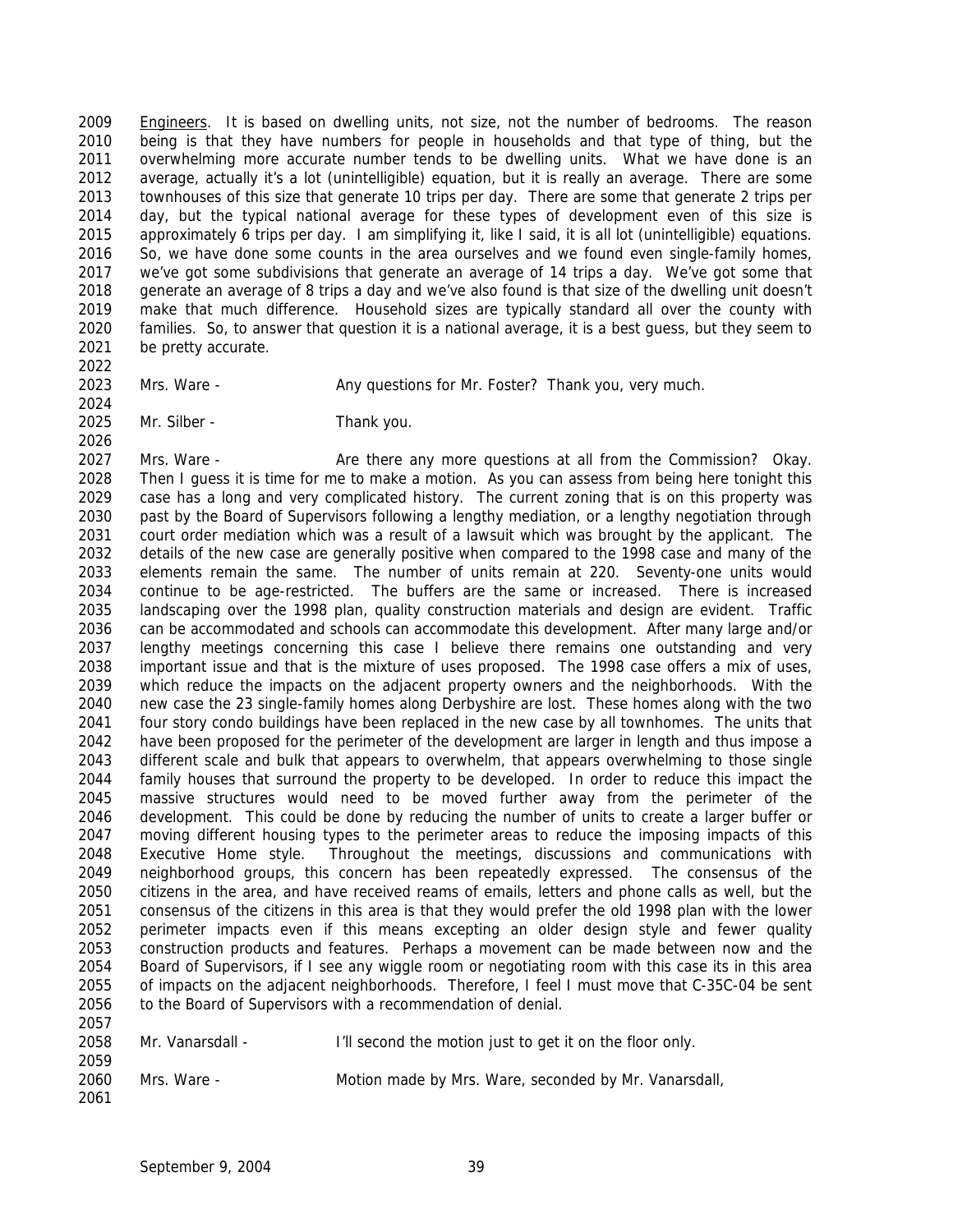| 2062 | All in favor:  | Mrs. Ware.                                                  |
|------|----------------|-------------------------------------------------------------|
| 2063 |                |                                                             |
| 2064 | All opposed:   | Mr. Marshall                                                |
| 2065 |                | Mr. Vanarsdall                                              |
| 2066 |                | Mr. Archer                                                  |
| 2067 |                | Mr. Jernigan                                                |
| 2068 |                |                                                             |
| 2069 |                | Mr. Donati abstained.                                       |
| 2070 |                |                                                             |
| 2071 | Mrs. Ware -    | Okay, we'll need another motion.                            |
| 2072 |                |                                                             |
| 2073 | Mr. Marshall - | Madam Chairman                                              |
| 2074 |                |                                                             |
| 2075 | Mrs. Ware -    | Wait a second. We have one                                  |
|      |                |                                                             |
| 2076 | Mr. Silber -   |                                                             |
| 2077 |                | I recorded one voting in favor and four against, Mr. Donati |
| 2078 | abstained.     |                                                             |
| 2079 |                |                                                             |
| 2080 | Mr. Donati -   | Abstained.                                                  |
| 2081 |                |                                                             |
| 2082 | Mr. Silber -   | Then that motion failed.                                    |
| 2083 |                |                                                             |
| 2084 | Mrs. Ware -    | We will need another motion, please.                        |
| 2085 |                |                                                             |

2086 Mr. Marshall - Madam Chairman, I'm going to make a motion that C-35C-04 be recommended for approval to the Board of Supervisors. Before I do that and before it is seconded I want to state some reasons why. From a planning prospective we are asked to look at these cases as a planning issue. Currently we have a 1998 case on the books that can be built tomorrow. So the issue was to look at this case compared to that case because it wasn't a rezoning of an A-1 parcel, which would allow us a lot of led way as far as what we could require of the developer. From the start the number of units, as you stated are the same. The fact that four story buildings were eliminated, I think is a big positive for the development. The fact that the buffer along Derbyshire was increase or doubled from 25' to 50' was a definite plus. The fact that the surface parking that you get with apartment style buildings was eliminated and you now have attached garages, I think is a big plus that appeals for the case. And a lot of people raised the issue of traffic and I certainly understand that in the last 6 years since the old case traffic has increased. The problem is under the '98 case you will be having 277 more trips per day then you would have under this case. So by approving this case we are lessening the traffic impact not increasing. The supplemental landscaping in the buffer areas, I think, and the increase in some of the buffer definitely addresses the increase and size in the units. There are some setbacks as much as 150', I think against Sleepy Hollow Forest, which is a plus. The square footage minimums were raised and I say minimums because even under the '98 case they could have built as big of a units depending on how they configured them, I guess and there has been no doubt or argument about the quality of construction. Our school systems said, yes there is an impact on schools as is when one house is built, but our schools can handle the students from the case as they could, I guess, from the '98 case. You can ask someone to build less, but as Mr. Jernigan stated we've never seen anybody asking that and quite frankly it is rare to see someone to come in for rezoning or back on a project and want to do to the extent of this case so much more quality. It is usually gives me the bare minimums or maximums. I see this case as a lot of maximums as far as quality goes. Sure you can take a gamble and say, well they may not build the '98 case, but from a planning prospective that is not something I need to look at because I think if we have a chance, why take the chance that they would build a '98 case when we have a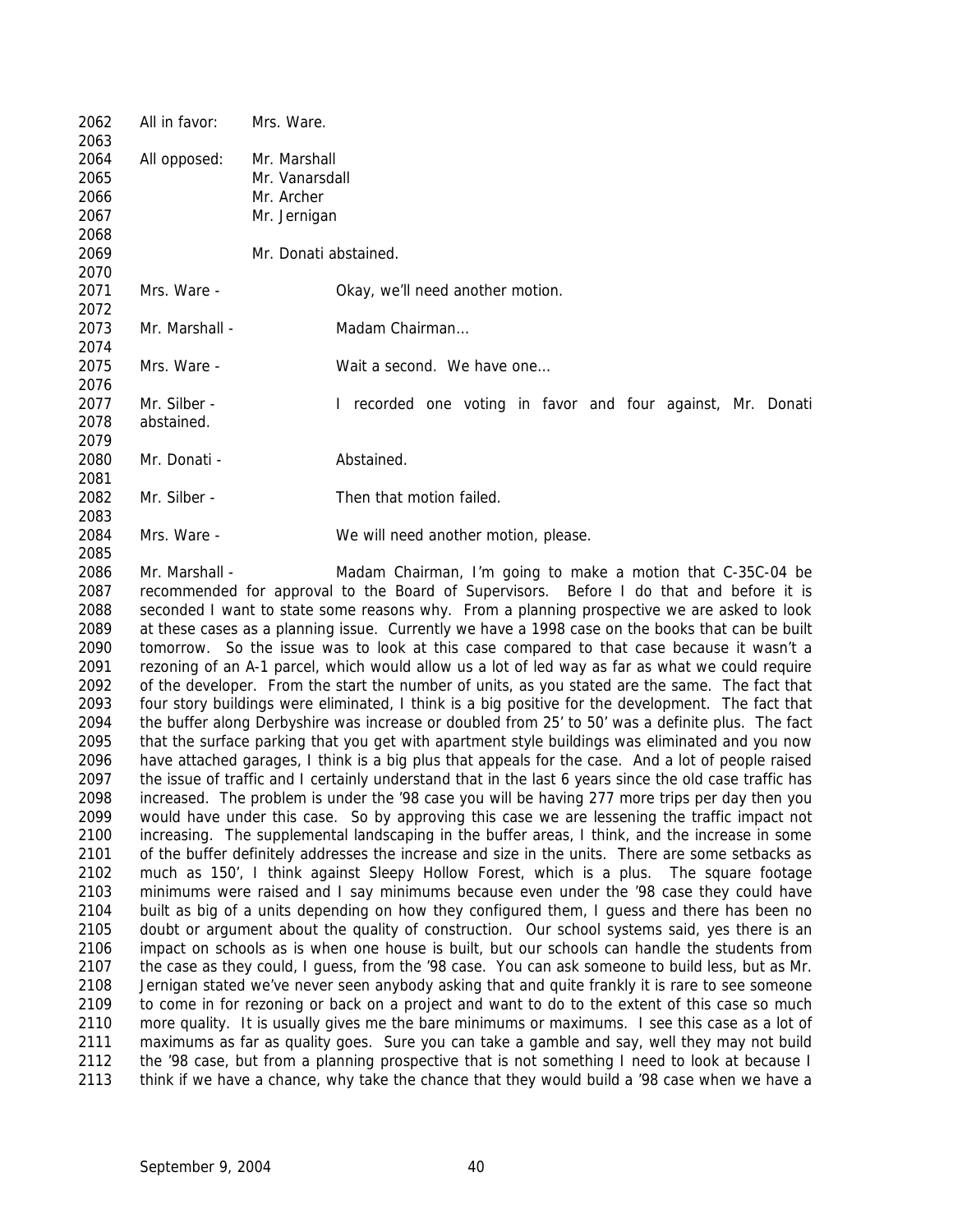case before us that is definitely a great improvement. So for all those reasons I want to recommend this case for approval to the Board of Supervisors. 2117 Mr. Vanarsdall - I second. Mrs. Ware - Motion made by Mr. Marshall, seconded by Mr. Vanarsdall. All in favor: Mr. Marshall Mr. Archer Mr. Vanarsdall Mr. Jernigan Mr. Donati - abstained All opposed: Mrs. Ware The motion passes. Mr. Silber - Four to one, one abstaining. The motion passes. The recommendation will go onto the Board of Supervisors with a positive recommendation. This will come up before the Board of Supervisors at their meeting in October. Mrs. Ware - We'll take a minute or two for those involved in this case to clear out and we are going to proceed with the next case on the agenda at this time. So if you all will please exit to the lobby for your conversations I would appreciate it. **REASON:** Acting on a motion by Mr. Marshall, seconded by Mr. Vanarsdall, the Planning Commission voted 4-1 (one abstention) to recommend that the Board of Supervisors **grant** the request because the proposed 220 townhome units would be no more intensive than the existing approval for 220 r3esidential units and is reasonable in light of the current R-3C, R-5C, RTHC zoning districts on the property and the R District zoning in the area; and the proffered conditions would provide for a higher quality of development than currently allowed or would otherwise be possible. 2148 Mrs. Ware - Are we ready to resume? Mr. Silber - The next request is on page 4, in the Varina District. **C-39-04 Stuart Ludeke for Rodney Williams:** Request to rezone from A-1 Agricultural District to R-3 One Family Residence District, part of Parcel 815-727-4924, containing .182 acre, located on the east line of Orams Lane, approximately 530 feet south of Natchez Road. The applicant proposes adding this property to the Orams Estates Subdivision to potentially allow an additional residential lot. The Land Use Plan recommends Suburban Residential 2, 2.4 to 3.4 units net density per acre. The site is in the Airport Safety Overlay District. 2159 Mrs. Ware - Good evening, Mr. Gidley. Mr. Paul Gidley - Good evening, Madam Chairman. Thank you. This is a request to rezone 0.182 acres of land from A-1 to R-3 in order to create an additional lot in the future Orams Estates subdivision. The 2010 Land Use Plan designates the site as Suburban Residential 2.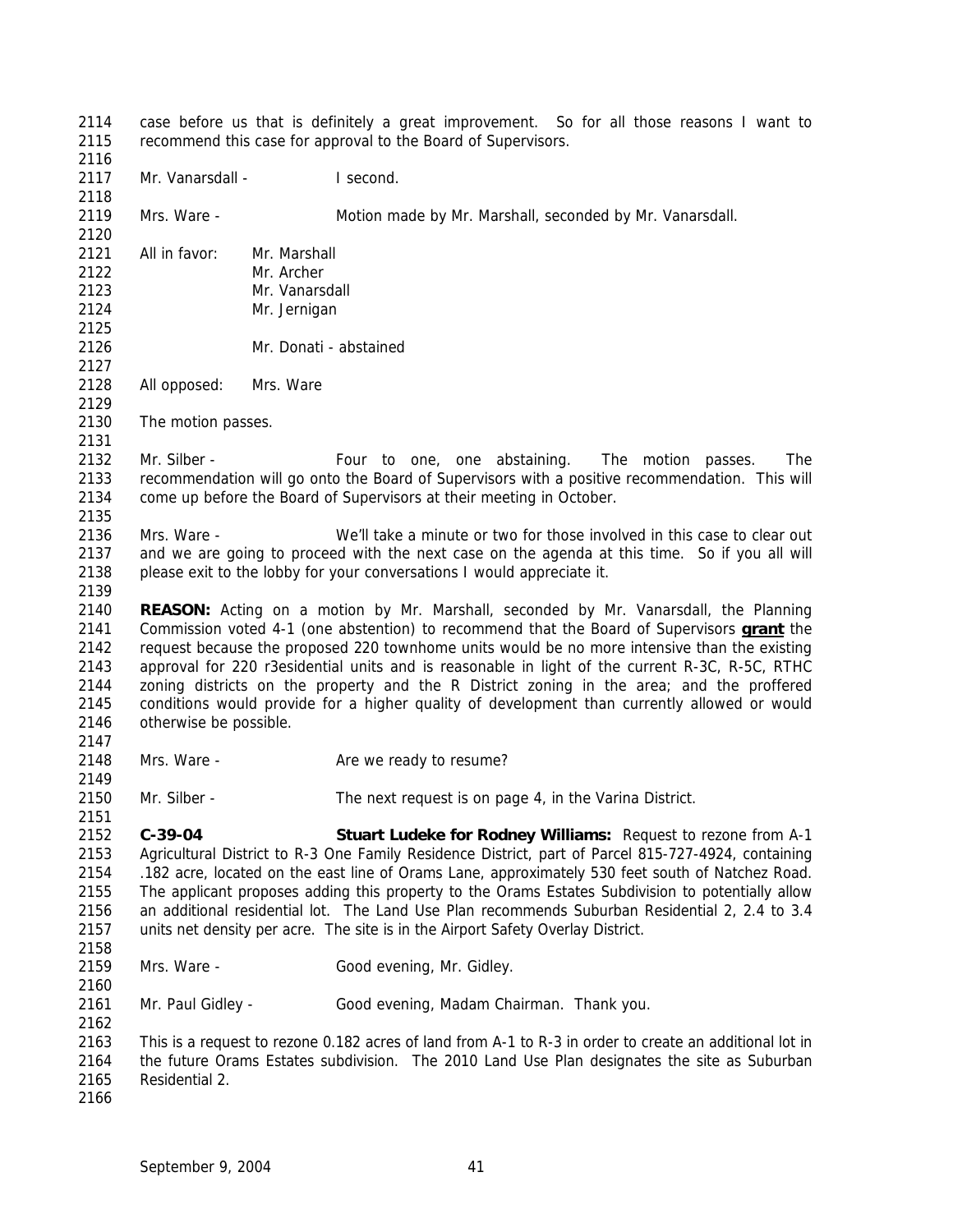In order to create this additional lot, the applicant is proposing to combine this piece of land, subject to tonight's rezoning, with a portion of lot 10 in the Orams Estates Subdivision. However, the portion of lot 10 that would be combined with this lot was required during subdivision approval to be reserved for a future access road to the undeveloped property to the east. The proposed rezoning would conflict with this condition. 

 The reasons for requiring this road during subdivision approval still exist. Several large, undeveloped parcels of land exist to the east of this subdivision. For these to be developed in a coordinated fashion would require them to have access to public roads and utilities. In addition, without this street stub, the block of lots would exceed the length allowed under the Subdivision Ordinance. As a result, staff does not support the rezoning of this property.

This concludes my presentation. I would be happy to try to answer any questions you may have.

 Mrs. Ware - Before we go to questions for Mr. Gidley I do need to ask if there is any opposition to C-39-04. No opposition. Okay, are there any questions for Mr. Gidley from the Commission?

2185 Mr. Jernigan No.

2187 Mrs. Ware - Thank you, Mr. Gidley. 

 Mr. Gidley - Thank, you, Madam Chairman. 

 Mrs. Ware - Would you care to hear from the applicant? 

Mr. Jernigan - Yes, I would like to hear from the applicant.

 Mrs. Ware - The applicant. Would you please come forward and give us your name and address.

 Mr. Rodney Williams - Good evening, my name is Rodney Williams. I live at 4229 Seminary Avenue.

2201 Mr. Vanarsdall - Are you any kin to Attorney Rodney Williams?

Mr. Williams - That is my old man, sir.

Mr. Vanarsdall - Okay. I was looking forward to seeing him tonight.

2207 Mr. Williams - He couldn't make it tonight, it is past his bedtime. Should I begin?

2208<br>2209 Mr. Jernigan - Yeah, go ahead, Rodney.

 Mr. Williams - All right. Lets see here, I own the adjacent subdivision, Orams 2212 Estates and I've been trying to develop this subdivision for the past 4 years now. The reason I 2213 have not been successful in developing this subdivision is all due to a drainage outfall problem. I have gone through a number of different engineers and I've finally been successful in finding an engineer who has been able to solve this drainage outfall problem. His plan, although I don't have it in writing yet, but his plan has been for all intents and purposes accepted by Public Works, Bob Thomspon with Public Works. In order for me to move forward with this new drainage plan I'm having to acquire this triangular shape piece, this web shaped piece of 2219 property that is owned by Stuart Ludeke. I first approached Mr. Ludeke about obtaining an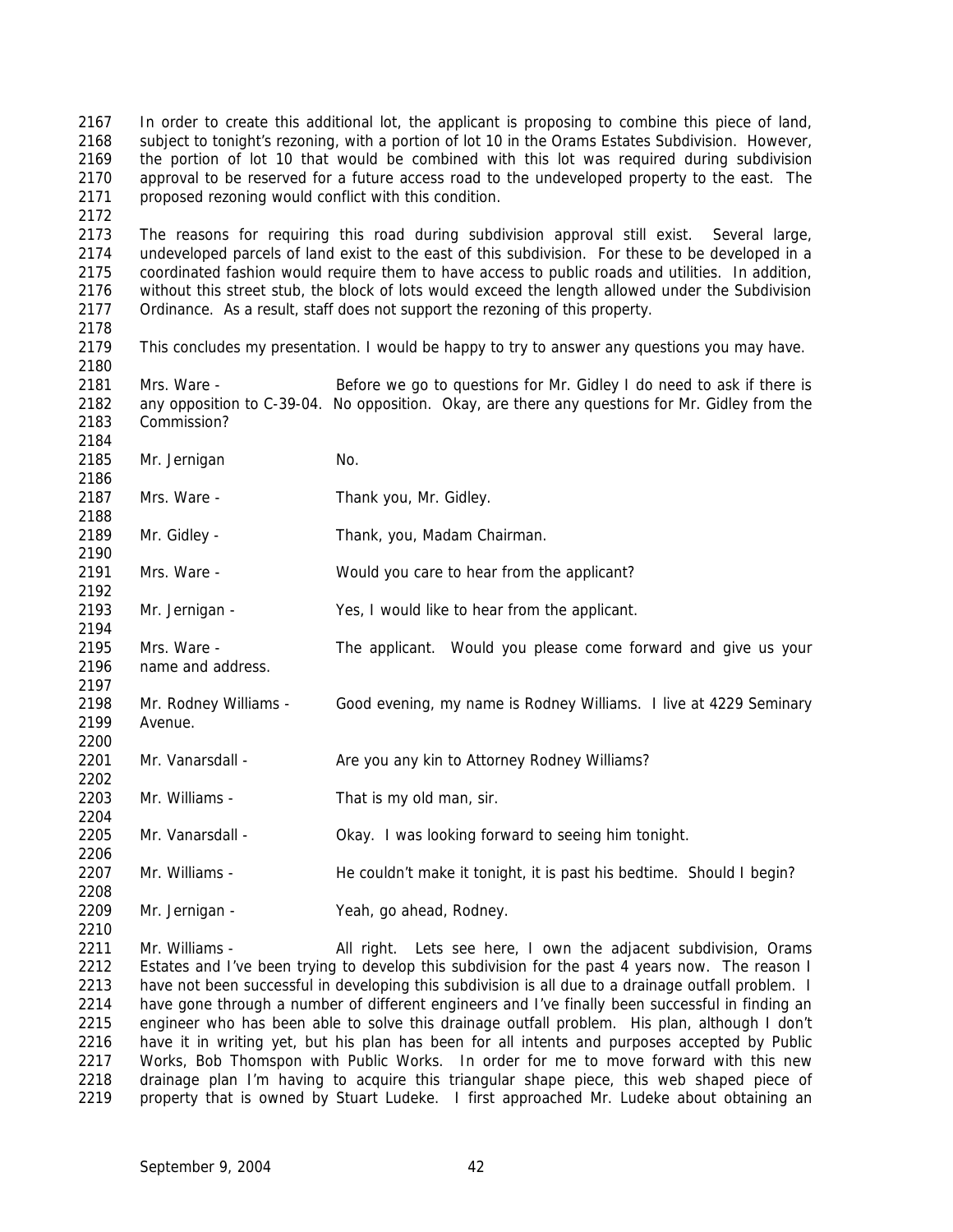easement in order to work in front of his property along beside the roadside ditch. He was not 2221 interested in giving or selling an easement. He wanted to sell the real property, and to put it 2222 bluntly, the only way I can justify the purchase price that I contracted to pay for the land from Mr. Ludeke is to convert this web shaped piece into an eleventh building lot. Right now Orams Estates is only approved for 10 lots. I have some extra square footage at Lot 10 that is contiguous to the south of this web shaped piece and there is enough square footage per the R-3 minimum lot size requirements to create an eleventh lot. The only obstacle is this reserved area 2227 for a future street to access the property to the east, it abuts me and also for what it is worth we could buy that property and the property to the east of that. It did not pass a feasibility study done by my engineers because of sewer problems. We couldn't get the fall to the sewer in Orams. I don't see anyway that property can be developed anytime soon. If it could I would like to buy it. That is all I have to say. Mr. Jernigan - All right. Rodney, you remember when you came to see me on this property? Mr. Williams - Yes, I did. Mr. Jernigan - You were in trouble weren't you? 2240 Mr. Williams - Alittle bit. 2242 Mr. Jernigan - And I told you that I would go and talk to Public Works. As a matter of fact I made 2 trips. Mr. Donati made a trip too. And when I came back and told you I said, "Rodney, I may be able to get you 5 lots out of here", and what did you tell me? 2246 Mr. Williams - I can't remember. Mr. Jernigan - You told me, man if you can do that I'll be happy. You got 10 lots. You got approval for 10 lots. Mr. Williams - I got approval for 10 lots, but I'm having to spend twice the amount of money on drainage and road side improvements, curb and gutter, road widening. Mr. Jernigan - You had to do that anyway. 2256 Mr. Williams - Not for 5 lots. Five lots was... Mr. Jernigan - No, but you told me you would be happy with 5 lots because you told me what you paid for the property and you were in trouble with the drainage. Mr. Williams - Five lots with a roadside ditch. Mr. Jernigan - Now you have an approval for 10, but when you got that approval you had to make a deal that you wouldn't make the eleventh lot. Mr. Williams - That is not correct. Mr. Jernigan - That is what it said here (referring to staff report), "would conflict with the condition of approval for the Orams Estate Subdivision which requires a portion of the 2270 property be reserved for a future road". That was in the condition of the subdivision.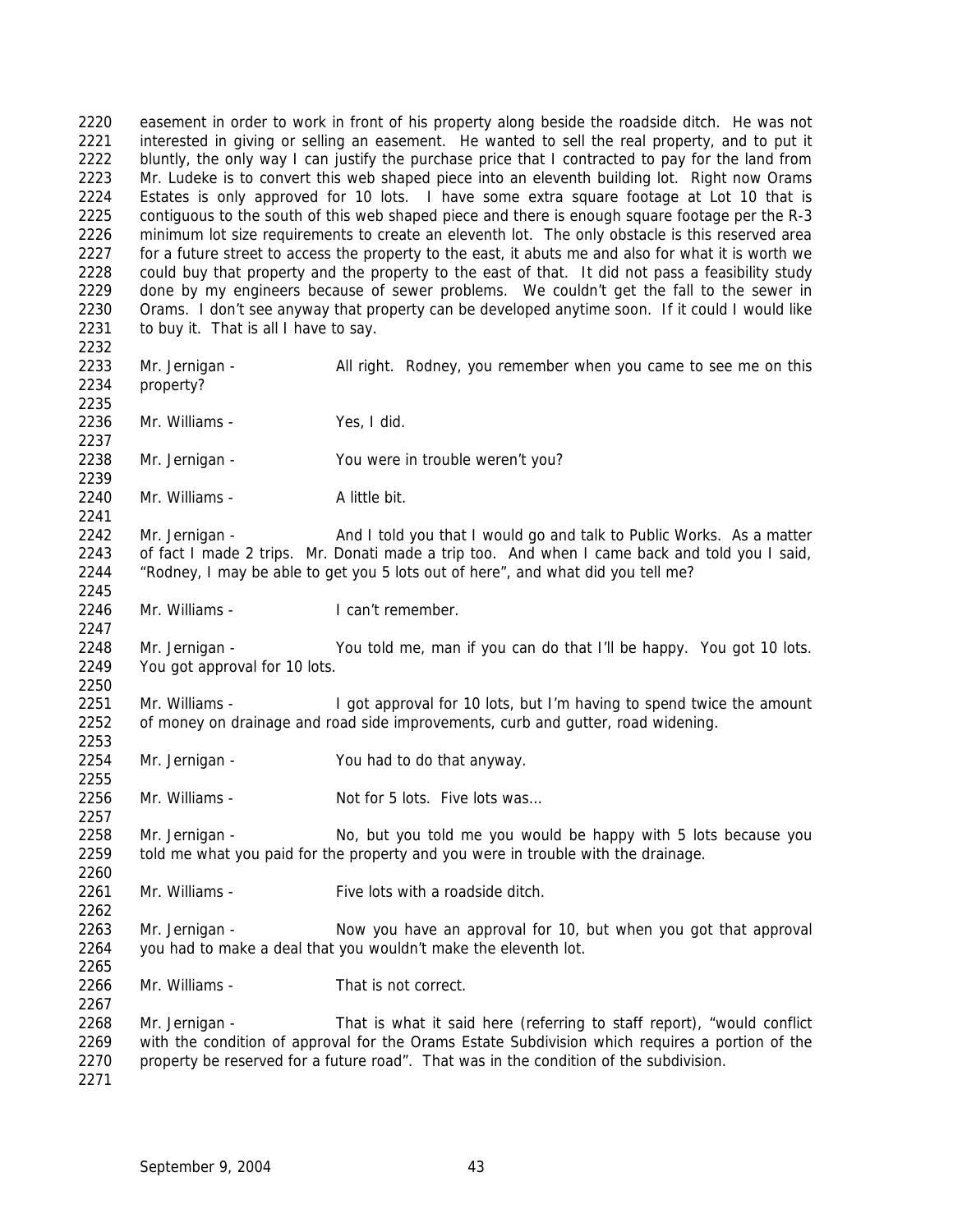2272 Mr. Williams - What we are talking about, 4 years. What condition are we talking about? 2275 Mr. Jernigan - It was a condition in your subdivision that you wouldn't try and zone that eleventh lot and leave it as an access for the property behind you. If you take that lot that land behind you is land locked. Mr. Williams - That land fronts Nine Mile Road. Mr. Jernigan - Anise, okay, you didn't raise your hand earlier. Ms. Anise Williams - I'm here. Mr. Jernigan - Does that property run all the way to Nine Mill that you have. Ms. Williams - Yes, sir. It fronts on Nine Mill Road, 151.78 areas. Mr. Jernigan - I thought you said it didn't. Ms. Williams - Yeah, mine fronts. I have frontage on Nine Mile Road all the way back. Mr. Jernigan - Rodney, do you remember. Did you get a staff report? 2296 Mr. Williams - No, sir. Mr. Jernigan - You didn't. Stuart Ludeke filed the case, right? Mr. Williams - I filed the case. He is actually the agent for the owner. Mr. Jernigan - Okay, because in here it said Stuart Ludeke for you. Mr. Williams - That is a mistake. Mr. Jernigan - But in your subdivision approval you agreed not to go for the eleventh lot. Mr. Williams - I have no subdivision approval. All I have is a final approval for a final plat dated back to the year 2000 that was subject to Public Works approving the construction and utility plans, which they're rejecting. 2313 Mr. Jernigan - Paul. 2315 Mr. Gidley - Yes, sir. 2317 Mr. Jernigan - Are we misreading this? It said in the proposal it would conflict with the condition of approval for the Orams Estate Subdivision which requires a portion of the property be reserved for a future road". 2321 Mr. Gidley - You are correct, sir. I can read that from the subdivision file which is here. Also, Ms. Anise… Mr. Jernigan - Williams.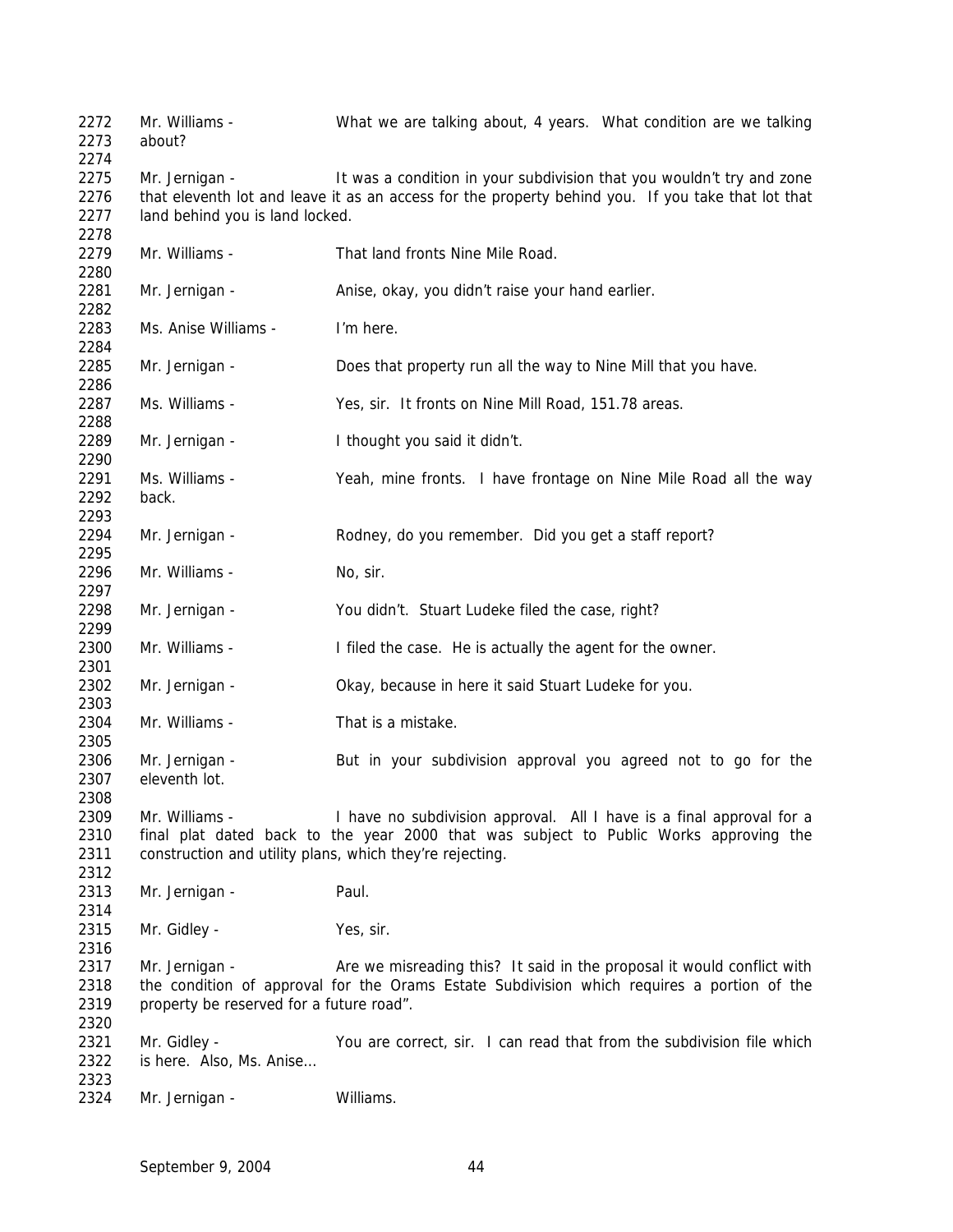Ms. Williams - Williams. 2328 Mr. Gidley - ... ... I'm sorry, Anise Williams, who is the gentle lady here, evidently fears that VDOT may use the Nine Mile frontage in front of her for a turn lane which could make access to her property via (unintelligible) difficult. But I would be happy to pull the subdivision file for you. 2333 Mr. Jernigan - No, if you know it is there... Mr. Gidley - Yes, sir. 2337 Mr. Jernigan - …it is there. Rodney, I can't help you on this. Mr. Williams - Well… Mr. Jernigan - I'm not going to land lock Ms. Williams. 2343 Mr. Williams - …all I can tell you is... How is she land locked? She has frontage on Nine Mill Road. Mr. Jernigan - Well, he just said that it will be used as a turn lane. Mr. Williams - Turn lane where? Mr. Jernigan - VDOT requires it as a future turn lane. But, the deal that you made with us was you wouldn't go after the eleventh lot. Mr. Williams - I've made no deals. I am completely unaware of what you are telling me. Mr. Jernigan - All right. Well, what we can do then, Mr. Gidley, between now and the Board of Supervisors he can get you a copy of it and let you see it. Mr. Williams - I've made no deals. I've agreed to nothing. This, the whole reason 2360 for my even being here is to solve a drainage problem. Mr. Jernigan - Well, the way I'm reading this you already have an approval for the lots. Mr. Williams - When is this approval dated. 2367 Mr. Silber - Subdivision approval? 2369 Mr. Marshall - It is the tentative subdivision approval. 2371 Mr. Silber - Sure, staff should have that. Ms. Moore-Illig - The approval pertains to a conditional approval that was granted by the Board of Supervisors September 27, 2000. So, it's at the conditional approval phase and that is what we are referring to with the condition. 2377 Mr. Silber - It was granted by the Planning Commission.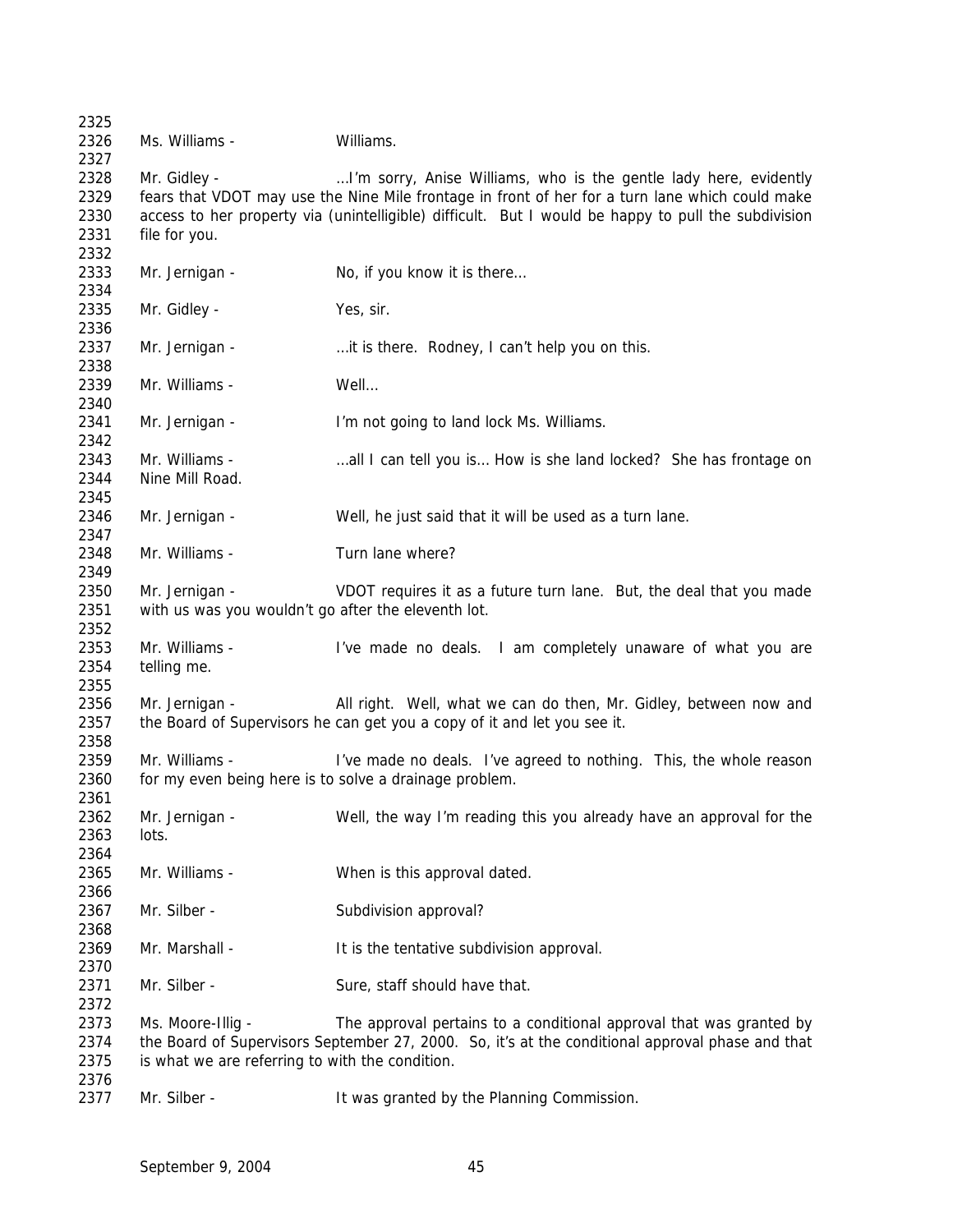Ms. Moore-Illig - I'm sorry, by the Planning Commission, you are correct. 2381 Mr. Silber - So they don't have final approval, but they have conditional approval. Ms. Moore-Illig - That is correct. 2386 Mr. Silber - Part of the conditional approval is this condition that requires the road access. 2389 Ms. Moore-Illig - Exactly. 2391 Mr. Jernigan - So that is in the approval. I mean that is in the subdivision case that we won't go for the eleventh lot. Ms. Moore-Illig - That is correct. That it would have to be reserved for future construction of public street from Orams Lane to the adjacent parcel to the east. It was condition number 12. Mr. Silber - And in the staff report, Ms. Moore, it would have been sent to, in this case, to the representative. Ms. Moore - It would have been to the (unintelligible). 2403 Mr. Silber - So that is why Mr. Williams didn't receive it. Mr. Williams - I have that dated back to '04, but that is a conditional approval subject to Public Works approving the drainage problems over there that you and Mr. Donati are aware of. Mr. Silber - Now, the conditional subdivision approval is granted by the Planning Commission and a condition was placed on that approval that a stub road would be provided through this property or reserved to access a property to the east. So that condition is on there and has to stay on there unless it is removed by the Planning Commission. Mr. Williams - Okay, well I'm asking you to remove it then. 2416 Mr. Silber - What is before the Commission tonight is a request for rezoning, it is not the subdivision. They don't have the right at this point and time to remove that condition. Mr. Williams - Okay. Well can we still rezone the land with the contemplation that we can later address removing that reserved area? 2422 Mr. Silber - It is up to the... Mr. Jernigan - Well, let me ask you this…would you rather give up another lot and 2425 let her have another lot for access and get this little portion here? 2427 Mr. Williams - Not really. I can only justify the cost that...the price that the owner wants for that land by creating an eleventh building lot. Mr. Jernigan - Well, Rodney you told me you would be happy with 5 lots.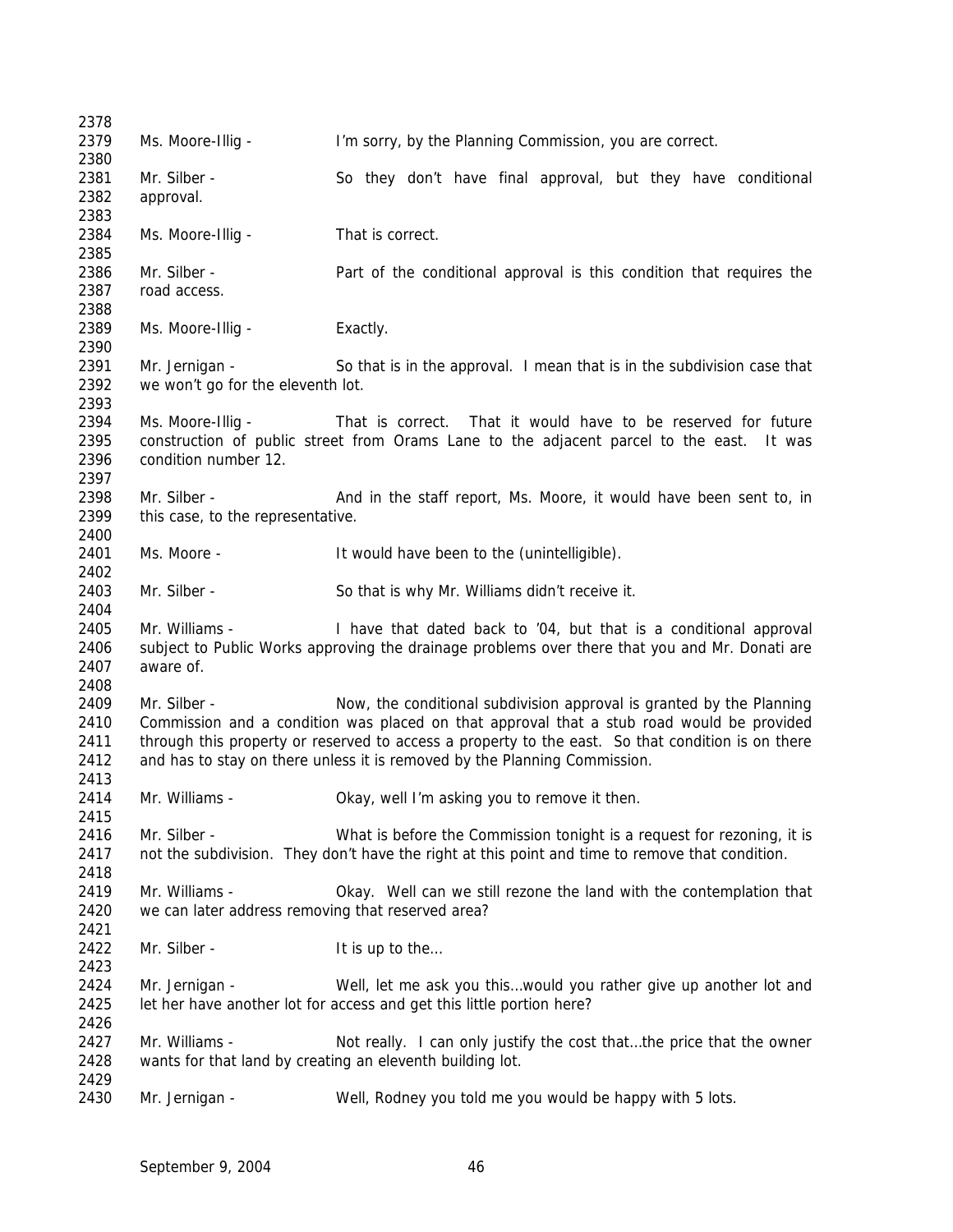Mr. Williams - Five lots if Public Works would agree to a roadside ditch. They won't agree to it. They want complete road widening, curb and gutter, storm sewer, which requires moving power poles. Mr. Jernigan - Well, we can't do that. I mean that would land lock Ms. Williams. It is a condition in the conditional approval that you won't seek the eleventh lot. I'm not going to change that. Mr. Williams - Well, it doesn't say anything about an eleventh lot, not seeking an eleventh lot. It just said, 50' reserved area for a future road. 2443 Mr. Jernigan - But you are land locking her. 2445 Mr. Williams - Well, there may be a way... Mr. Jernigan - You said that you wouldn't do that. Mr. Williams - I never said I wouldn't do anything. There is nothing… Mr. Jernigan - It is in the conditional approval. Mr. Williams - It doesn't say that I would not seek an eleventh lot. It just said… 2455 Mr. Marshall - It said, "you will not use the land that you are now trying to rezone". You will leave it there for a future road. Mr. Williams - How could I have said that back then when I had no control over that land. Mrs. Ware - Someone did. It's in the record. It is there. Mr. Jernigan - It is in the conditional approval. Mrs. Ware - It is black and white. It exists. 2467 Mr. Marshall - A portion of the lot that you are seeking... 2469 Mr. Williams - Right. Mr. Marshall - …is, you own it, but it was intended and said in the conditional subdivision approval that it wouldn't be used or rezoned and you are now using that in addition to this extra piece that you want and you can't do that. Mr. Williams - It is not as black and white as that. 2477 Mrs. Ware - Yeah. Mr. Williams - I don't see it. 2481 Mr. Jernigan - I'm not going to approve this. Mrs. Ware - Okay.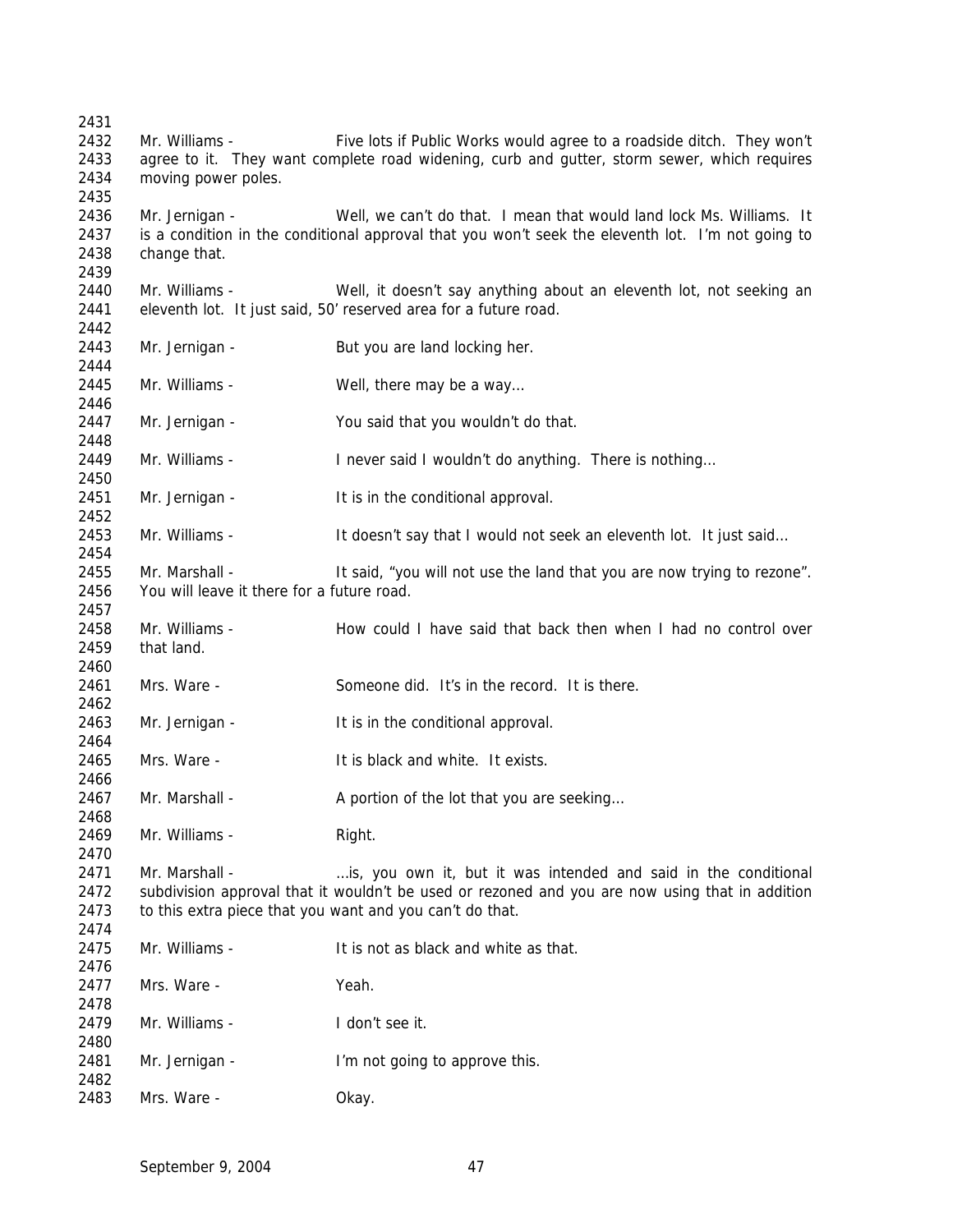Mr. Williams - Okay. Well, what if the issue is land locking Ms. Anise Williams, why 2486 can't I just move the location? Mr. Jernigan - Why can't you do what? Mr. Williams - Why can't I just move the location of that reserved area and reconfigure the lot lines? Mr. Jernigan - Well, do you want to give her another lot? Do you want to let her have access from another position on Orams Lane? Mr. Williams - I can have my engineer look at it. 2498 Mr. Silber - That is a possibility. That is... Mr. Williams - I am willing to… Mr. Silber - …that has to be considered at another time. What is before us tonight is a request to rezone this small triangular piece of property. There is a condition on this subdivision plat that has this stipulation that we've told. I think if you want to adjust your lot lines, you need to resubmit a plat for this subdivision showing where that right-of-way would be and bring that back to the Planning Commission. That is not before us tonight. What is before us is this request for rezoning and they need to act on that in some fashion. This is a recommendation that is going to be made tonight by the Planning Commission; it goes to the Board of Supervisors. The Board will act on this in a month. You can begin to have you engineer look at options for a possible stub to this other piece of property. You might want to adjust some lot lines. After the zoning goes through whatever you can begin to adjust, those lot lines. But that subdivision condition is not before the Planning Commission at this time. Mr. Williams - Okay. Mrs. Ware - Thank you. Mr. Williams - Thank you. Mr. Jernigan - Rodney, what I'm going to do, I'm going to ask for denial on this case and between now and the time it goes to the Board of Supervisors you can get with Ms. Williams and your engineer and see if you can work something out with her. Mr. Williams - Okay. Mr. Jernigan - Okay. Mr. Williams - Thank you. Mrs. Ware - Thank you. 2532 Mr. Jernigan - Madam Chairman, with that I will move for denial of case C-39-04, Rodney Williams. 2535 Mr. Vanarsdall - Second.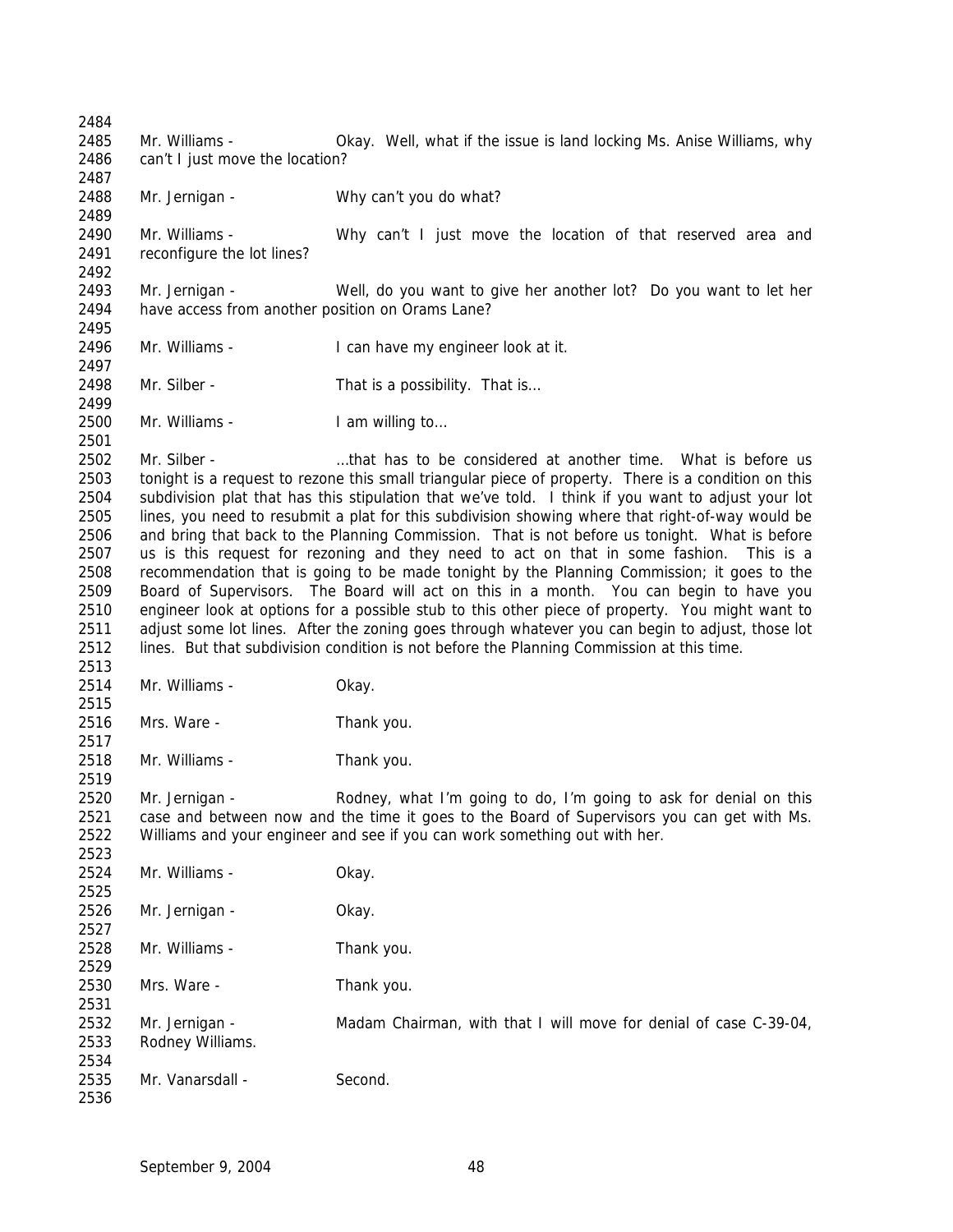Mrs. Ware - Motion made by Mr. Jernigan, seconded by Mr. Vanarsdall. All in favor, aye. All opposed. The motion passes. 

 **REASON:** Acting on a motion by Mr. Jernigan, seconded by Mr. Vanarsdall, the Planning Commission voted 5-0 (one abstention) to recommend that the Board of Supervisors **deny** the request because the applicant failed to meet his burden to show the requested changes are in the best interest of the welfare and future of the community in that the proposed rezoning would conflict with conditions of approval for the adjacent Oram Estate Subdivision to the south and would not provide adequate access to properties to the east.

Mr. Silber - The next request is in the Fairfield District.

 **C-41C-04 Skip Gelletly for EJD Associates, Inc.:** Request to conditionally rezone from O-2 Office District to RTHC Residential Townhouse District (Conditional), part of Parcel 810-728-3075, containing 7.125 acres, located at the western terminus of Mitcheltree Boulevard along the western boundary of the Mitcheltree subdivision. The applicant proffers to develop no more than twenty-six (26) units; density not to exceed five (5) units per acre. The maximum density in the RTH District is nine (9) units per acre. The Land Use Plan recommends Office. The site is in the Airport Safety Overlay District.

 Mrs. Ware - Is there any opposition to C-41C-04, Skip Gelletly for EJD Associates, Inc. in the Fairfield District? No opposition. Good evening.

Mr. Seth Humphreys - Thank you, Madam Chairman.

 This request would be developed in conjunction with the townhouse development currently under construction to the north, Dominion Townes, approved with rezoning case C-9C-03. C-9C-03 was approved in September of 2003 for 137 townhouse units. This request, that we are hearing today, would basically be an extension of that current project.

 The subject property is designated Office in the 2010 Land Use Plan. While this request is not consistent with the designated land use, it is consistent with the surrounding residential development trends.

 The applicant has proffered a conceptual plan as shown here (referring to slide) for the entire development. The development under question tonight is this section over here (referring to slide) which would be an extension of the rest of Dominion Townes. The applicant has also submitted revised proffers dated August 16, 2004 which appeared in the staff report. Many of the proffers submitted with this request are the same as those submitted with C-9C-03 including: 

- A 25' buffer along the eastern property line to mitigate any impacts on the Mitcheltree Subdivision,
- 50% of the front elevations would be brick,
- and a minimum unit size of 1,280 square feet with at least 50% being 1,400 square feet. Also 9 of the units would be 1,700 square feet and contain an integral garage.

 However, the unit sizes do not appear on the site plan. The applicant should submit a revised site plan specifically showing the 1,700 square units mentioned in the proffers. 

 There has been strong neighborhood opposition to any further connections to Mitcheltree Boulevard, and MTP-1-03 removed the portion that would have been extended through this property to Laburnum Avenue from the Major Thoroughfare Plan. Proffer #14, addresses access,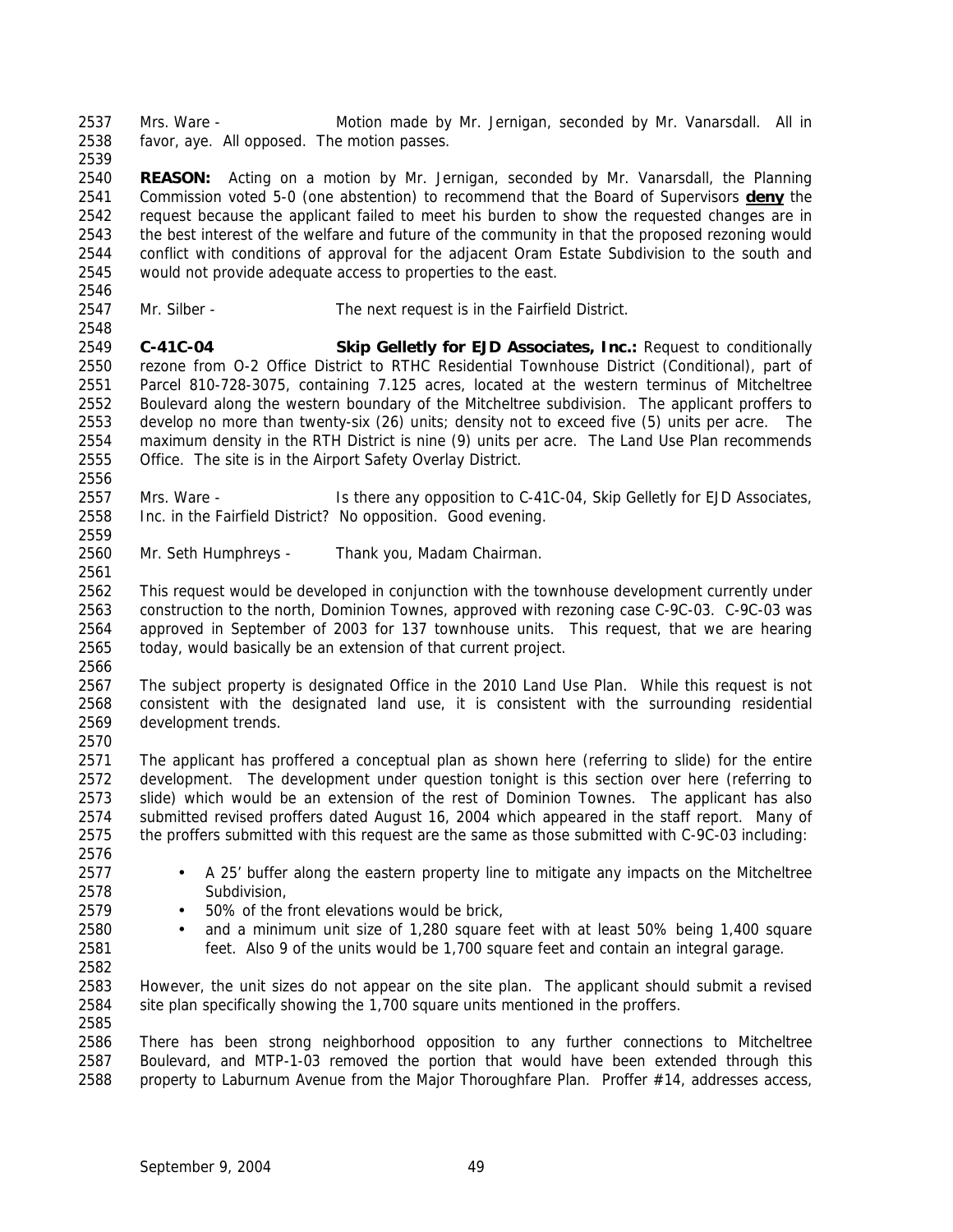indicates this request would be accessed through Dominion Townes from the north. However, staff recommends the applicant specifically state there would be no access to Mitcheltree Boulevard. Additionally, this request has not addressed the impacts it would have on the schools, libraries, roads, and parks for the surrounding area. Specifically the school department staff has stated a need for new schools at all three levels in this area due to approved rezonings, new development, and larger cohorts of students. Overall, the project would be an appropriate use for the site. The project includes positive features including quality architectural design and landscaping. If the applicant could address the issues pertaining to proffer language clarifications, and the potential impact on County services, staff could be more supportive of this request. This concludes my presentation. I would be happy to try to answer any questions you may have. 2604 Mrs. Ware - Are there any questions for Mr. Humphreys from the Commission? Mr. Archer - Mr. Humphreys, I can ask the applicant. Mr. Humphreys - Okay. 2610 Mr. Archer - Mr. Gelletly. 2612 Mr. Skip Gelletly - Yes, sir. 2614 Mr. Archer - How are you, sir? Mr. Gelletly - Fine, sir. How are you doing? Skip Gelletly, 11248 Prescott Place, Glen Allen 23059. Mr. Archer - Okay. Mr. Humphreys indicated that there were 2 conditions that needed to be addressed. Are you prepared to address those? Are you familiar with them? One having to do with specifying which units would be 1700 square feet. 2623 Mr. Gelletley - No problem. Mr. Archer - The other one having to do with the impact on infrastructure. Mr. Gelletley - What is that suggestion, really? 2629 Mr. Archer - Impact fee. Mr. Gelletley - Yes. Mr. Archer - We have another word for it I believe. Mr. Gelletley - Okay. Well, you know, it was anticipated that that would be required on these. Mr. Archer - It will need to be spelled out between now and the time it goes to the Board of Supervisors. 2641 Mr. Gelletley - That can be done.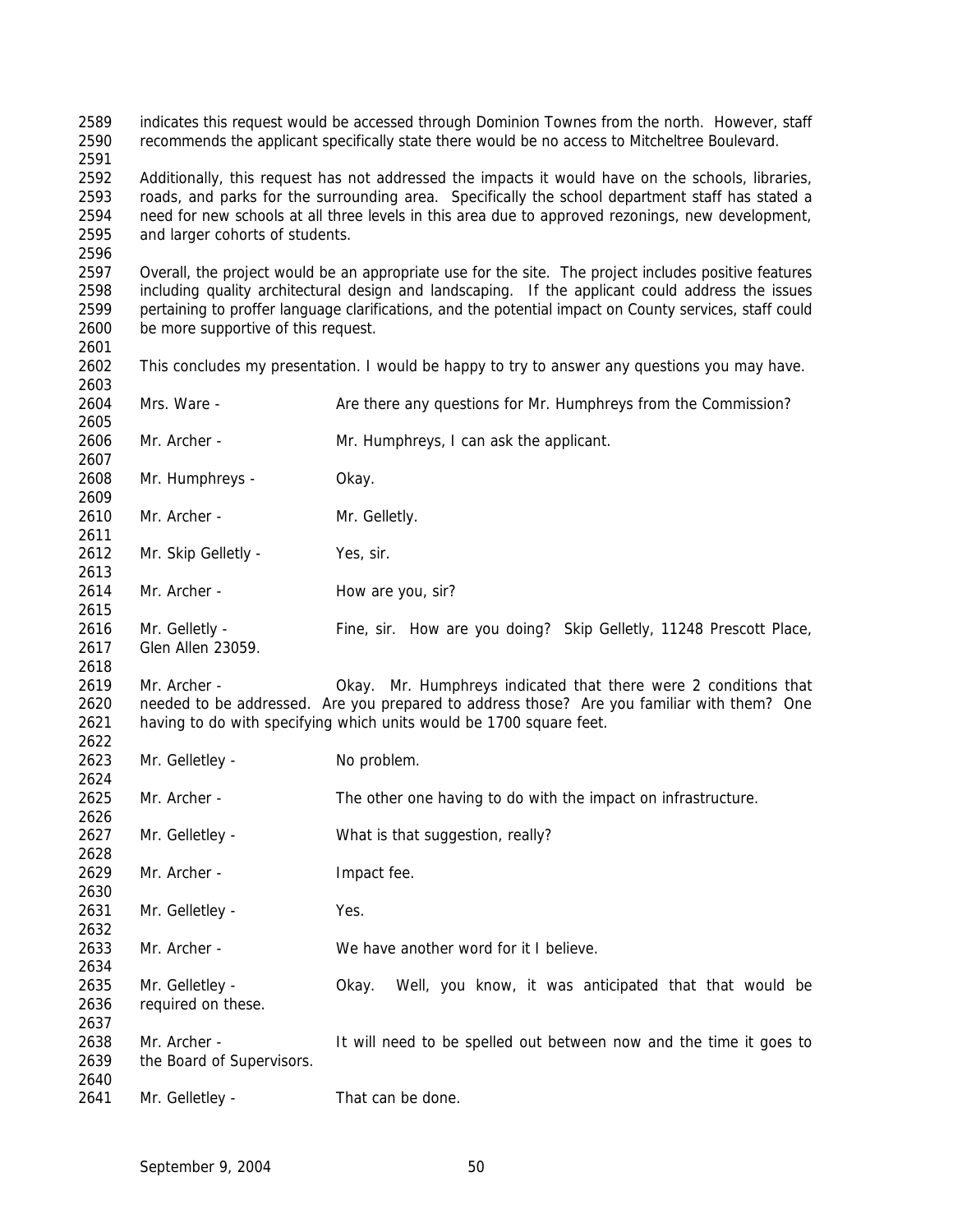2643 Mr. Archer - Are you... Mr. Gelletley - Yes, we can do both of those. Also, the original plan that we had for 2646 this actually had access to Mitcheltree and this was sort of a composite, you know, working with the planning office to do it this way as opposed to the other way. 2649 Mr. Archer - Well, we just need to clear the proffers... 2651 Mr. Gelletley - We can indicate that. Mr. Archer - …so that we can indicate that will be eliminated altogether. And there was one more and this is what I was going to refer to. The County Attorney's office indicated that Proffer 15 and it reads, "The developer will provide where practical a 10% tree canopy coverage in common areas." The attorney's comments indicate that Proffer 15, who determines whether the 10% tree canopy coverage in common areas is practical. Is this determined by the county or by the developer, this ambiguity needs to be clarified before the proffer is accepted. Perhaps staff can get with you to determine… 2661 Mr. Gelletly - Yeah, we maybe able to do that. We actually have difficulty on this kind of a project coming up with that umbrella. A lot of times, I mean, we run out of places to put trees. We do have a fair amount of conservation area. In the first unit we have a lot of perimeter buffering that is happening. This site actually is a little over 7 acres and we are developing only 3 of it, 3½. It is not difficult, especially for this section to have that kind of a canopy. The canopy design for the other, I think, that was between our engineers and the county landscaping people to get as close to that as possible, but that plan is of record now. Mr. Archer - All right. Mr. Secretary we would prefer to see these proffers cleared up tonight or can we do it between now and Board time, would that be sufficient? Mr. Silber - Mr. Archer, I think we can clear them up between now and the Board meeting. We really, we need to be getting these proffers as straight as possible, as early as possible, and when we send these things onto the Board when they are not straight, we really need for the applicant to address those immediately and not the week before the board meeting. We need to turn around a staff report, brief the County Manager's staff, so a resolution of proffers that have not been reserved tonight, Mr. Archer, I encourage them to be addressed, I would say next week. Mr. Archer - Okay. Mr. Gelletly - We will have it done by Wednesday. Mr. Archer - Okay. Mr. Humphreys did you understand the implications in Proffer 15? Mr. Humphreys - Yes, sir. I believe we can (unintelligible). Mr. Archer - Okay. All right. That is all the questions I have for Mr. Gelletly, somebody else might have some. 2692 Mr. Gelletly - Thank you, sir.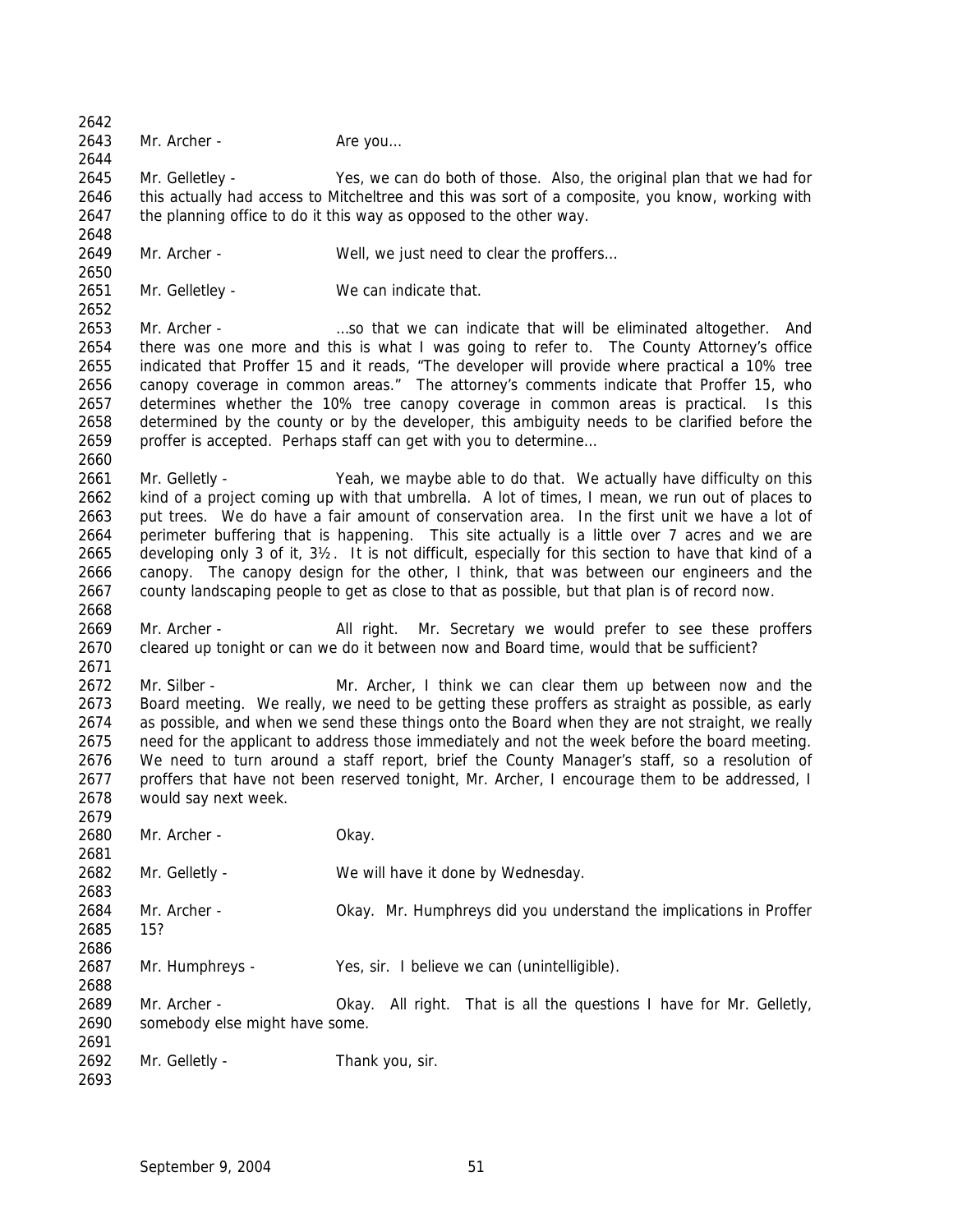Mr. Archer - Madam Chairman, with that I will move to recommend C-41C-04, subject to the revised proffered conditions as discussed with the applicant.

 2697 Mr. Vanarsdall - Second.

 Mrs. Ware - Motion made by Mr. Archer, seconded by Mr. Vanarsdall. All in favor, aye. All opposed. The motion passes.

 **REASON:** Acting on a motion by Mr. Archer, seconded by Mr. Vanarsdall, the Planning Commission voted 5-0 (one abstention) to recommend that the Board of Supervisors **grant** the request because the townhome development would be a part of and a logical continuation of the townhouse development to the north and the proffered conditions will assure a level of development otherwise not possible.

2708 Mr. Silber - That completes the rezoning items on the agenda tonight. We do have several other items at the end of the agenda here. We have 2 substantially in accords. The first is a Substantially in Accord 03-04, which is the East Area Middle School site. I believe Jean Moore is going to present both of these.

 **RESOLUTION:** SIA-03-04 - East Area Middle School Site -- Substantially In Accord with the County Comprehensive Plan (Varina District)

Ms. Moore-Illig - Thank you, Mr. Secretary.

 At the request of Schools, the Planning Office conducted this Substantially In Accord Study to determine whether the proposed site for the East Area Middle School is substantially reasonable in light of the Comprehensive Plan's recommendations for this area.

 The proposed middle school would provide relief for existing and future capacity issues for Fairfield and John Rolfe Middle Schools. The proposed site consists of 53 acres of a larger 96- acre parent tract. The site is located south of E. Williamsburg Road at Whiteside Road in the Varina District. 

 A site analysis was conducted in October 2003 on three separate properties in this area, which included the subject property, also known as the Taylor site. Based upon the site analysis, the Taylor property had the most potential for the proposed school site.

 The topography ranges from relatively flat terrain to moderate to steep slopes. The sloping topography is typical around stream channels, which are present on the western boundary of the property; however, there are no floodplains on this site.

 The proposed middle school site would have frontage along Whiteside Road, which is identified as a Major Collector on the Major Thoroughfare Plan. Whiteside Road currently terminates 820 feet south of the subject site. Therefore, access to the site would currently be limited to E. Williamsburg Road, which is a Minor Arterial road.

 The Major Thoroughfare Plan does designate an extension of Whiteside Road. This extension will begin just south of the site and will extend south to Portugee Road. It will also split just south of the subject property and extend north to connect with Drybridge Road. 

2744 While the topography and limited access may pose development challenges, these challenges are surmountable with proper design.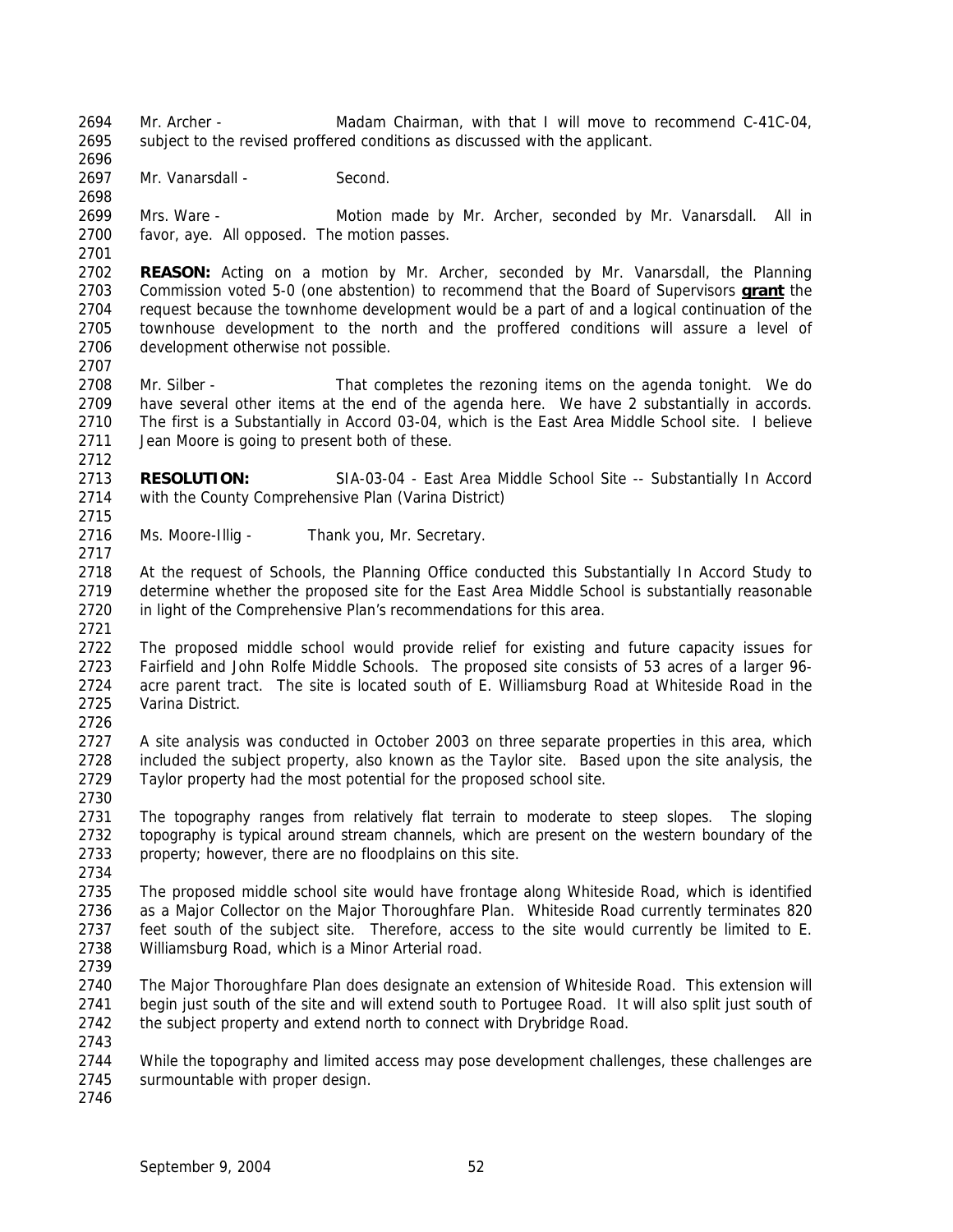The zoning on the subject site is A-1 which does allow for schools.

 The 2010 Land Use Plan designates the property as Suburban Residential 1 with an recommended density of 1.0 to 2.4 units per acre of single-family for the site. The Code of Virginia requires a public use designation for government facilities unless it can be shown the facility would be substantially in accord with the County's Comprehensive Plan.

 Given the number of large proposed residential developments in the east end of the County in conjunction with exiting residential developments, staff has deemed this project reasonable to provide adequate facilities and services to the County's growing population. There are 1,447 new lots currently under subdivision review in this area. 

- The middle school would be in keeping with the Goals, Objectives and Policies of the 2010 Plan in that:
- 

- The proposed use of the subject site will maximize opportunities for service to the County's residents; and
- 

 • Use of the proposed site for the middle school will promote orderly growth and development of County facilities and services based on the needs of its growing population.

 The facility would also be compatible with the residential developments, vacant parcels and the YMCA in the surrounding area.

 Staff, therefore, recommends the Planning Commission approve the resolution to find the proposed East Area Middle School site substantially in accord with the County's Comprehensive Plan.

 This concludes my presentation, I would be happy to try to answer any questions. 

2776 Mr. Marshall - Ms. Moore.

2778 Ms. Moore - Yes, sir.

 Mr. Marshall - Did that analysis take into account the noise that is going to be 2781 generated by those planes going to the airport right next door.

 Ms. Moore - We have looked at the site. I do believe, and maybe Mr. Silber can address this as well, but there has been schools within, I guess, the flight contours or decibels contours in other areas of the county. The newest airport study has a contour map for decibels. This site, I believe, follows within a 60' decibel contour, which is on the outlaying area and that study also shows that anything with 65 decibels or less is compatible and would be a compatible use with this area. It would be acceptable.

 Mr. Marshall - If just seems to me that there is a whole lot of land in the east end and they pick this piece right near the airport and you read in the paper everyday they are constantly trying to get more air traffic out of the airport. They want to get one of these low cost carriers so they can have all kinds of people flying out of the airport. This doesn't seem like, to me that it would be a place where you would want your kids trying to listen and learn. It would probably increase, greatly, the cost of trying to buffer the noise and the construction of the building.

 Mr. Silber - Mr. Marshall, Ms. Moore answered the question very adequately. It is not within the noise contour that we typically are most concerned with and that would be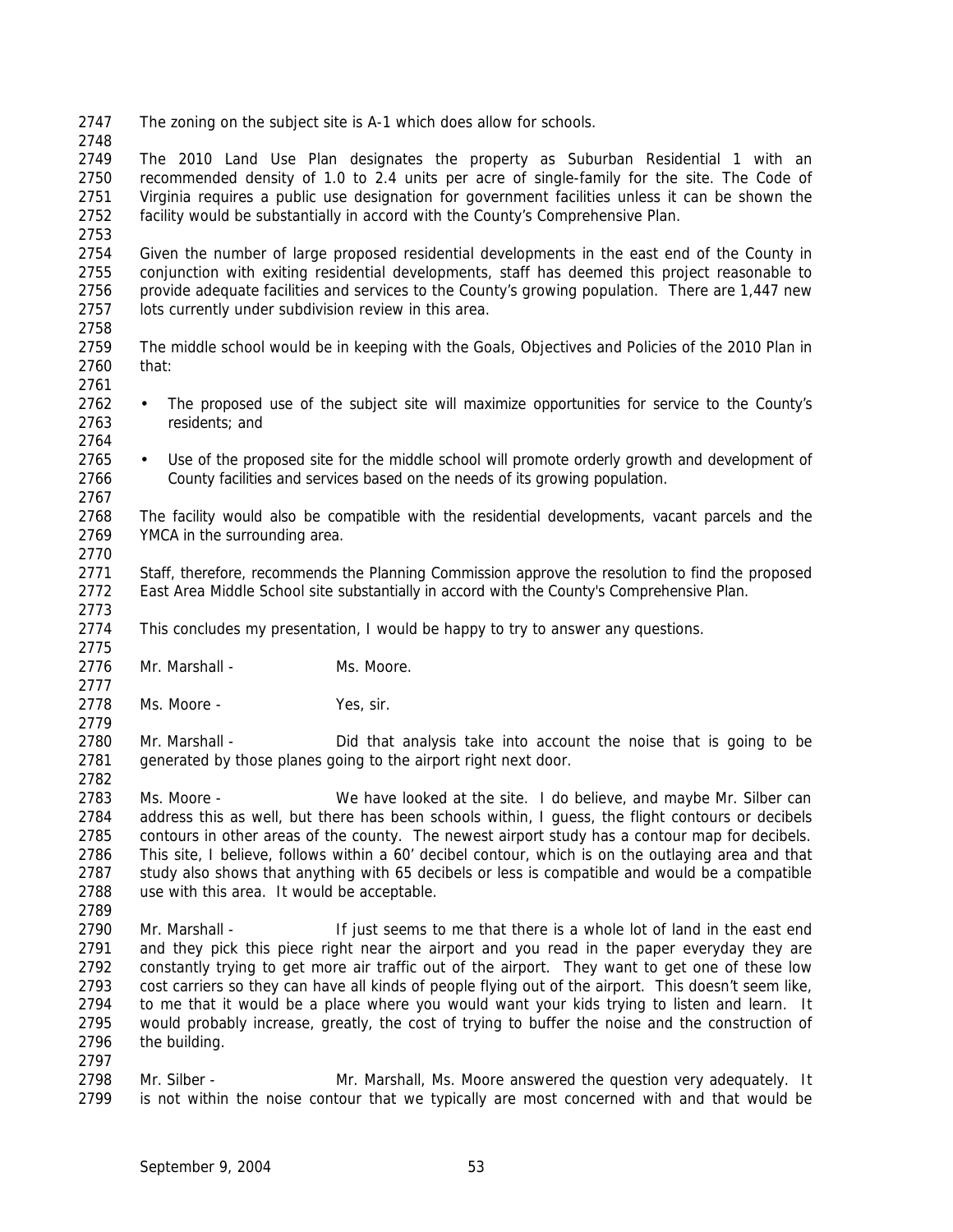within a 65-decibel contour. It is within the 60-decibel contour. We do have schools, not that it makes it right, but we do have schools that are more within flight paths of the airport and greater impact from a noise standpoint. There are 2 main runways at the airport but neighter of these impact the site. A minor runway does or a less used runway does take off and run in this direction therefore decibel levels do extend out in an eastern direction. We feel that the level overall is acceptable, but your point is well taken. It's in proximity of an airport and there will be noise issues. Mr. Marshall - You said there was a stream on there. Ms. Moore - Yes, sir. There is a stream on there that would border the western portion of the site, which follows the property line that they are looking at. You can see it right here (referring to slide). 2814 Mr. Marshall - After the recent rain they might want to go and check the flood line. Ms. Moore - There would be a stream protection area around that, so they would not be able to build, I believe, within 50' or more. They may be looking at that differently today. 2819 Mr. Marshall - Yeah, over the last couple of weeks I image a lot of streams people didn't think were a problem have become a problem. 2822 Mr. Vanarsdall - Absolutely. 2824 Mr. Marshall - That is all I have go to say. Mr. Jernigan... Mr. Silber - Mr. Marshall, we will take care of that typo that you picked up in this report earlier under the conclusion. Mr. Jernigan - Well, I'll say this, I guess everybody knows that I'm not exactly excited about this site. 2832 Mr. Marshall - I can see why. Mr. Jernigan - As you know, Mr. Palmer voted against it during the School Board hearing and vote. There are some better sites. As an example, in the last, in our Commission meeting last month we're having another school site dedicated, which I think will be a better spot. But, we are where we are and even if we find this substantially in accord, if it is down the road we can change it. Is that correct, Mr. Silber? Mr. Vanarsdall - You don't have to approve it. Mr. Jernigan - Oh, I know. Well, 2844 Mr. Silber - The Mr. Jernigan, your recommendation to the Board is a recommendation. They will be hearing this next month and make a determination on whether this is in their views substantially in accordance with the Comprehensive Plan. Staff believes it is. Mr. Jernigan - Right. Like I said, because we do a substantially in accord that doesn't mean that we can't change it later. Mr. Marshall - Right, but it doesn't mean you have to automatically move to approve it either.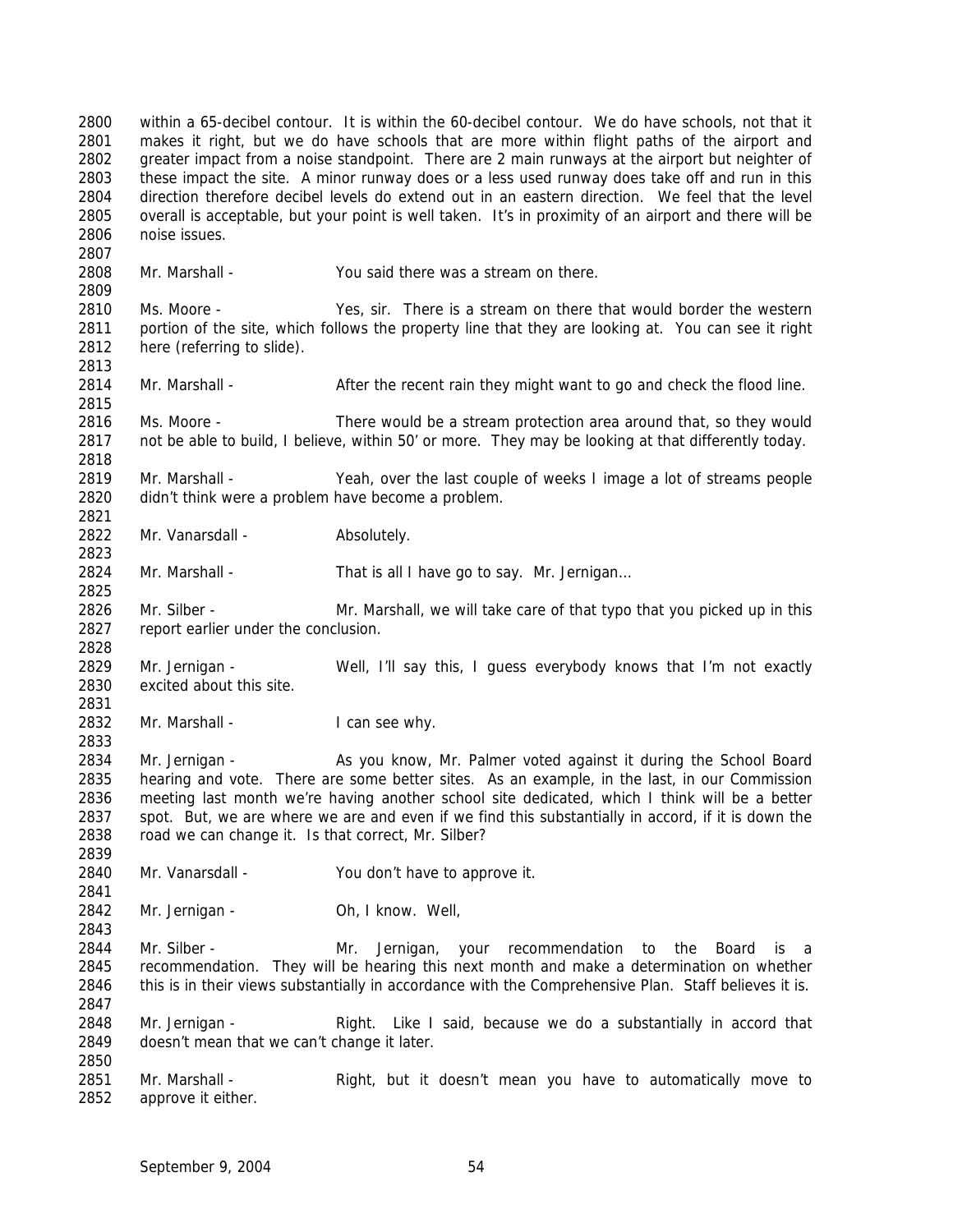| 2853 |                                                  |                                                                                                       |
|------|--------------------------------------------------|-------------------------------------------------------------------------------------------------------|
| 2854 | Mr. Silber -                                     | You need to clarify what you mean by that, Mr. Jernigan.                                              |
| 2855 |                                                  |                                                                                                       |
| 2856 | Mr. Jernigan -                                   | Well, I'm not excited about the site as I said, but the School Board                                  |
| 2857 |                                                  | has made their decision as to what they are going to do.                                              |
| 2858 |                                                  |                                                                                                       |
| 2859 | Mr. Marshall -                                   | We don't have to be bound by that.                                                                    |
| 2860 |                                                  |                                                                                                       |
| 2861 | Mr. Vanarsdall -                                 | Why does it come to us if it has already been done?                                                   |
| 2862 |                                                  |                                                                                                       |
| 2863 | Mr. Marshall -                                   | Right.                                                                                                |
| 2864 |                                                  |                                                                                                       |
| 2865 | Mr. Jernigan -                                   | Because we have to find it substantially in accord.                                                   |
| 2866 |                                                  |                                                                                                       |
| 2867 | Mr. Vanarsdall -                                 | Didn't you just point out some things that are detrimental, that's not                                |
| 2868 | in here.                                         |                                                                                                       |
| 2869 |                                                  |                                                                                                       |
| 2870 | Mr. Marshall -                                   | That's right.                                                                                         |
| 2871 |                                                  |                                                                                                       |
| 2872 | Mr. Vanarsdall -                                 | All right.                                                                                            |
| 2873 |                                                  |                                                                                                       |
| 2874 | Mr. Silber -                                     | I think, Mr. Vanarsdall, from our prospective and maybe what Mr.                                      |
| 2875 |                                                  | Jernigan is trying to say is the School Board did vote on selecting this site as being acceptable for |
| 2876 |                                                  | a Middle School. It does have to be reviewed on several other levels or aspects, one of which is      |
| 2877 |                                                  | determining whether it is substantially in accordance with the Comprehensive Plan. We did our         |
| 2878 |                                                  | evaluation based on the merits of this site being in compliance with the Comprehensive Plan and       |
| 2879 |                                                  | we believe that it is in compliance with the Comprehensive Plan. We did not take the position         |
| 2880 |                                                  | that it is in compliance because the School Board decided to select the site. We do believe it        |
| 2881 |                                                  | complies with the plan. That being said the Planning Commission can take whatever action they         |
| 2882 | prefer.                                          |                                                                                                       |
| 2883 |                                                  |                                                                                                       |
| 2884 | Mr. Marshall -                                   | I mean, it is just like a zoning case, you all say it doesn't comply with                             |
| 2885 | the Comprehensive Plan and we approve it anyway. |                                                                                                       |
| 2886 |                                                  |                                                                                                       |
| 2887 | Mr. Jernigan -                                   | When we make our decision here it is a recommendation to the                                          |
| 2888 | Board as is a zoning case.                       |                                                                                                       |
| 2889 |                                                  |                                                                                                       |
| 2890 | Mr. Marshall -                                   | Right.                                                                                                |
| 2891 |                                                  |                                                                                                       |
| 2892 | Mr. Jernigan -                                   | So if the Board doesn't accept it the School doesn't go there, right.                                 |
| 2893 |                                                  |                                                                                                       |
| 2894 | Mr. Marshall -                                   | That is what I would say.                                                                             |
|      |                                                  |                                                                                                       |
| 2895 |                                                  |                                                                                                       |
| 2896 | Mr. Donati -                                     | I believe there was a letter received from the Capital Regional                                       |
| 2897 |                                                  | Airport Commission from Mr. Mathiasen that they did express concerns about the school being in        |
| 2898 |                                                  | the glide path of the crosswind runway that is shown here. Are you aware of that letter?              |
| 2899 |                                                  |                                                                                                       |
| 2900 | Mr. Silber -                                     | I was aware that the County did receive a letter, yes sir.                                            |
| 2901 |                                                  |                                                                                                       |
| 2902 | Mr. Jernigan -                                   | Mr. Silber, do we have to read the resolution before there is                                         |
| 2903 | recommendation?                                  |                                                                                                       |
| 2904 |                                                  |                                                                                                       |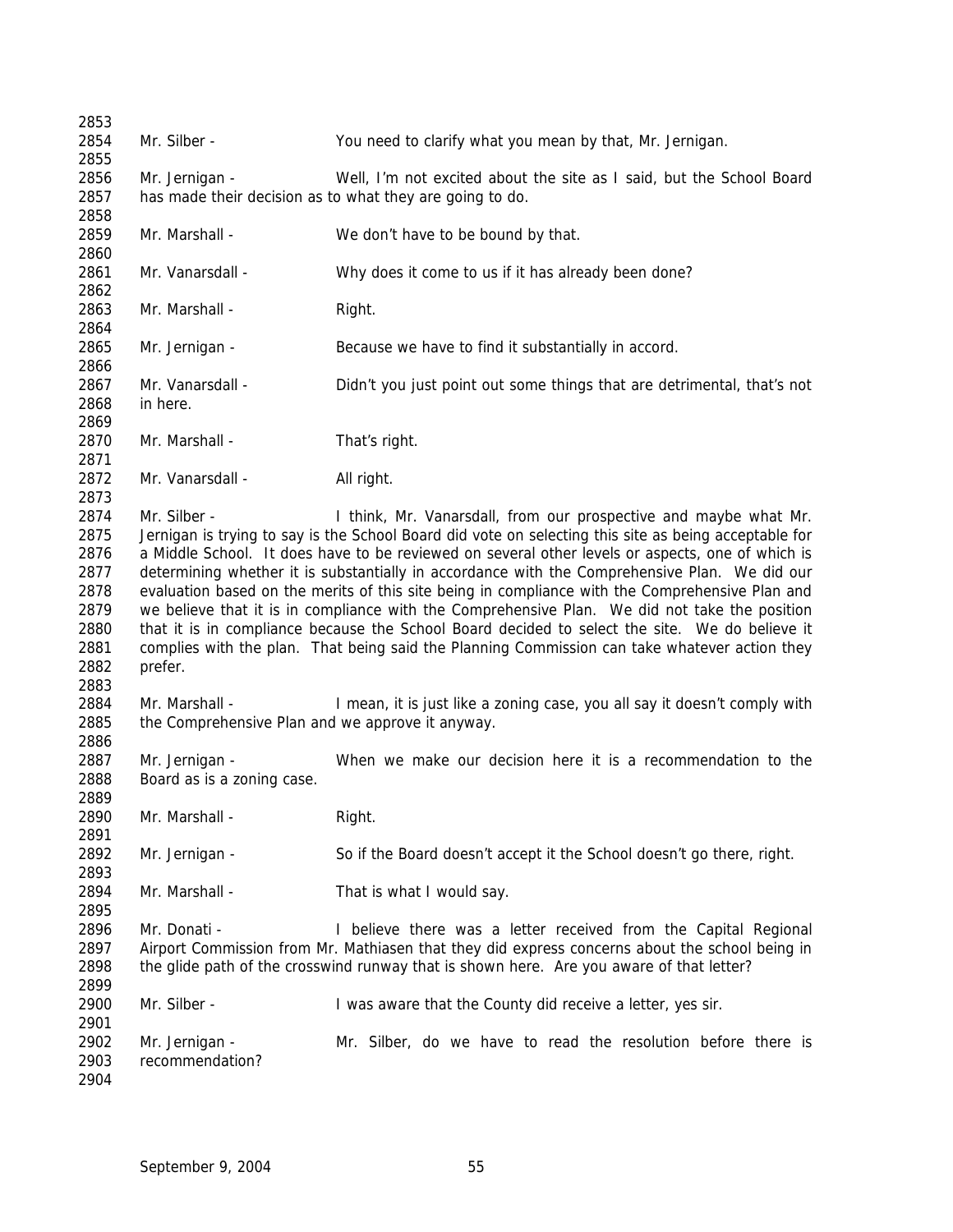Mr. Silber - I don't think we have to necessarily read it, but the Commission would need to act on this resolution, either voting to recommend in favor of this resolution or recommending to the Board of Supervisors denial of this resolution. Mr. Archer - Mr. Silber, may I ask a question? 2911 Mr. Jernigan - Madam Chairman... Mr. Marshall - Madam Chairman… 2915 Mr. Silber - Mr. Archer had a question. 2917 Mr. Jernigan - Oh, Mr. Archer... 2919 Mr. Archer - I was just going to ask, when we vote aye or nay on this substantially in accord what we are saying in effect is that the staff has found that this resolution would be substantially in accord with the Comprehensive Plan. It doesn't say that we are recommending that a school be built at this site or anything like that, right. Mr. Silber - That is correct. Mr. Archer - Because I have been here 9 years and I've never seen us not approve one of these. 2929 Mr. Donati - Doesn't it also deal with the Policies, Goals and Objectives? 2931 Mr. Marshall - Right. 2933 Mr. Silber - Yes, sir. Mr. Marshall - I don't think educating kids by an airport should be in compliance with the Goals and Objectives of the County. Mr. Archer - That is why I'm asking, because we are not saying build a school here. 2941 Mr. Marshall - Right. Mr. Archer - We are saying that based on your studies that this is substantially in accord with the Comprehensive Plan. Mr. Marshall - Which they do in zoning cases and sometimes we don't agree with them. Mr. Archer - I understand, but substantially in accord doesn't mean that it is 100% anything. To me it just means that it is substantially in accord, that doesn't say we will build a school here. Mrs. Ware - We need a clarification on that. 2955 Mr. Silber - The state code said that before you build a public facility it has to comply with a locality's Comprehensive Plan and it has to meet the Land Use Plan designation. This is shown as a suburban residential area, so it is not shown for a school. We have to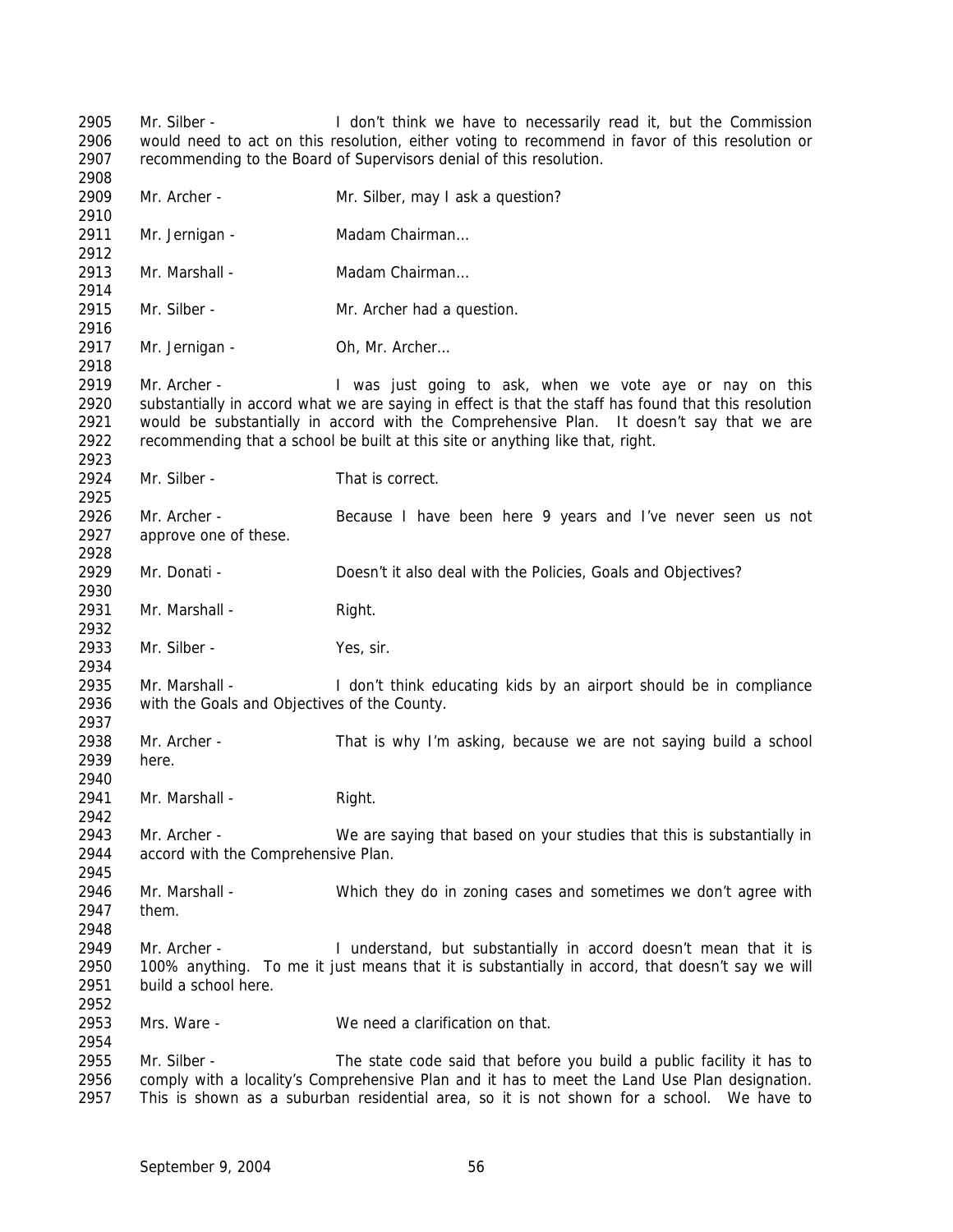determine whether this public facility is generally in conformance with the county's adopted Comprehensive Plan. The steps that take place then is the county staff performs a study and analysis to determine whether this is substantially in conformance with the plan. A hearing is then held with the Planning Commission, presented to the Planning Commission for your consideration, whether you believe it is in substantially conformance with the plan and you make a recommendation to the Board of Supervisors. The Board of Supervisors makes a final decision. If the Board decides that this is substantially in conformance with the plan, it doesn't mean that a school has to go here. If the Board decides that this is not substantially in accordance with the plan then there is some legal question as to whether this site meets the test for a public facility. I think that depending on which way the Board goes with this, I think they could block a school from going at this location. If they find that this site does not meet the test of being substantially in accordance with the Comprehensive Plan then I think a school would not be allowed to be constructed at this location.

2972 Mr. Archer - Now, as in a zoning case if we were to vote against this recommendation does it still go to the Board. 

 Mr. Silber - Yes. Like Mr. Marshall said, it is similar to a zoning case in that you are making a recommendation to the Board and then they make the final decision. 

 Mr. Archer - Okay. 

 Mr. Jernigan - The Board may be in shock because I doubt that there has ever been a resolution that had been denied. I have never seen one.

Mr. Marshall - Go ahead and make your motion.

 Mr. Vanarsdall - Wait a minute. Mine was voted against. I had a replacement and the person she replaced voted against the Crossridge School. The first school in the Brookland District in 150 years.

 Mr. Silber - Mr. Jernigan, I think, first of all staff has not always supported a substantially in accord. The school site on Gill Dale that was approved is in a flight path also and staff noted that as a concern. I think ultimately we recommended in favor of it, but that was a concern that was expressed. I think there have been some substantial in accord that didn't have an unanimous position by certain members of the Planning Commission and the Board. I certainly think that we take for granted the substantial in accords. I personally think they should have closer review and determination as whether they really are the proper place for public facilities. I think to often these things are quickly reviewed at the end of agendas and quickly 2997 passed on when in fact, I think, they need and desire some careful review. That being said, in this particular case I think this site is suitable for a Middle School. It doesn't mean that everyone has to agree with that decision, but I think it is a suitable site. Please keep in mind that we do have other school sites in eastern Henrico that are directly within flight paths, major flight paths and have greater safety issues, far greater safety issues then this site and far greater noise impacts then this site.

 Mr. Marshall - Mr. Silber, just because somebody else chose to approve that and ignored those dangers doesn't mean that I have to do it. 

 Mr. Silber - Mr. Marshall, I don't disagree, but there may be other public facilities that may be proposed in close proximity to the airport and you need to be concerned about the precedence you are setting here if you recommend against this. A library may be needed close by.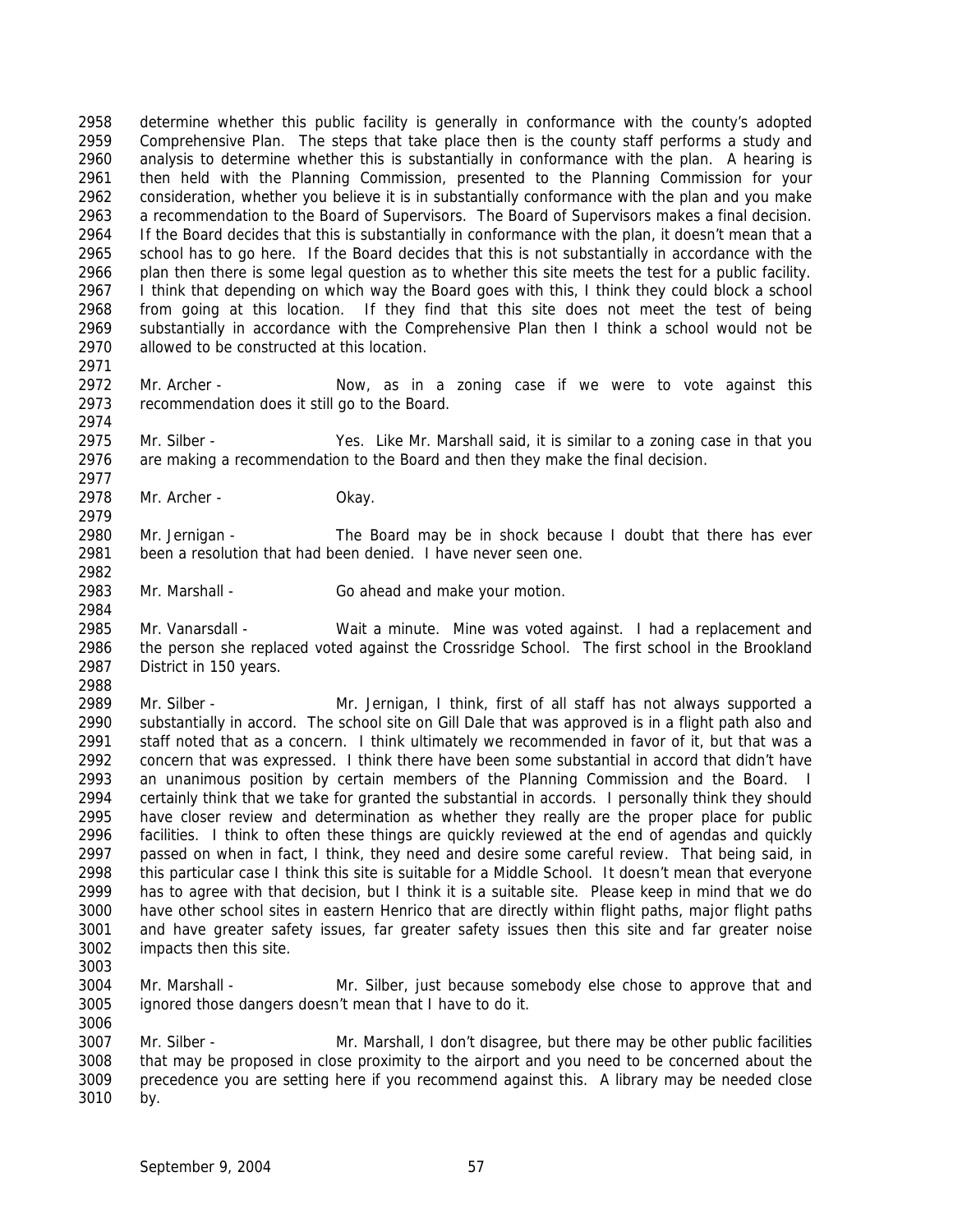Mr. Marshall - It doesn't mean we can't vote different then. Just like a zoning case, you tell us all the time just because you approve one next door doesn't mean you have to approve the next one next door. Mr. Silber - I'm just pointing out the reality. Mr. Vanarsdall - Those 2 on the end had the site and they ask the School Board, told them about it, ask them to pick the other one and everything and they completely ignored… 3021 Mr. Marshall - Make your motion. Mr. Jernigan - I'm ready to make a motion. Mr. Marshall - Thank you. 3027 Mr. Jernigan - Are you finished Mr. Silber. Mr. Silber - I'm finished. So there is a resolution that the staff is recommending and it would say, basically, "Whereas a Planning Commission is charged with making this determination." It goes on to say, "Now therefore it be resolved that the Henrico County Planning Commission finds the proposed… Mr. Archer - East End Middle Site substantially in accord with the County Comprehensive Plan. Mr. Silber - Right. That is the language. That the Henrico Planning Commission finds the proposed East End Middle site substantially in accord with the County's Comprehensive Plan. So we would need a motion on that resolution. In some fashion or another. Mr. Jernigan - Madam Chairman, I make a motion to deny the resolution for the East Area Middle School site substantially in accord with the Comprehensive Plan for the reasons that it is in the crosswinds runway from Richmond International Airport. I don't feel that the site is proper also for roads, behind the YMCA, secluded back there and I don't feel that the site is proper, so therefore I request denial. Mr. Vanarsdall - I'll second it. Mrs. Ware - Motion made by Mr. Jernigan, seconded by Mr. Vanarsdall. All in favor, aye. All opposed. The motion passes. The Planning Commission voted to deny East End Middle School Site Substantially in Accord (SIA- 03-04), to the Board of Supervisors. Mr. Vanarsdall - The first one in history. 3057 Mr. Silber - The next substantially in accord is Fire Station #3. **RESOLUTION:** SIA-04-04 -- Fire Station 3 Relocation Site -- Substantially In Accord with the County Comprehensive Plan (Varina District) Ms. Moore - Thank you, Mr. Secretary.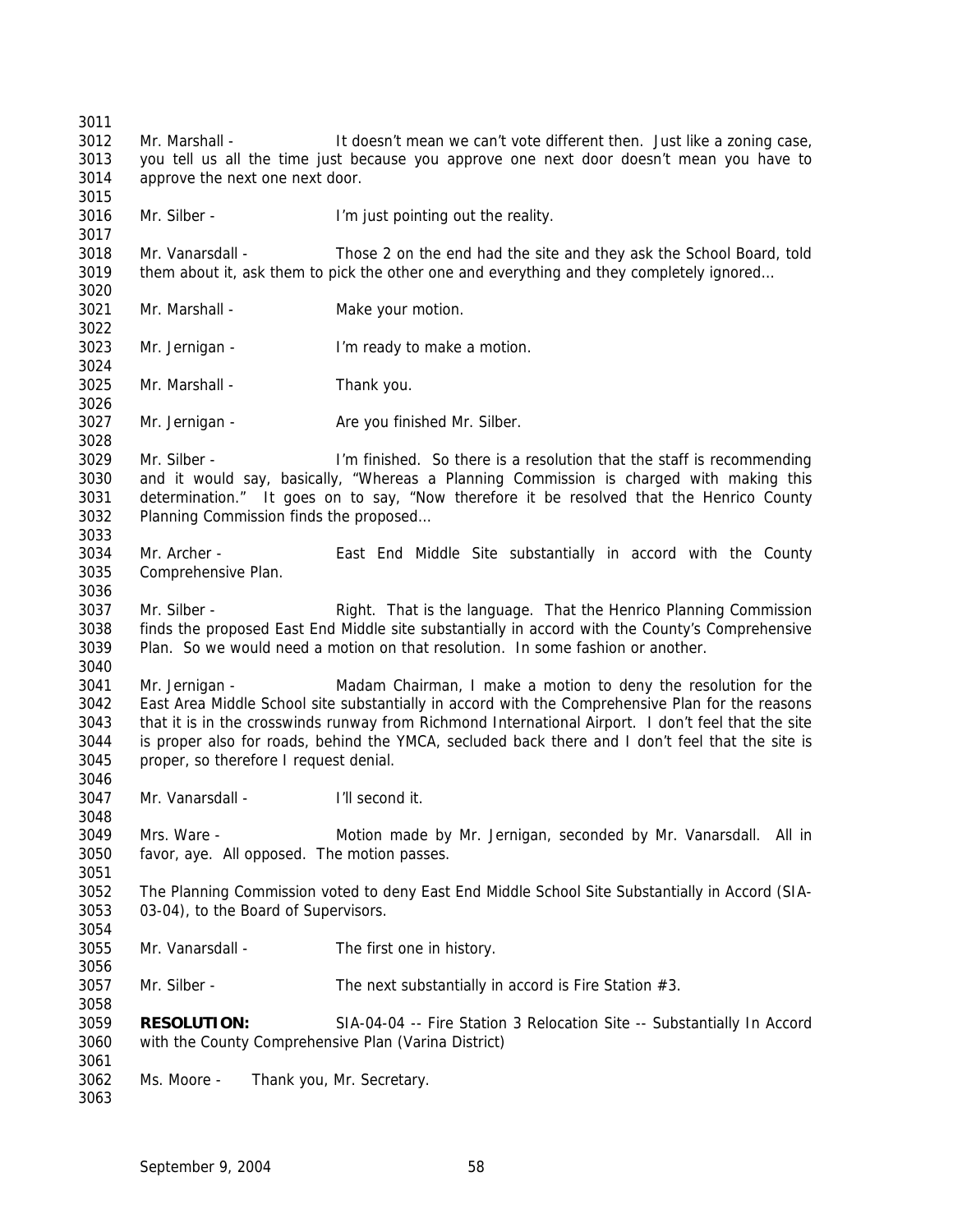- At the request of the Division of Fire, the Planning Office conducted this Substantially In Accord Study to determine whether the proposed site for the Fire Station 3 Relocation is substantially reasonable in light of the Comprehensive Plan's recommendations for this area.
- 

 The relocation of the fire station is prompted by the operational needs to continue to serve an existing and growing population in the year, and based on the age of the current facility.

 County growth and call loads have resulted in increased need for additional equipment and personnel to service the east end of the County. The current location of Fire Station 3 is on the northwest intersection of N. Rose Avenue and E. Nine Mile Road in Highland Springs. This facility was constructed in the 1950's and the space in this station is inadequate for present and future needs intended for the services to be provided. Estimated costs to update the existing facility would not be cost effective.

- 
- The proposed site is located at 617 N. Airport Drive and is located just northeast of the intersection of Washington Avenue.
- In conjunction with two other sites in this vicinity, the property was evaluated as part of a site selection study conducted in May 2003. Originally, this site included the adjoining parcel to the north, …let me pull up an easier map to look at (referring to slide)…, for a total of 8.32 acres. The site analysis determined the site's location; accessibility, physical conditions, and access to adequate infrastructure deemed it suitable for Fire Station 3.
- 
- It should be noted, while the subject property does not now included the 2.29 acre parcel to the north, the site would still be feasible and could accommodate the operational needs and training features proposed for this facility.
- The fire station would be approximately 10,350 square feet with 3 bays and it would include a 2000 square foot training room to serve all east end fire stations and a 3000 non-burn training building.
- The current zoning on the property is B-1 Business District. The proposed fire station is a permitted use in this zoning district.
- The Henrico 2010 Land Use Plan recommends Commercial Concentration for the subject site, which generally accommodates retail service establishments corresponding with the B-1, B-2 and B-3 Zoning Districts.
- The Code of Virginia requires the public use designation for government facilities; unless the facility can be shown to be substantially in accord with the County's Comprehensive Plan.
- Although the Land Use Plan does not designate the subject site for a public use, the proposed facility supports the following goals, objectives and policy of the Plan:
- To promote orderly growth and development based on physical, social and economic needs, environmental considerations, and the ability of public facilities and services to support development.
- To plan and design development in a manner that minimizes strain on existing facilities and service areas.
- 

 In addition, the fire station would be in keeping with the commercial uses designated in the immediate vicinity.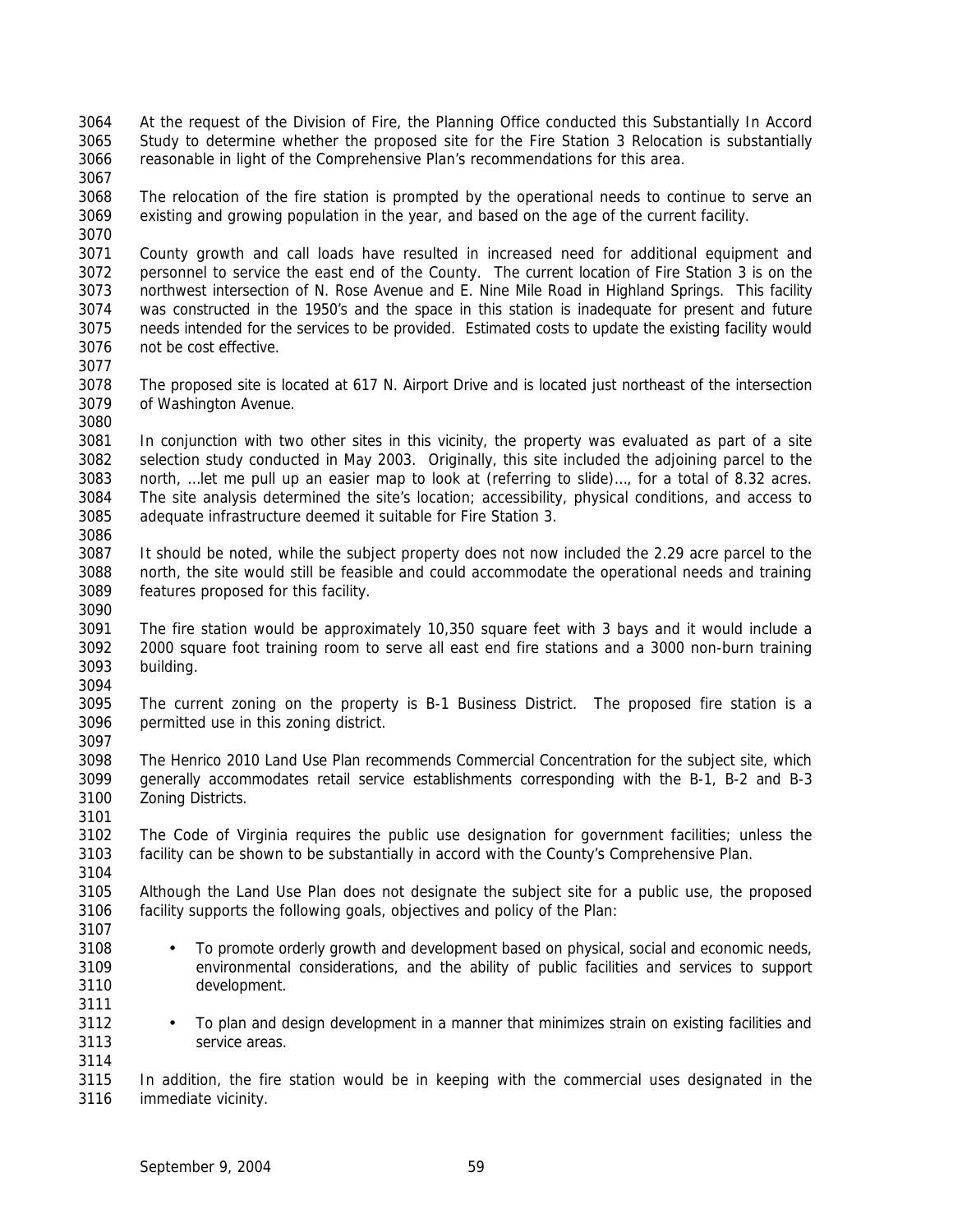In conclusion, staff has determined, use of the subject site for the proposed Fire Station would not be in conflict with, or would not be a significant departure from the Goals, Objectives and Policies of the Land Use Plan. Staff therefore recommends that the Planning Commission approve the resolution to find the proposed Fire Station #3 site for the relocation substantially in accord with the County's Comprehensive Plan. This concludes my presentation and I'll be happy to answer any questions. Also, note that Nick Caputo from the Fire Division is here to answer any questions you may have as well. Mrs. Ware - Thank you, Ms. Moore-Illig. Are there any questions? Mr. Donati - Yes. Could you go over the various services that are going to be available there, again? The square footages and so forth. Ms. Moore-Illig - Yes, sir. I can get into a little bit more detail if you like, too. What I said is that it would be 10,350 square feet, the building with 3 bays. Mr. Donati - That is the firehouse by itself. Ms. Moore-Illig - Yes. That would include a 200 square foot, my understanding, a police office. It would also allow for an EMS unit. It would also include, on the site, a 2000 square foot training building or room to serve the east end fire facilities. I guess that is part of the original 10,350 square feet, but in addition to that they would have a 3000 square foot non- burn facility on this site. Essentially, that allows them to have exercises, but they would not burn the building as they would on Woodman Road. Mr. Donati - I was just wondering if that is going to be unsightly to the community, that type of training. I don't know, I'm just curious. Mr. Silber - We may want to have Fire respond to that. Mr. Nick Caputo - Actually at this time it is all conceptual, so the design of the actual 3151 station will probably follow Fire Station  $#22$ , a smaller scale and then adjacent, the burn building itself with a non-burn building would like a resident. There is not going to be any burning in there, of course, we have to deal with the architecture and engineering side and with General Service to make it fit into the community, obviously. Mr. Donati - Okay. Mr. Caputo - It would be someplace where they can pull a hose through, throw ladders against, do smoke-free, fire-free type of training. Mr. Marshall - Are there sleeping quarters in this building? Mr. Caputo - Absolutely. In the fire station? 3165 Mr. Marshall - Right. Mr. Caputo - Yes. Mr. Marshall - Well, being near the airport, are they going to be able to sleep?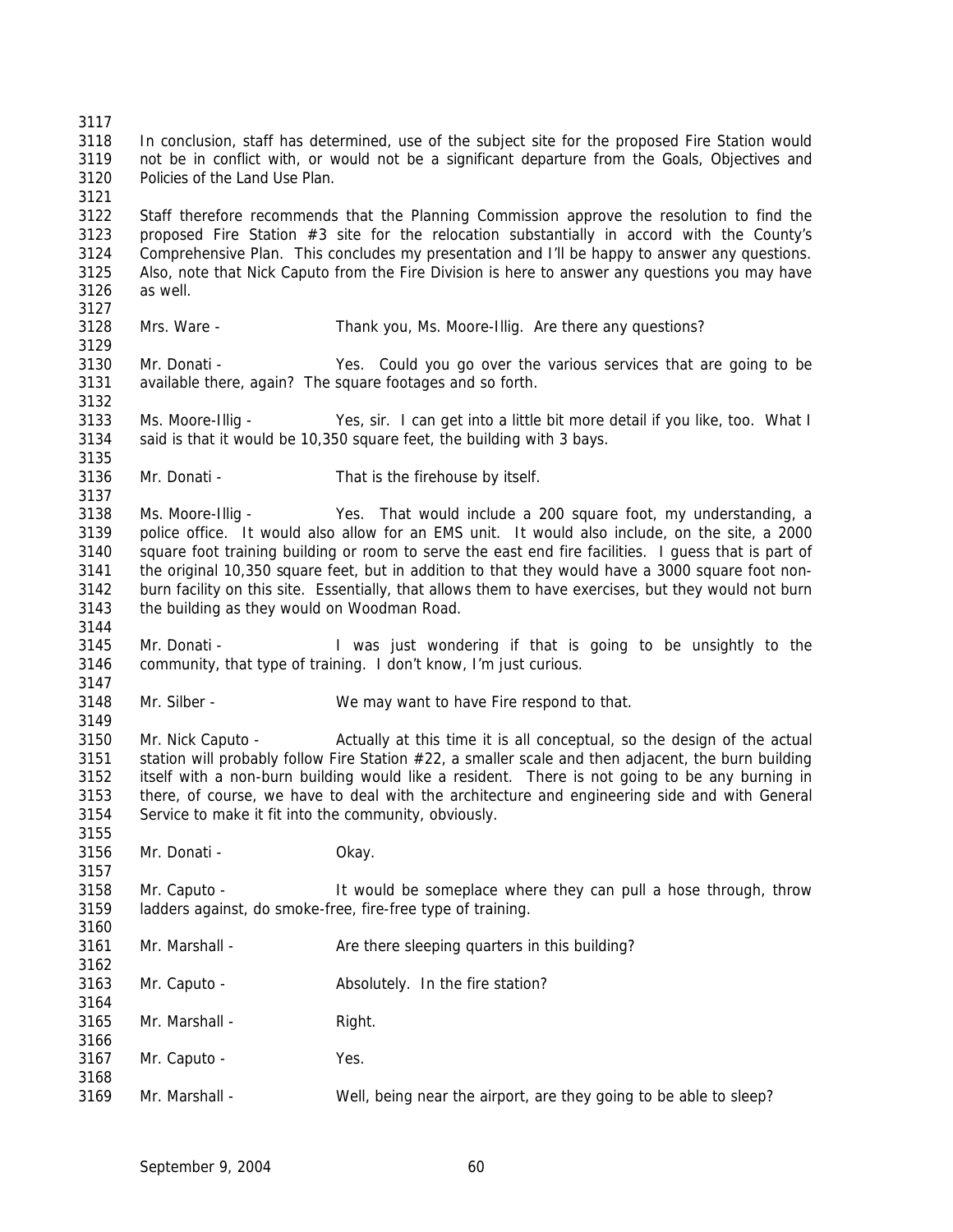| 3170                         |                                                     |                                                                                                                                                                         |
|------------------------------|-----------------------------------------------------|-------------------------------------------------------------------------------------------------------------------------------------------------------------------------|
| 3171<br>3172                 | Mr. Caputo -                                        | Yes, sir.                                                                                                                                                               |
| 3173<br>3174                 | Mr. Marshall -                                      | Thank you.                                                                                                                                                              |
| 3175                         | Mr. Caputo -                                        | That station is running about 2600 calls a year, so they don't sleep                                                                                                    |
| 3176                         | too much there.                                     |                                                                                                                                                                         |
| 3177<br>3178                 | Mr. Donati -                                        | Do you have a projected cost?                                                                                                                                           |
| 3179<br>3180<br>3181         | Mr. Caputo -                                        | It is right around 4.4.                                                                                                                                                 |
| 3182<br>3183                 | Mr. Donati -                                        | For everything you've described.                                                                                                                                        |
| 3184<br>3185                 | Mr. Caputo -                                        | Yes, sir.                                                                                                                                                               |
| 3186<br>3187                 | Mr. Archer -                                        | Is it near anything that is near anything else?                                                                                                                         |
| 3188<br>3189                 | Mr. Jernigan -                                      | I'm okay.                                                                                                                                                               |
| 3190<br>3191                 | Mr. Caputo -                                        | Actually, near the Fastmart.                                                                                                                                            |
| 3192<br>3193                 | Mrs. Ware -                                         | Are we ready for a motion?                                                                                                                                              |
| 3194<br>3195<br>3196         | Mr. Jernigan -                                      | Madam Chairman, I would like to make a motion for approval for a<br>resolution for Fire Station #3 Relocation Site substantially in accord with the Comprehensive Plan. |
| 3197<br>3198                 | Mr. Archer -                                        | Second.                                                                                                                                                                 |
| 3199<br>3200<br>3201         | Mrs. Ware -<br>aye. All opposed. The motion passes. | Motion made by Mr. Jernigan, seconded by Mr. Archer. All in favor,                                                                                                      |
| 3202<br>3203                 | (SIA-04-04), to the Board of Supervisors.           | The Planning Commission voted to approve Fire Station 3 Relocation Site Substantially In Accord                                                                         |
| 3204<br>3205<br>3206<br>3207 | Mr. Silber -<br>2004 Minutes.                       | Next on the agenda would be the Planning Commission August 12,                                                                                                          |
| 3208<br>3209                 | <b>APPROVAL OF MINUTES:</b>                         | Planning Commission August 12, 2004 Minutes                                                                                                                             |
| 3210<br>3211                 | Mr. Ware -                                          | Any changes?                                                                                                                                                            |
| 3212<br>3213<br>3214         | Mr. Archer -<br>delete the word in.                 | I did find a couple of things. On page 30, line 1038, which is the<br>first line where it said, "I have a couple questions in the entire project." I think we need to   |
| 3215<br>3216<br>3217         | Mrs. Ware -                                         | Delete the word in.                                                                                                                                                     |
| 3218<br>3219                 | Mr. Archer -                                        | And on page 61, line 2153, it said, it is not unappreciated I want you<br>to know that, not I what you to know that. Just a simple typo, no problem.                    |
| 3220<br>3221<br>3222         | Mrs. Ware -<br>approval of the minutes.             | Are there any more changes? Okay, can we have a motion for the                                                                                                          |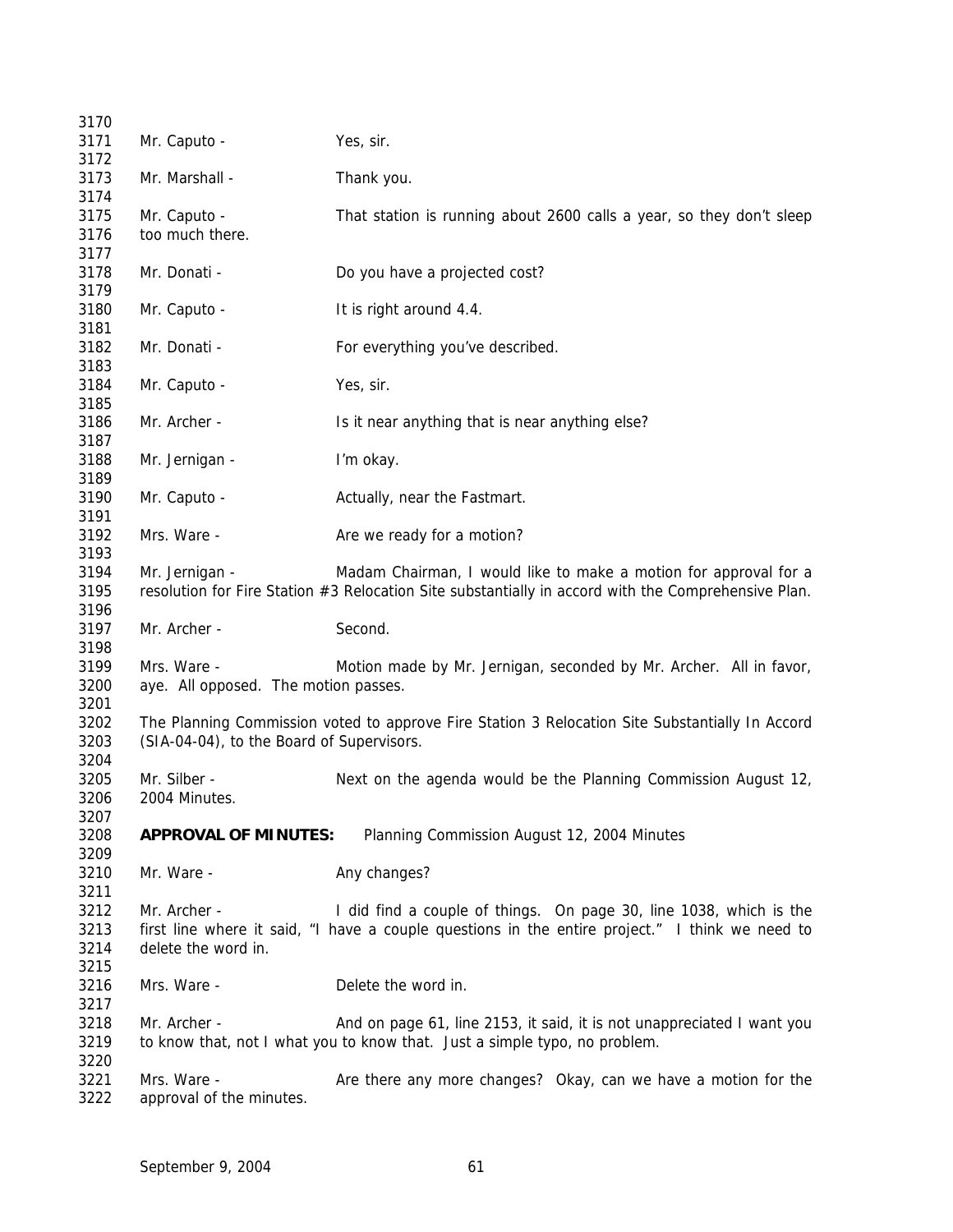| 3223                                                                 |                                                                                                                                                                                                                                                                                                                                                                                                                                                                                                                                                                                                                                                                                                                                                                      |                                                                                                                                                      |  |  |  |  |
|----------------------------------------------------------------------|----------------------------------------------------------------------------------------------------------------------------------------------------------------------------------------------------------------------------------------------------------------------------------------------------------------------------------------------------------------------------------------------------------------------------------------------------------------------------------------------------------------------------------------------------------------------------------------------------------------------------------------------------------------------------------------------------------------------------------------------------------------------|------------------------------------------------------------------------------------------------------------------------------------------------------|--|--|--|--|
| 3224<br>3225                                                         | Mr. Marshall -                                                                                                                                                                                                                                                                                                                                                                                                                                                                                                                                                                                                                                                                                                                                                       | I move we approve the minutes from August $12th$ .                                                                                                   |  |  |  |  |
| 3226<br>3227                                                         | Mr. Archer -                                                                                                                                                                                                                                                                                                                                                                                                                                                                                                                                                                                                                                                                                                                                                         | Second.                                                                                                                                              |  |  |  |  |
| 3228<br>3229<br>3230                                                 | Mrs. Ware -                                                                                                                                                                                                                                                                                                                                                                                                                                                                                                                                                                                                                                                                                                                                                          | Motion made by Mr. Marshall, seconded by Mr. Archer. All in favor,<br>aye. All opposed. The motion passes.                                           |  |  |  |  |
| 3231<br>3232                                                         |                                                                                                                                                                                                                                                                                                                                                                                                                                                                                                                                                                                                                                                                                                                                                                      | The Planning Commission approved the August 12, 2004 Planning Commission minutes.                                                                    |  |  |  |  |
| 3233<br>3234                                                         | Mr. Silber -                                                                                                                                                                                                                                                                                                                                                                                                                                                                                                                                                                                                                                                                                                                                                         | Next on the agenda                                                                                                                                   |  |  |  |  |
| 3235<br>3236                                                         | <b>DISCUSSION ITEM:</b>                                                                                                                                                                                                                                                                                                                                                                                                                                                                                                                                                                                                                                                                                                                                              | Set Public Hearing for the Amendment to the A-1 District Ordinance.                                                                                  |  |  |  |  |
| 3237<br>3238<br>3239                                                 | Mr. Silber -<br>22 <sup>nd</sup> after the POD Meeting. Last on the agenda                                                                                                                                                                                                                                                                                                                                                                                                                                                                                                                                                                                                                                                                                           | We did this earlier this evening. That has been set for September                                                                                    |  |  |  |  |
| 3240<br>3241<br>3242                                                 | <b>DISCUSSION ITEM:</b><br>Set a maximum number of new applications for the October 14,<br>2004 Planning Commission agenda.                                                                                                                                                                                                                                                                                                                                                                                                                                                                                                                                                                                                                                          |                                                                                                                                                      |  |  |  |  |
| 3243<br>3244<br>3245<br>3246<br>3247<br>3248<br>3249<br>3250<br>3251 | Mr. Silber -<br>For your information, I think you have been just provided a list. The<br>cut off for the August zoning agenda we had 17 new zoning applications. If you recall the<br>Planning Commission Rules and Regulations say that you would accept no more than 12 rezoning<br>request. We have 17, so the caseload is really up. We are recommending that you not waive<br>your limit or your policy to accept these 17, however, cases 12 and 13 came in as companion<br>cases, a zoning case and provisional use permit, so that would make 13 cases, so we are asking<br>that you waive your normal policy to accept the 13 <sup>th</sup> case, but we are recommending that the<br>remaining 4, which are listed here be bumped to the November meeting. |                                                                                                                                                      |  |  |  |  |
| 3252<br>3253<br>3254                                                 | Mrs. Ware -<br>do.                                                                                                                                                                                                                                                                                                                                                                                                                                                                                                                                                                                                                                                                                                                                                   | I don't have a case in my district, so it is whatever you all want to                                                                                |  |  |  |  |
| 3255<br>3256                                                         | Mr. Marshall -                                                                                                                                                                                                                                                                                                                                                                                                                                                                                                                                                                                                                                                                                                                                                       | I only have one so I don't care if I have one more.                                                                                                  |  |  |  |  |
| 3257<br>3258                                                         | Mr. Vanarsdall -                                                                                                                                                                                                                                                                                                                                                                                                                                                                                                                                                                                                                                                                                                                                                     | I have one and I don't either.                                                                                                                       |  |  |  |  |
| 3259<br>3260                                                         | Mrs. Ware -                                                                                                                                                                                                                                                                                                                                                                                                                                                                                                                                                                                                                                                                                                                                                          | That is 2, so we would have 2 more.                                                                                                                  |  |  |  |  |
| 3261<br>3262<br>3263                                                 | Mr. Silber -                                                                                                                                                                                                                                                                                                                                                                                                                                                                                                                                                                                                                                                                                                                                                         | It is my recommendation that the 4 that are listed here, on the<br>page, all go to November. Does anyone have a problem with that?                   |  |  |  |  |
| 3264<br>3265<br>3266                                                 | Mr. Jernigan -<br>month anyway.                                                                                                                                                                                                                                                                                                                                                                                                                                                                                                                                                                                                                                                                                                                                      | No, because I'm sure that Gill Holt is not going to be ready by next                                                                                 |  |  |  |  |
| 3267<br>3268<br>3269                                                 | Mr. Silber -<br>comfortable with                                                                                                                                                                                                                                                                                                                                                                                                                                                                                                                                                                                                                                                                                                                                     | Mr. Archer, there are 2 in the Fairfield District.<br>Okay.<br>You are                                                                               |  |  |  |  |
| 3270<br>3271                                                         | Mr. Archer -                                                                                                                                                                                                                                                                                                                                                                                                                                                                                                                                                                                                                                                                                                                                                         | I have no problem with it.                                                                                                                           |  |  |  |  |
| 3272<br>3273<br>3274                                                 | Mr. Marshall -                                                                                                                                                                                                                                                                                                                                                                                                                                                                                                                                                                                                                                                                                                                                                       | Well, mine is very simple, so I don't see why mine couldn't go. I<br>mean it is just a provision use permit for something we alreadythe gated thing. |  |  |  |  |
| 3275                                                                 | Mr. Silber -                                                                                                                                                                                                                                                                                                                                                                                                                                                                                                                                                                                                                                                                                                                                                         | Right.                                                                                                                                               |  |  |  |  |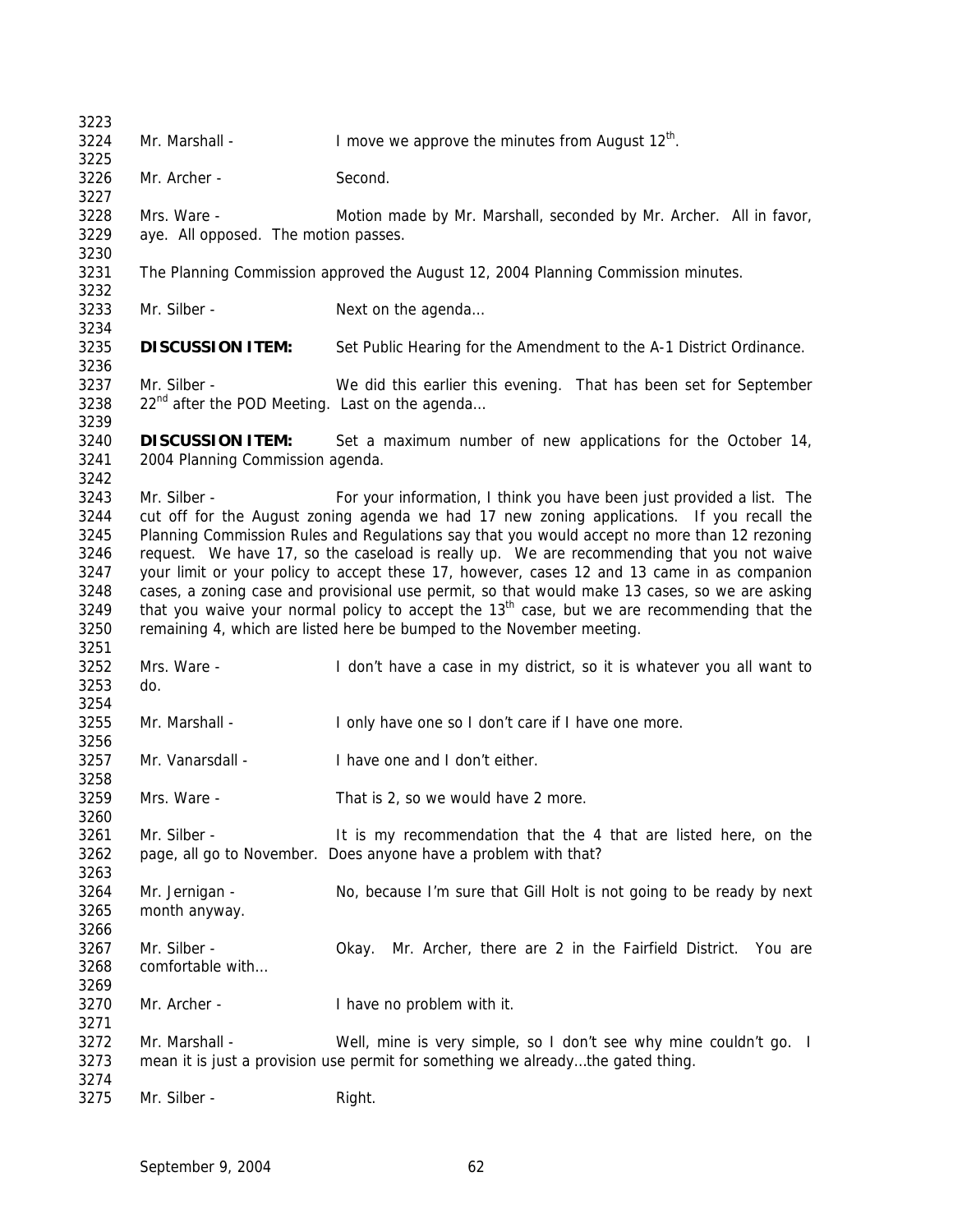| 3276         |                                                                                                  |                                                                                            |  |  |  |
|--------------|--------------------------------------------------------------------------------------------------|--------------------------------------------------------------------------------------------|--|--|--|
| 3277         | Mrs. Ware -                                                                                      | Can they wait to November?                                                                 |  |  |  |
| 3278         |                                                                                                  |                                                                                            |  |  |  |
| 3279         | Mr. Silber -                                                                                     | Is there a problem with waiting till November.                                             |  |  |  |
| 3280         |                                                                                                  |                                                                                            |  |  |  |
| 3281         | Mr. Marshall -                                                                                   | I don't guess so.                                                                          |  |  |  |
| 3282         |                                                                                                  |                                                                                            |  |  |  |
| 3283         | Mr. Silber -                                                                                     | We are going to have 28 cases total.                                                       |  |  |  |
| 3284         |                                                                                                  |                                                                                            |  |  |  |
| 3285         | Mr. Marshall -                                                                                   | Half of them will be deferred.                                                             |  |  |  |
| 3286         |                                                                                                  |                                                                                            |  |  |  |
| 3287         | Mr. Vanarsdall -                                                                                 | The one I deferred tonight, I would prefer for that one to be heard                        |  |  |  |
| 3288         | because that is the second time that it has been deferred. It would be so simple, it would be on |                                                                                            |  |  |  |
| 3289         | the expedited agenda.                                                                            |                                                                                            |  |  |  |
| 3290         |                                                                                                  |                                                                                            |  |  |  |
| 3291         | Mr. Marshall -                                                                                   | He is not talking about that.                                                              |  |  |  |
| 3292         |                                                                                                  |                                                                                            |  |  |  |
| 3293         | Mrs. Ware -                                                                                      | But those that were deferred tonight were counted in your number,                          |  |  |  |
| 3294         | right?                                                                                           |                                                                                            |  |  |  |
| 3295         |                                                                                                  |                                                                                            |  |  |  |
| 3296         | Mr. Silber -                                                                                     | That is counted in the 28.                                                                 |  |  |  |
| 3297         |                                                                                                  |                                                                                            |  |  |  |
| 3298         | Mr. Marshall -                                                                                   | I don't care.                                                                              |  |  |  |
| 3299         |                                                                                                  |                                                                                            |  |  |  |
| 3300         | Mr. Silber -                                                                                     | I need a motion to accept 1 additional case over and above your                            |  |  |  |
| 3301         | normal policy of 12.                                                                             |                                                                                            |  |  |  |
| 3302         |                                                                                                  |                                                                                            |  |  |  |
| 3303         | Mrs. Ware -                                                                                      | Okay.                                                                                      |  |  |  |
| 3304<br>3305 | Mr. Marshall -                                                                                   |                                                                                            |  |  |  |
| 3306         |                                                                                                  | I move that we accept 13 cases instead of 12 for the October                               |  |  |  |
| 3307         | meeting.                                                                                         |                                                                                            |  |  |  |
| 3308         | Mr. Vanarsdall -                                                                                 | I second.                                                                                  |  |  |  |
| 3309         |                                                                                                  |                                                                                            |  |  |  |
| 3310         | Mr. Silber -                                                                                     | Thank you.                                                                                 |  |  |  |
| 3311         |                                                                                                  |                                                                                            |  |  |  |
| 3312         | Mrs. Ware -                                                                                      | Motion made by Mr. Marshall, seconded by Mr. Vanarsdall. All in                            |  |  |  |
| 3313         | favor, aye. All opposed. The motion passes.                                                      |                                                                                            |  |  |  |
| 3314         |                                                                                                  |                                                                                            |  |  |  |
| 3315         |                                                                                                  | The Planning Commission made a motion to accept 13 new cases instead of 12 for the October |  |  |  |
| 3316         | 12, 2004 meeting.                                                                                |                                                                                            |  |  |  |
| 3317         |                                                                                                  |                                                                                            |  |  |  |
| 3318         | Mr. Silber -                                                                                     | That is it.                                                                                |  |  |  |
| 3319         |                                                                                                  |                                                                                            |  |  |  |
| 3320         | Mrs. Ware -                                                                                      | Motion to adjourn                                                                          |  |  |  |
| 3321         |                                                                                                  |                                                                                            |  |  |  |
| 3322         | Mr. Archer -                                                                                     | So moved Madam Chairman.                                                                   |  |  |  |
| 3323         |                                                                                                  |                                                                                            |  |  |  |
| 3324         | Mr. Marshall -                                                                                   | Second.                                                                                    |  |  |  |
| 3325         |                                                                                                  |                                                                                            |  |  |  |